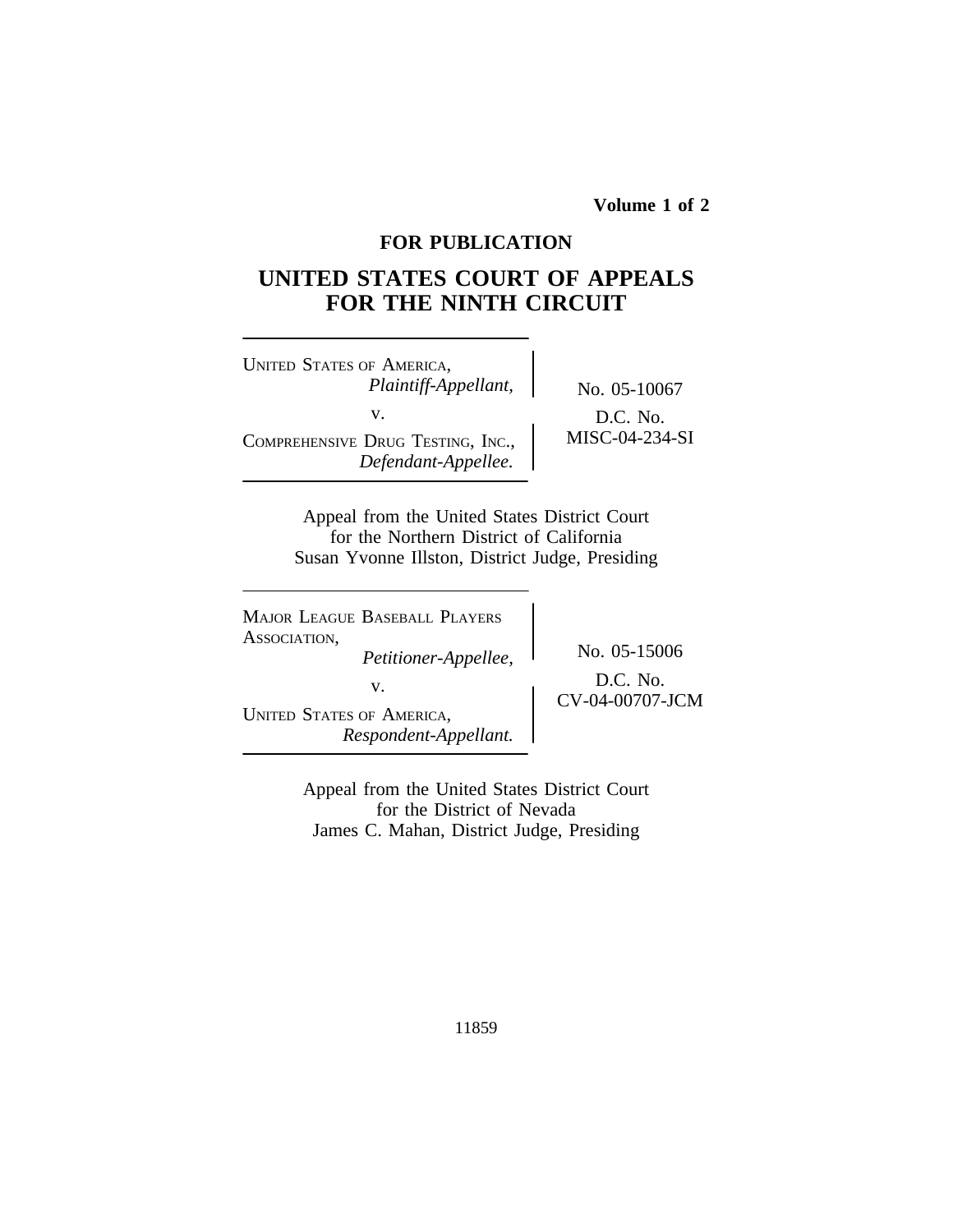11860 UNITED STATES v. COMPREHENSIVE DRUG TESTING, INC.

| IN RE: SEARCH WARRANTS<br>EXECUTED ON APRIL 8, 2004 AT<br>CDT, INC., |                                               |
|----------------------------------------------------------------------|-----------------------------------------------|
| In Re,                                                               | No. 05-55354                                  |
| $SEAL$ 1,<br>Plaintiff-Appellant,<br>V.                              | D.C. No.<br>CV-04-02887-FMC<br><b>OPINION</b> |
| $SEAL$ 2,<br>Defendant-Appellee.                                     |                                               |

Appeal from the United States District Court for the Central District of California Florence-Marie Cooper, District Judge, Presiding

Argued and Submitted December 18, 2008—Pasadena, California

Filed August 26, 2009

Before: Alex Kozinski, Chief Judge, Andrew J. Kleinfeld, Susan P. Graber, Kim McLane Wardlaw, W. Fletcher, Richard A. Paez, Marsha S. Berzon, Consuelo M. Callahan, Carlos T. Bea, Milan D. Smith, Jr. and Sandra S. Ikuta, Circuit Judges.

Opinion by Chief Judge Kozinski; Partial Concurrence and Partial Dissent by Judge Callahan; Partial Concurrence and Partial Dissent by Judge Bea; Dissent by Judge Ikuta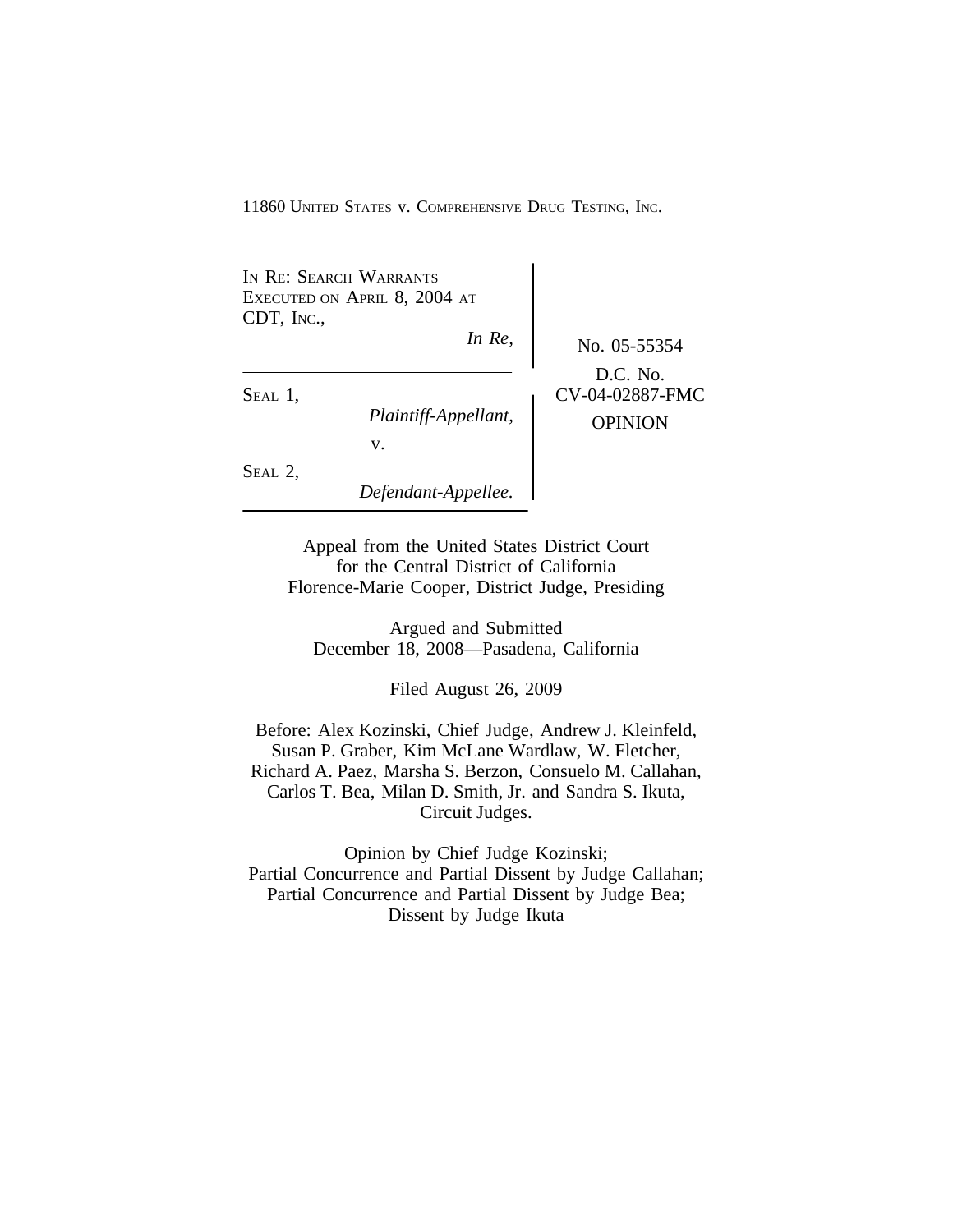## **COUNSEL**

Argued by Joseph Douglas Wilson, Assistant United States Attorney, San Francisco, California, who was joined on the briefs by Andrew Duncan, Las Vegas, Nevada; Erika R. Frick, San Francisco, California; Jeffrey David Nedrow, San Jose, California, and Barbara Valliere, San Francisco, California, Assistant United States Attorneys, for the United States.

Ethan Atticus Balogh, Coleman & Balogh LLP, San Francisco, California; Jeffrey C. Hallam and David P. Bancroft, Sideman & Bancroft LLP, San Francisco, California, and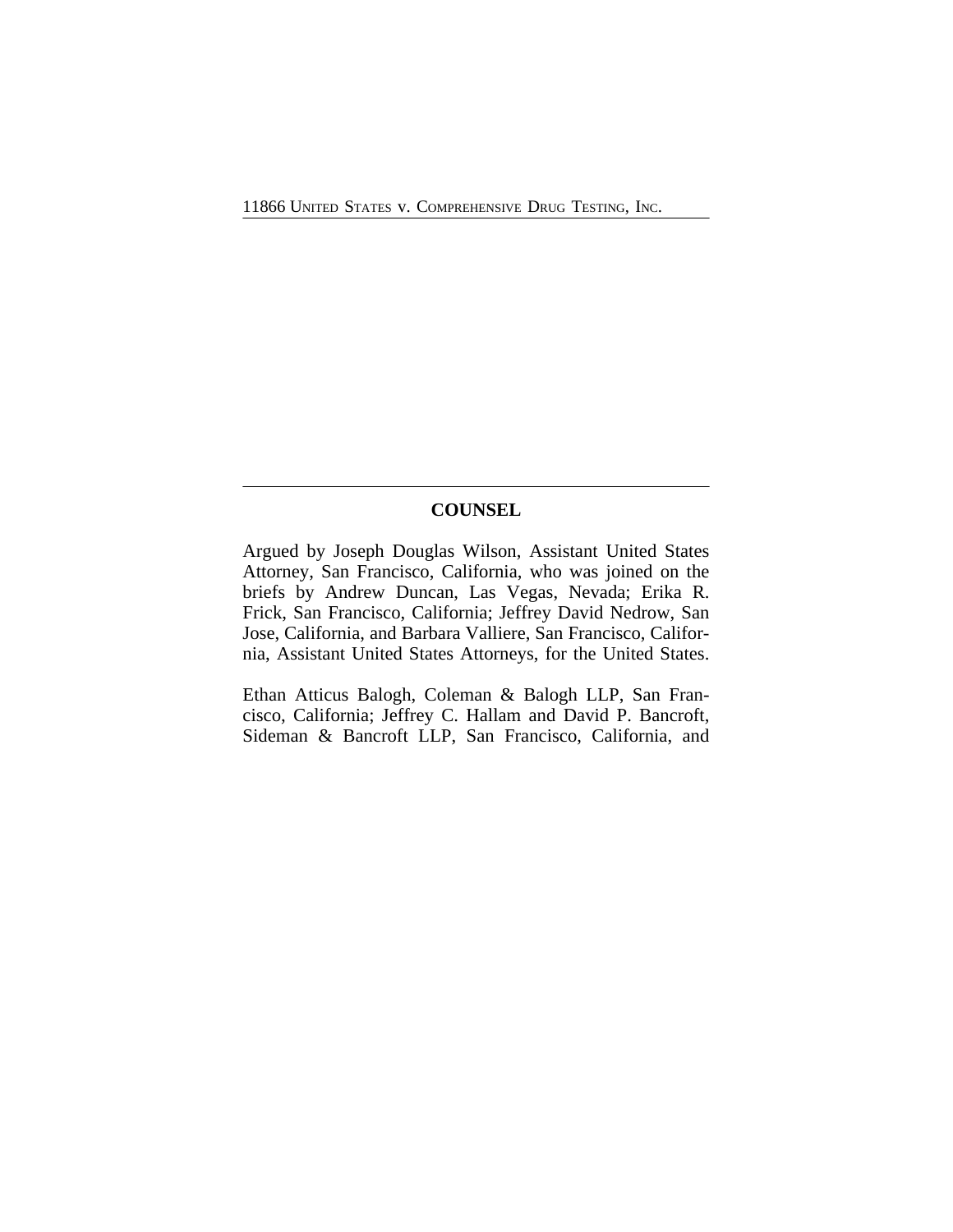David Silbert, Keker & Van Nest LLP, San Francisco, California, for Comprehensive Drug Testing.

Argued by Elliot R. Peters, Keker & Van Nest LLP, San Francisco, California, who was joined on the briefs by Ethan Atticus Balogh, Coleman & Balogh LLP, San Francisco, California; G. W. Leigh, Gonzalez & Leigh, LLP, San Francisco, California; Gary C. Moss, Las Vegas, Nevada, and Ronald G. Russo, Herzfeld & Rubin, P.C., New York, New York, for Major League Baseball Players Association.

Peter Buscemi, Morgan, Lewis & Bockius LLP, Washington, DC, for amicus curiae Chamber of Commerce of the United States.

#### **OPINION**

KOZINSKI, Chief Judge:

This case is about a federal investigation into steroid use by professional baseball players. More generally, however, it's about the procedures and safeguards that federal courts must observe in issuing and administering search warrants and subpoenas for electronically stored information.

## **Facts**

The complex facts underlying this case are well summed up in the panel's opinion and dissent, and we refer the interested reader there for additional information. *United States* v. *Comprehensive Drug Testing, Inc.*, 513 F.3d 1085 (9th Cir. 2008). We reiterate here only the key facts.

In 2002, the federal government commenced an investigation into the Bay Area Lab Cooperative (Balco), which it suspected of providing steroids to professional baseball players.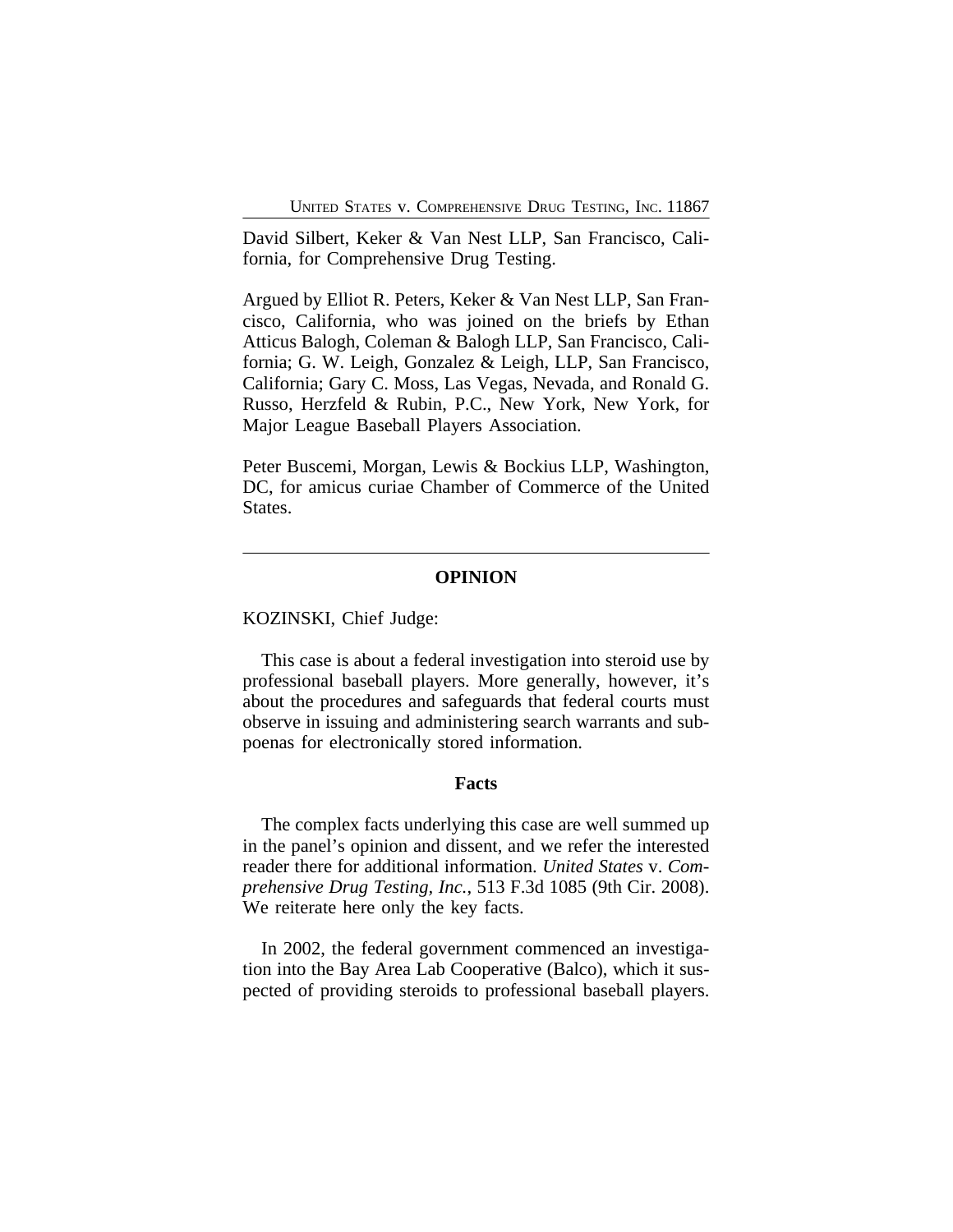That year, the Major League Baseball Players Association also entered into a collective bargaining agreement with Major League Baseball providing for suspicionless drug testing of all players. Urine samples were to be collected during the first year of the agreement and each sample was to be tested for banned substances. The players were assured that the results would remain anonymous and confidential; the purpose of the testing was solely to determine whether more than five percent of players tested positive, in which case there would be additional testing in future seasons.

Comprehensive Drug Testing, Inc. (CDT), an independent business, administered the program and collected the specimens from the players; the actual tests were performed by Quest Diagnostics, Inc., a laboratory. CDT maintained the list of players and their respective test results; Quest kept the actual specimens on which the tests were conducted.

During the Balco investigation, federal authorities learned of ten players who had tested positive in the CDT program. The government secured a grand jury subpoena in the Northern District of California seeking *all* "drug testing records and specimens" pertaining to Major League Baseball in CDT's possession. CDT and the Players tried to negotiate a compliance agreement with the government but, when negotiations failed, moved to quash the subpoena.

The day that the motion to quash was filed, the government obtained a warrant in the Central District of California authorizing the search of CDT's facilities in Long Beach. Unlike the subpoena, the warrant was limited to the records of the ten players as to whom the government had probable cause. When the warrant was executed, however, the government seized and promptly reviewed the drug testing records for hundreds of players in Major League Baseball (and a great many other people).

The government also obtained a warrant from the District of Nevada for the urine samples on which the drug tests had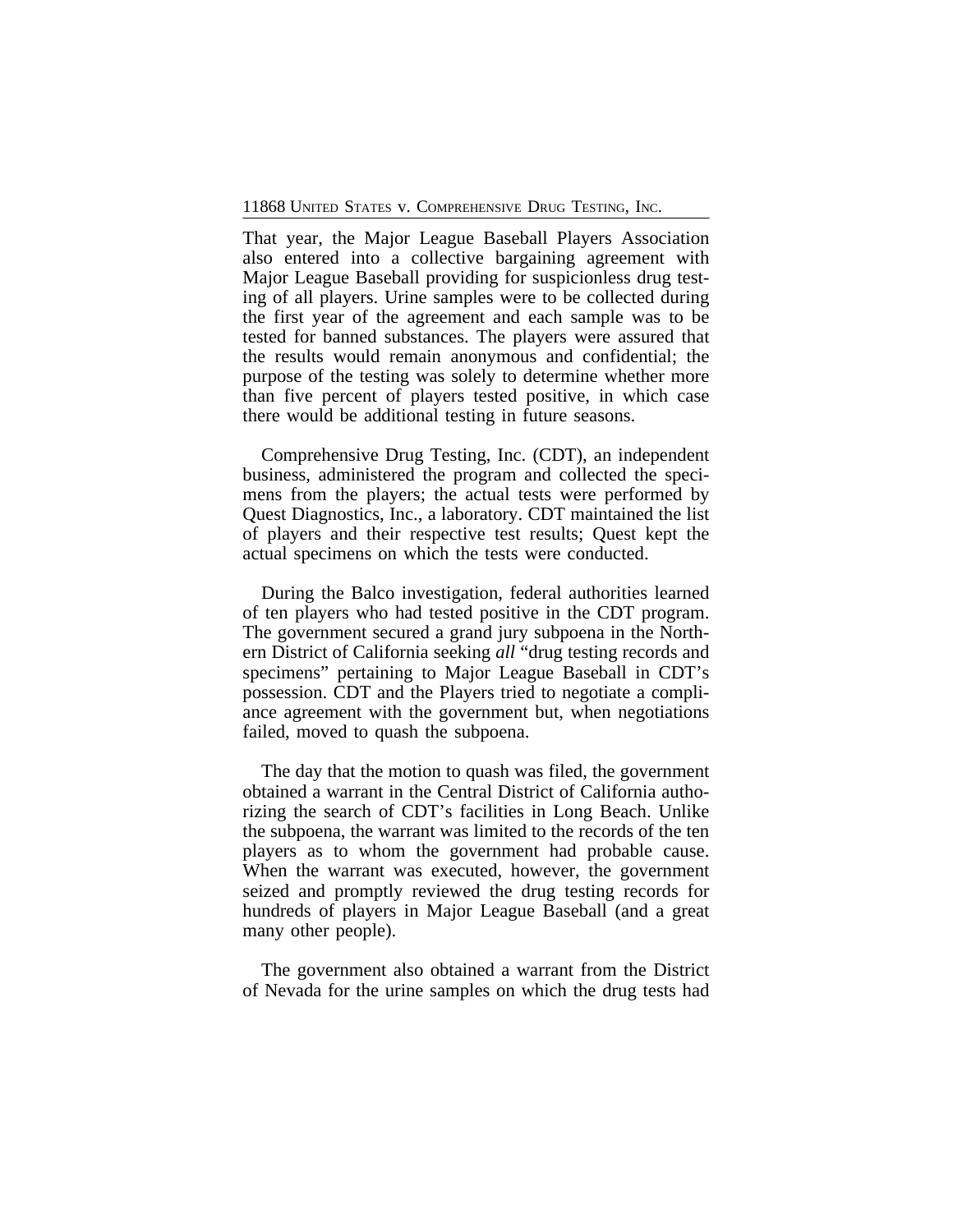been performed. These were kept at Quest's facilities in Las Vegas. Subsequently, the government obtained additional warrants for records at CDT's facilities in Long Beach and Quest's lab in Las Vegas. Finally, the government served CDT and Quest with new subpoenas in the Northern District of California, demanding production of the same records it had just seized.

CDT and the Players moved in the Central District of California, pursuant to Federal Rule of Criminal Procedure 41(g), for return of the property seized there. Judge Cooper found that the government had failed to comply with the procedures specified in the warrant and, on that basis and others, ordered the property returned. We will refer to this as the Cooper Order.

CDT and the Players subsequently moved in the District of Nevada, pursuant to Federal Rule of Criminal Procedure  $41(g)$ , for return of the property seized under the warrants issued by that district court. The matter came before Judge Mahan, who granted the motion and ordered the government to return the property it had seized, with the exception of materials pertaining to the ten identified baseball players. We will refer to this as the Mahan Order.

CDT and the Players finally moved in the Northern District of California, pursuant to Federal Rule of Criminal Procedure 17(c), to quash the latest round of subpoenas and the matter was heard by Judge Illston. (The original subpoena, and the motion to quash it that was filed in 2003, aren't before us.) In an oral ruling, Judge Illston quashed the subpoenas. We will refer to this as the Illston Quashal. *See* Bryan A. Garner, *A Dictionary of Modern American Legal Usage* 725 (2d ed. 1995).

All three judges below expressed grave dissatisfaction with the government's handling of the investigation, some going so far as to accuse the government of manipulation and misrep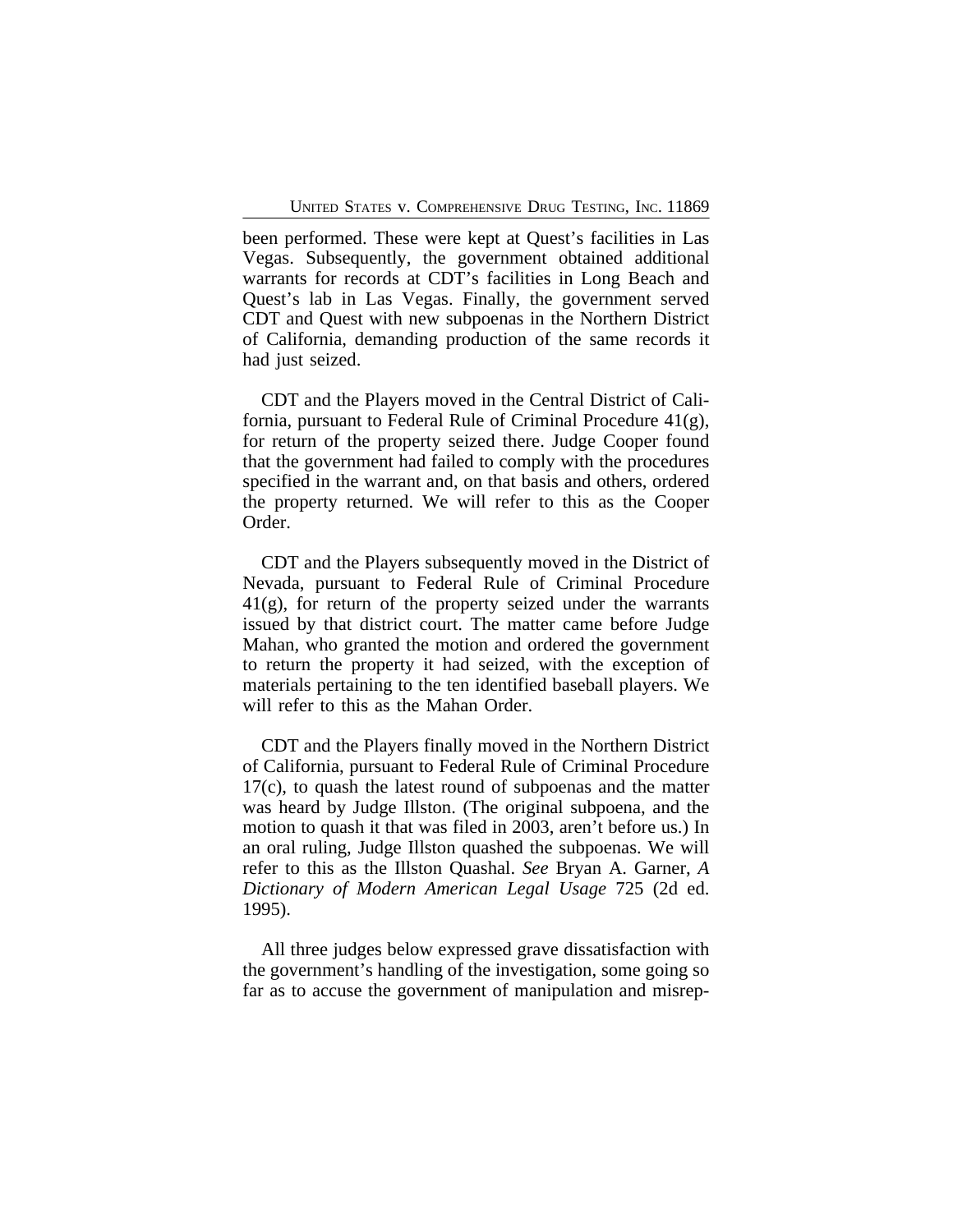resentation. The government nevertheless appealed all three orders and a divided panel of our court reversed the Mahan Order and the Illston Quashal, but (unanimously) found that the appeal from the Cooper Order was untimely. Upon a vote of eligible judges, we took the case en banc. As luck would have it, none of the three judges on the original panel was drawn for this en banc court. Nevertheless, we rely heavily on their work in resolving the case now before us.

## **Discussion**

For reasons that will become apparent, we don't consider the three orders below chronologically. Rather, we consider the Cooper Order first, the Mahan Order next and the Illston Quashal last. Throughout, we take the opportunity to guide our district and magistrate judges in the proper administration of search warrants and grand jury subpoenas for electronically stored information, so as to strike a proper balance between the government's legitimate interest in law enforcement and the people's right to privacy and property in their papers and effects, as guaranteed by the Fourth Amendment.

## **1. The Cooper Order**

**[1]** The three judge panel unanimously held that the government's appeal from the Cooper Order was untimely. *Comprehensive Drug Testing*, 513 F.3d at 1096-1101, 1128. We agree with the panel and adopt its analysis of the issue, seeing no reason to burden the pages of the Federal Reporter by redoing the work the panel already performed so well. On that basis, we dismiss the government's appeal in No. 05-55354.

**[2]** This does not end our discussion of the Cooper Order, however, because it has substantial consequences for the remaining two cases before us. As Judge Thomas pointed out in his panel dissent, once the Cooper Order became final, the government became bound by the factual determinations and issues resolved against it by that order. *Comprehensive Drug*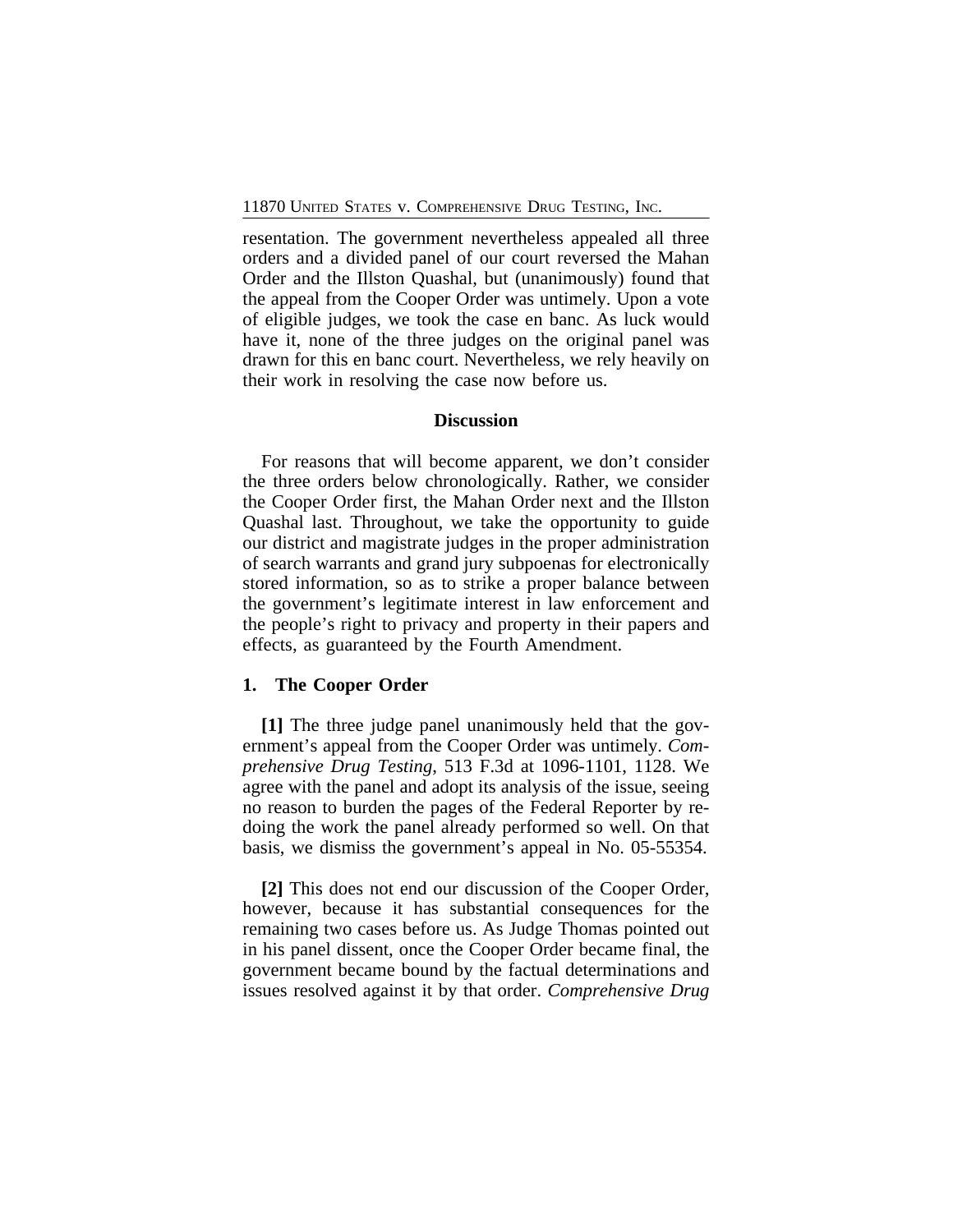*Testing*, 513 F.3d at 1130. Specifically, Judge Cooper found that the government failed to comply with the conditions of the warrant designed to segregate information as to which the government had probable cause from that which was swept up only because the government didn't have the time or facilities to segregate it at the time and place of the seizure. Cooper Order at 4. Relatedly, Judge Cooper determined that the government failed to comply with the procedures outlined in our venerable precedent, *United States* v. *Tamura*, 694 F.2d 591 (9th Cir. 1982), which are designed to serve much the same purpose as the procedures outlined in the warrant. Finally, Judge Cooper concluded that the government's actions displayed a callous disregard for the rights of third parties, viz., those players as to whom the government did not already have probable cause and who could suffer dire personal and professional consequences from a disclosure.

The affidavit supporting the first search warrant, the one that sought the drug testing records of the ten suspected baseball players, contains an extensive introduction that precedes any information specific to this case. The introduction seeks to justify a broad seizure of computer records from CDT by explaining the generic hazards of retrieving data that are stored electronically. In essence, the government explains, computer files can be disguised in any number of ingenious ways, the simplest of which is to give files a misleading name (pesto.recipe in lieu of blackmail.photos) or a false extension (.doc in lieu of .jpg or .gz). In addition, the data might be erased or hidden; there might be booby traps that "destroy or alter data if certain procedures are not scrupulously followed," Warrant Affidavit at 3; certain files and programs might not be accessible at all without the proper software, which may not be available on the computer that is being searched; there may simply be too much information to be examined at the site; or data might be encrypted or compressed, requiring passwords, keycards or other external devices to retrieve. *Id.* at 4. The government also represented that "[s]earching computer systems requires the use of pre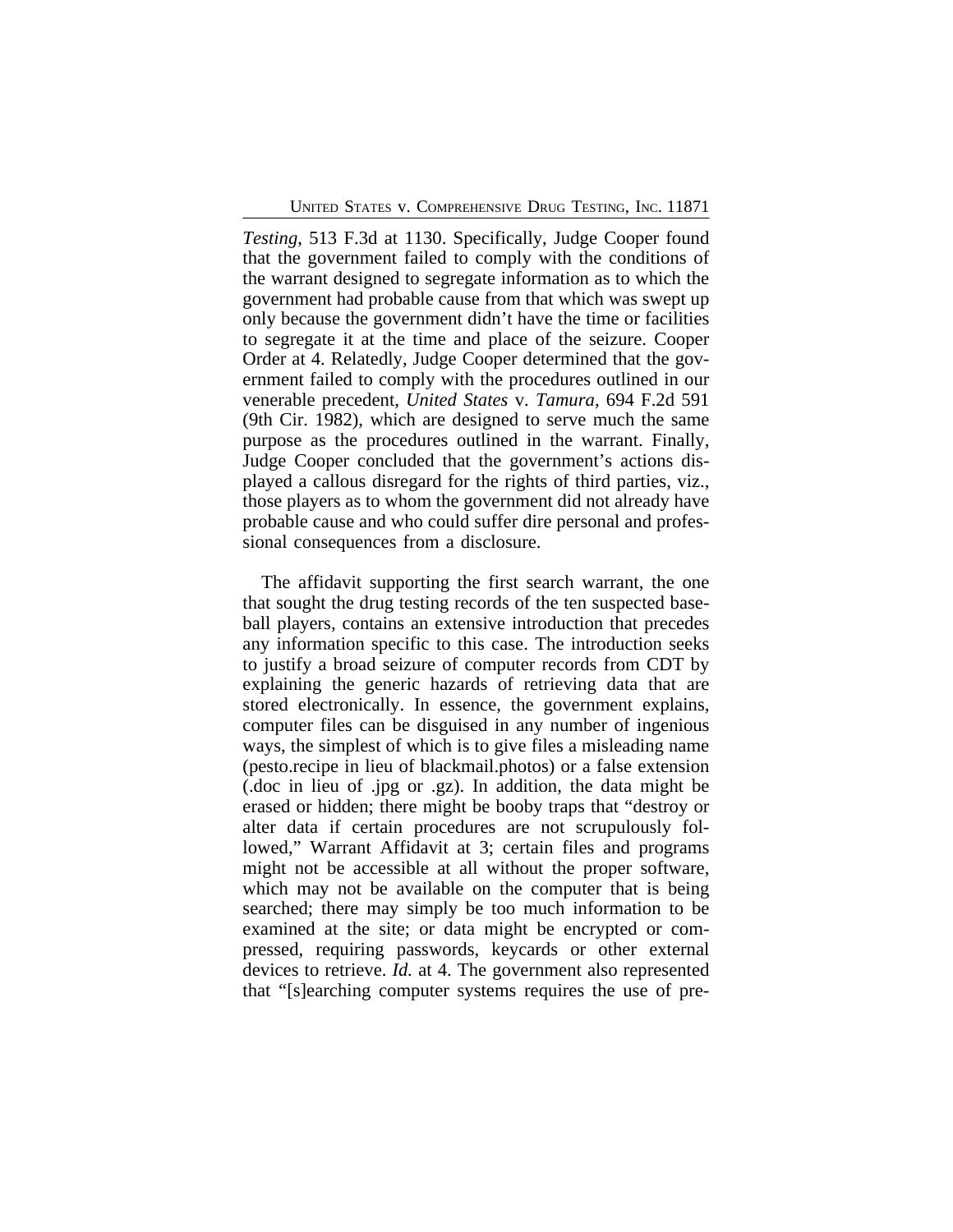cise, scientific procedures which are designed to maintain the integrity of the evidence."

By reciting these hazards, the government made a strong case for off-site examination and segregation of the evidence seized. The government sought the authority to seize considerably more data than that for which it had probable cause, including various computers or computer hard drives and related storage media, and to have the information examined and segregated in a "controlled environment, such as a law enforcement laboratory." While the government did not point to any specific dangers associated with CDT, which is after all a legitimate business not suspected of any wrongdoing, it nevertheless made a strong generic case that the data in question could not be thoroughly examined or segregated on the spot.

Not surprisingly, the magistrate judge was persuaded by this showing and granted broad authority for seizure of data, including the right to remove pretty much any computer equipment found at CDT's Long Beach facility, along with any data storage devices, manuals, logs or related materials. The warrant also authorized government agents to examine all the data contained in the computer equipment and storage devices, and to attempt to recover or restore hidden or erased data. The magistrate, however, wisely made such broad seizure subject to certain procedural safeguards, roughly based on our *Tamura* opinion. Thus, the government was first required to examine the computer equipment and storage devices at CDT to determine whether information pertaining to the ten identified players "c[ould] be searched on-site in a reasonable amount of time and without jeopardizing the ability to preserve the data."

The warrant also contained significant restrictions on how the seized data were to be handled. These procedures were designed to ensure that data beyond the scope of the warrant would not fall into the hands of the investigating agents. Thus,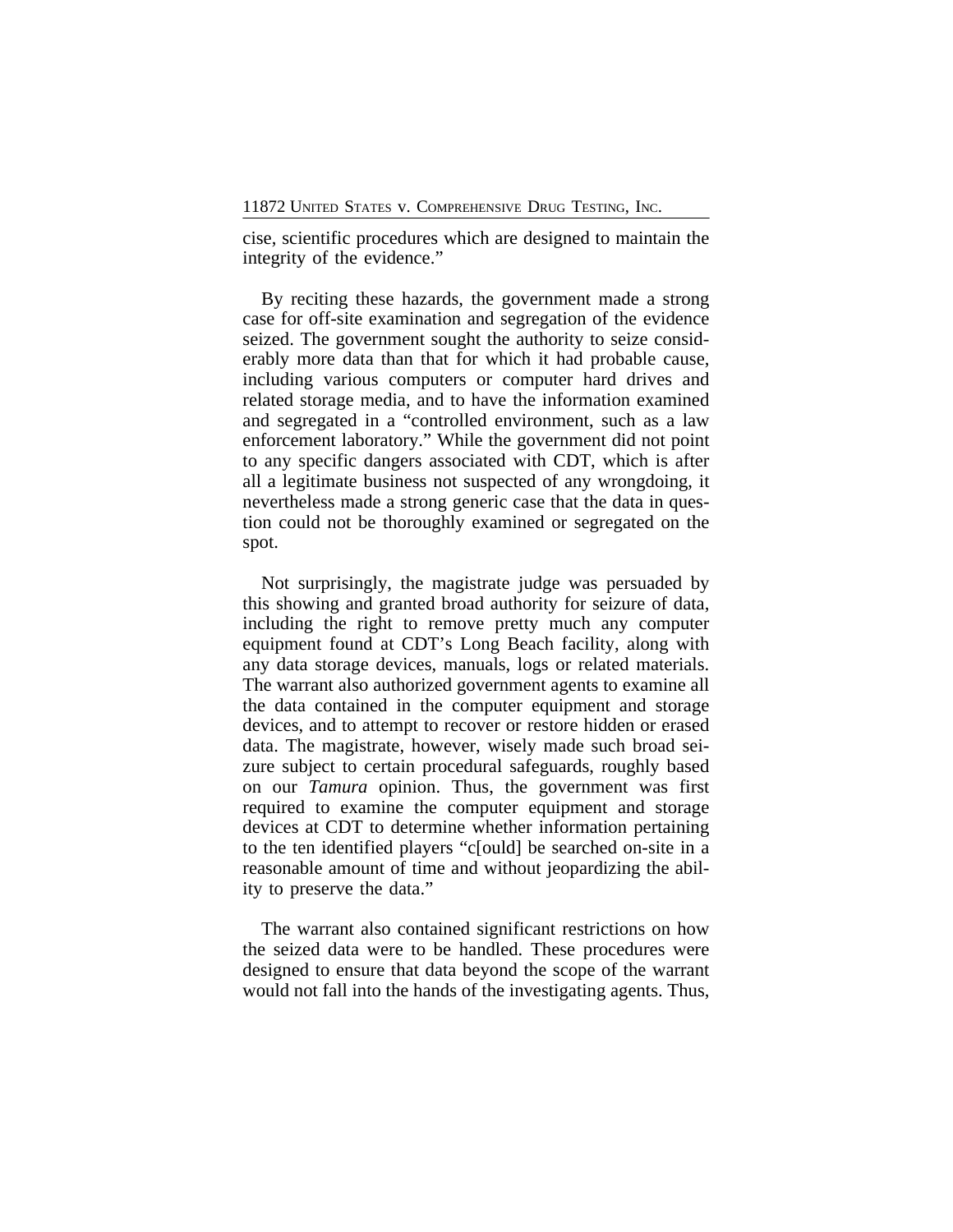the initial review and segregation of the data was not to be conducted by the investigating case agents but by "law enforcement personnel trained in searching and seizing computer data ('computer personnel')," whose job it would be to determine whether the data could be segregated on-site. These computer personnel—not the case agents—were specifically authorized to examine all the data on location to determine how much had to be seized to ensure the integrity of the search. Moreover, if the computer personnel determined that the data did not "fall within any of the items to be seized pursuant to this warrant or is not otherwise legally seized," the government was to return those items "within a reasonable period of time not to exceed 60 days from the date of the seizure unless further authorization [was] obtained from the Court." Subject to these representations and assurances, Magistrate Judge Johnson authorized the seizure.

A word about *Tamura* is in order, and this seems as good a place as any for it. *Tamura*, decided in 1982, just preceded the dawn of the information age, and all of the records there were on paper. The government was authorized to seize evidence of certain payments received by Tamura from among the records of Marubeni, his employer. To identify the materials pertaining to the payments involved a three step procedure: Examining computer printouts to identify a transaction; locating the voucher that pertained to that payment; and finding the check that corresponded to the voucher. 694 F.2d at 594-95. The government agents soon realized that this process would take a long time unless they got help from the Marubeni employees who were present. The employees, however, steadfastly refused, so the agents seized several boxes and dozens of file drawers to be sorted out in their offices at their leisure.

We disapproved the wholesale seizure of the documents and particularly the government's failure to return the materials that were not the object of the search once they had been segregated. *Id.* at 596-97. However, we saw no reason to sup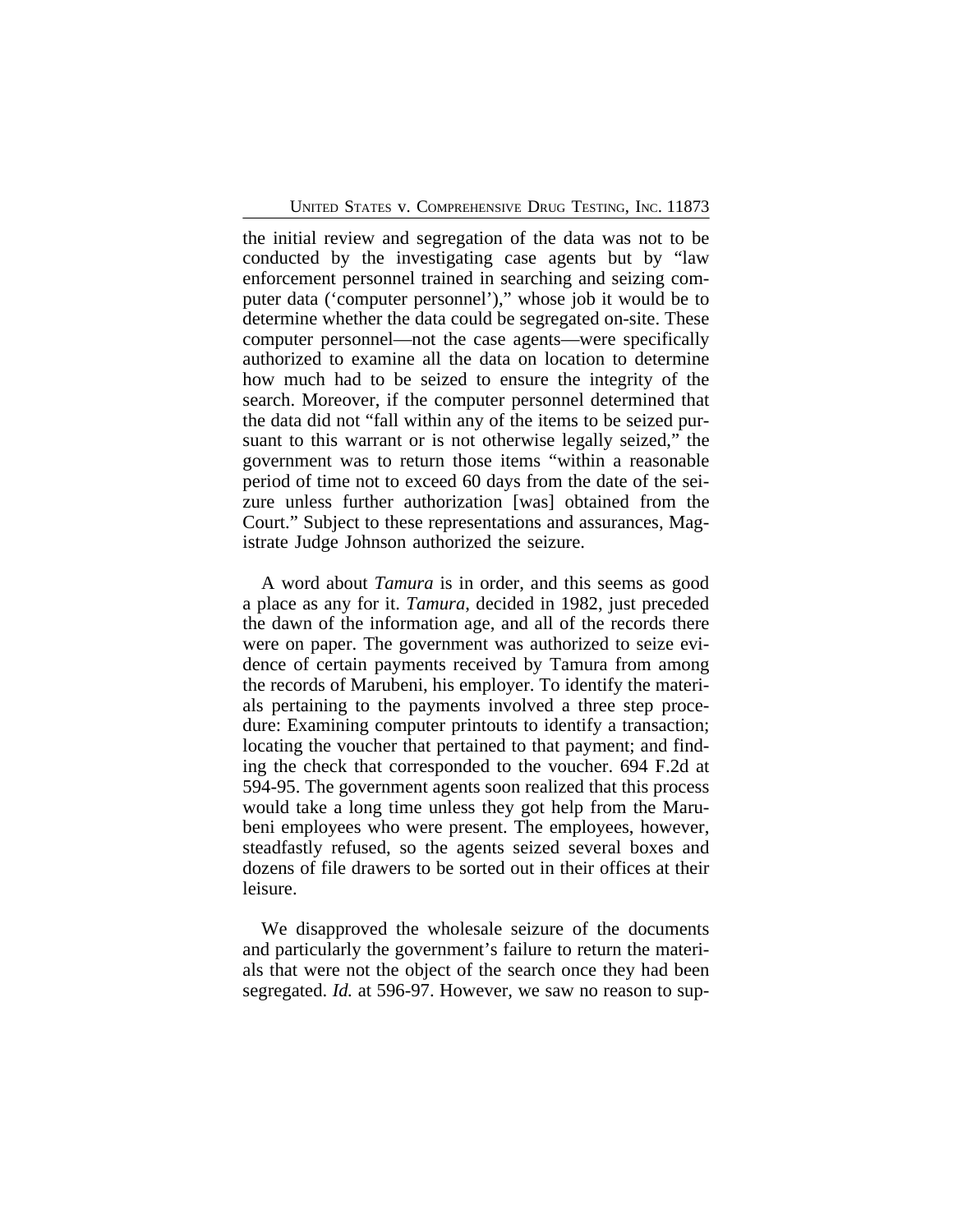press the properly seized materials just because the government had taken more than authorized by the warrant. For the future, though, we suggested that "[i]n the comparatively rare instances where documents are so intermingled that they cannot feasibly be sorted on site, . . . the Government [should] seal[] and hold[] the documents pending approval by a magistrate of a further search, in accordance with the procedures set forth in the American Law Institute's Model Code of Pre-Arraignment Procedure." *Id.* at 595-96. "If the need for transporting the documents is known to the officers prior to the search," we continued, "they may apply for specific authorization for large-scale removal of material, which should be granted by the magistrate issuing the warrant only where onsite sorting is infeasible and no other practical alterative exists." *Id.* at 596.

No doubt in response to this suggestion in *Tamura*, the government here did seek advance authorization for sorting and segregating the seized materials off-site. But, as Judge Cooper found, "[o]nce the items were seized, the requirement of the Warrant that any seized items not covered by the warrant be first screened and segregated by computer personnel was completely ignored." Brushing aside an offer by on-site CDT personnel to provide all information pertaining to the ten identified baseball players, the government copied from CDT's computer what the parties have called the "Tracey Directory" which contained, in Judge Cooper's words, "information and test results involving hundreds of other baseball players and athletes engaged in other professional sports."

Counsel for CDT, contacted by phone, pleaded in vain that "all material not pertaining to the specific items listed in the warrant be reviewed and redacted by a Magistrate or Special Master before it was seen by the Government." Instead, the case agent "himself reviewed the seized computer data and used what he learned to obtain the subsequent search warrants issued in Northern California, Southern California, and Nevada." Judge Cooper also found that, in conducting the sei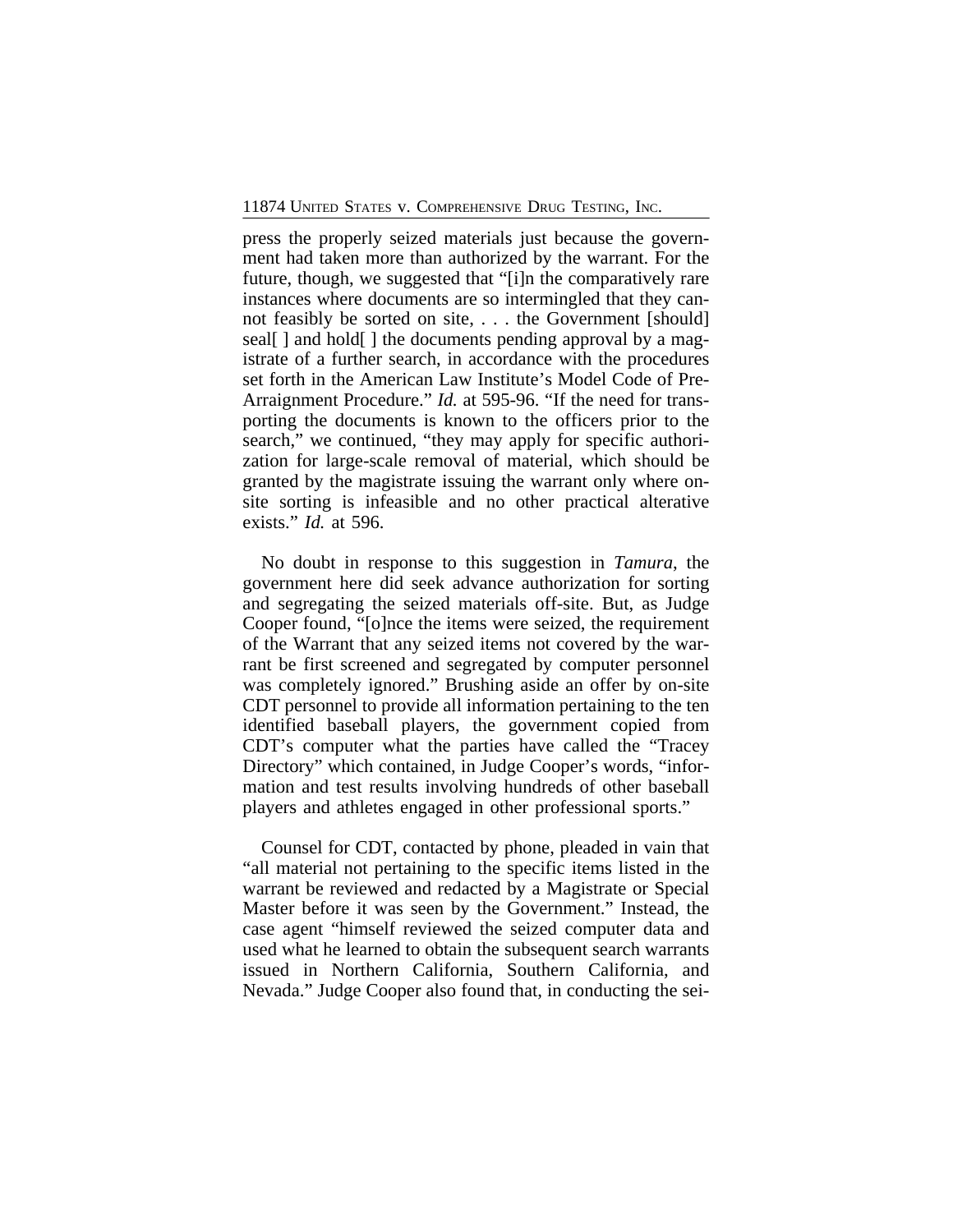zure in the manner it did, "[t]he Government demonstrated a callous disregard for the rights of those persons whose records were seized and searched outside the warrant."

**[3]** As previously noted, the government failed to timely appeal the Cooper Order and is therefore bound by its factual determinations and legal rulings. The government also failed to appeal another ruling by Judge Illston that ordered return of the Tracey directory and all copies thereof. We will call this the Illston Order. It held unlawful the government's failure to segregate data covered by the warrant from data not covered by it simply because both types were intermingled in the Tracey directory. In reaching this conclusion, Judge Illston necessarily rejected the argument about the scope of the warrant the government made before Judge Mahan. The Illston Order therefore has preclusive effect on the core legal questions resolved in the Mahan Order, viz., the government's failure to segregate intermingled data, as required by *Tamura*.

**[4]** Issue preclusion attaches when, as here, "the first and second action involve application of the same principles of law to an historic fact setting that was complete by the time of the first adjudication." *Steen* v. *John Hancock Mut. Life Ins. Co.*, 106 F.3d 904, 913 n.5 (9th Cir. 1997) (quoting 18 Charles A. Wright, Arthur R. Miller & Edward H. Cooper, *Federal Practice & Procedure* § 4425 (Supp. 1996)). The determinations in the Cooper and Illston Orders are significant because orders the government does appeal contain similar findings as to the government's conduct. The government cannot contest those rulings if it is bound by the identical rulings in the Cooper and Illston Orders.

## **2. The Mahan Order**

**[5]** Like Judges Cooper and Illston, Judge Mahan determined that "[t]he government callously disregarded the affected players' constitutional rights." Judge Mahan also concluded that the government "unreasonab[ly] . . . refuse[d]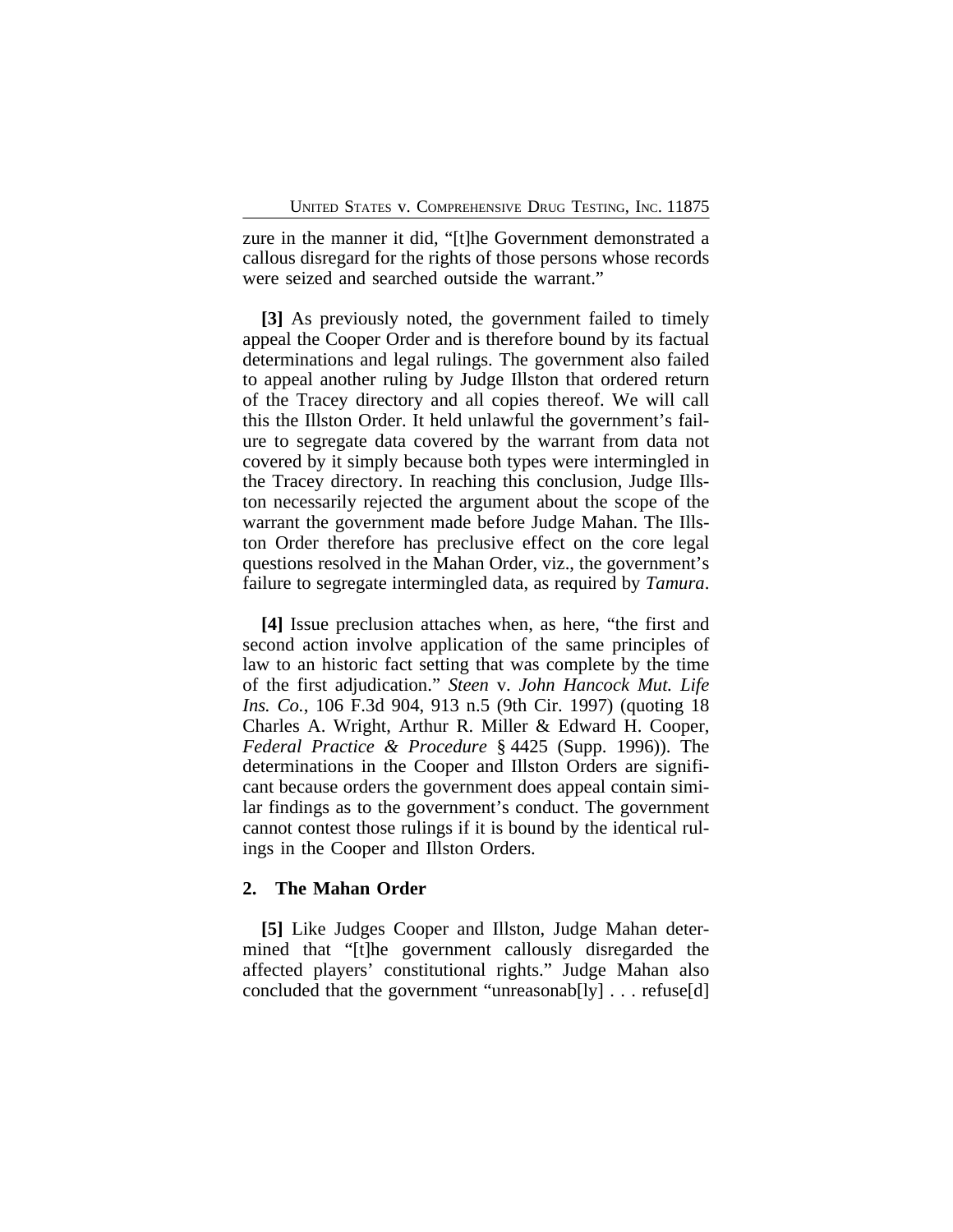to follow the procedures set forth in *United States* v. *Tamura* . . . upon learning that drug-testing records for the ten athletes named in the original April 8 warrants executed at Quest and at [CDT] were intermingled with records for other athletes not named in those warrants." We can and do uphold these findings based on the preclusive effect of the Cooper and Illston Orders. However, because the matter is important, and to avoid any quibble about the proper scope of preclusion, we also dispose of the government's contrary arguments.

## **A. Compliance with** *Tamura*

The government argues that it *did* comply with the procedures articulated in *Tamura*, but was not required to return any data it found showing steroid use by other baseball players because that evidence was in plain view once government agents examined the Tracey Directory. Officers may lawfully seize evidence of a crime that is in plain view, the government argues, and thus it had no obligation under *Tamura* to return that property. The warrant even contemplated this eventuality, says the government, when it excluded from the obligation to return property any that was "otherwise legally seized."

**[6]** Putting aside the fact that Judges Cooper and Illston, whose courts issued the warrants and whose orders are now final, rejected this argument, it is at any rate too clever by half. The point of the *Tamura* procedures is to maintain the privacy of materials that are intermingled with seizable materials, and to avoid turning a limited search for particular information into a general search of office file systems and computer databases. If the government can't be sure whether data may be concealed, compressed, erased or booby-trapped without carefully examining the contents of every file—and we have no cavil with this general proposition—then everything the government chooses to seize will, under this theory, automatically come into plain view. Since the government agents ultimately decide how much to actually take, this will create a powerful incentive for them to seize more rather than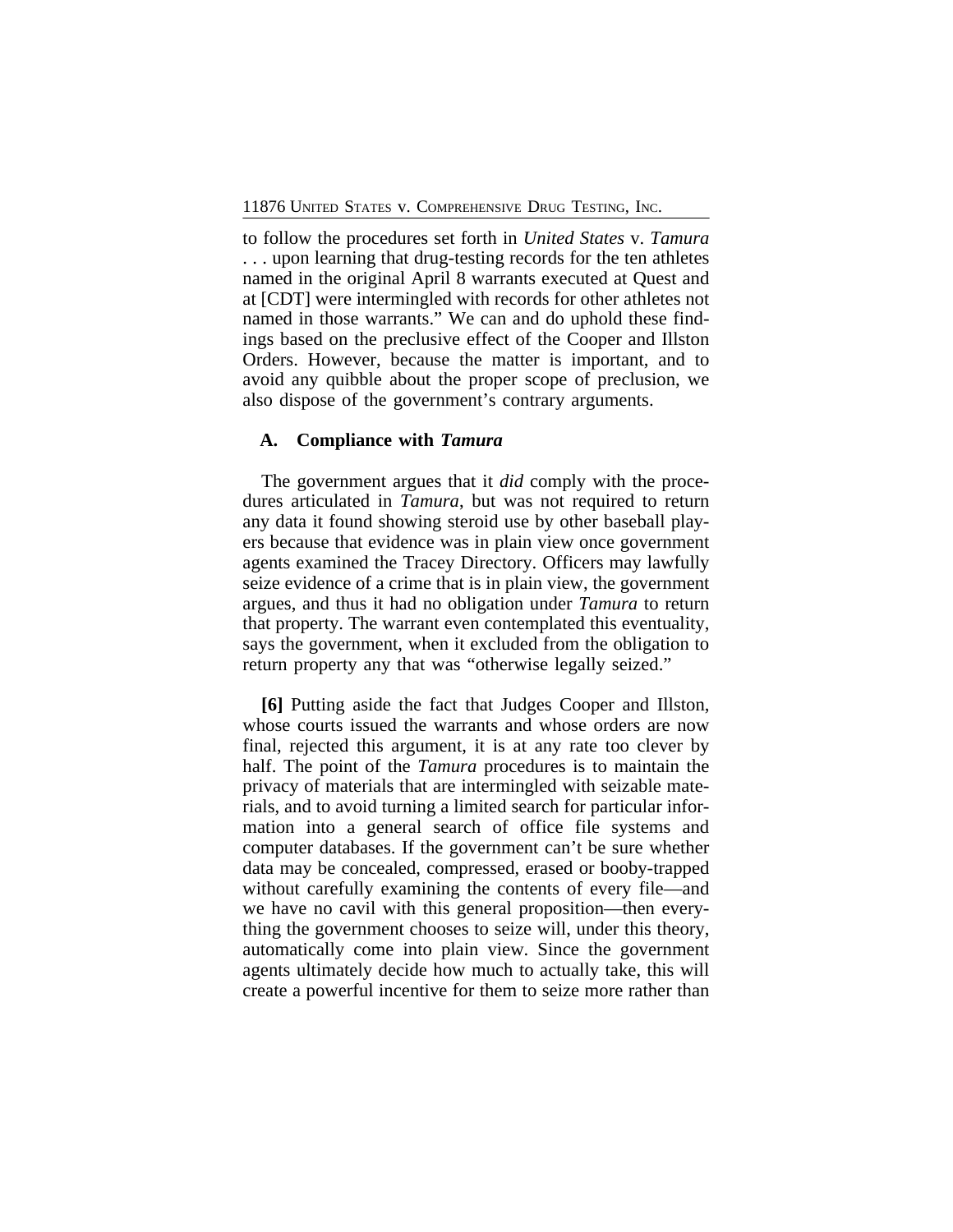less: Why stop at the list of all baseball players when you can seize the entire Tracey Directory? Why just that directory and not the entire hard drive? Why just this computer and not the one in the next room and the next room after that? Can't find the computer? Seize the Zip disks under the bed in the room where the computer once might have been. *See United States* v. *Hill*, 322 F. Supp. 2d 1081 (C.D. Cal. 2004). Let's take everything back to the lab, have a good look around and see what we might stumble upon.

**[7]** This would make a mockery of *Tamura* and render the carefully crafted safeguards in the Central District warrant a nullity. All three judges below rejected this construction, and with good reason. One phrase in the warrant cannot be read as eviscerating the other parts, which would be the result if the "otherwise legally seized" language were read to permit the government to keep anything one of its agents happened to see while performing a forensic analysis of a hard drive. The phrase is more plausibly construed as referring to any evidence that the government is entitled to retain entirely independent of this seizure.

**[8]** To avoid this illogical result, the government should, in future warrant applications, forswear reliance on the plain view doctrine or any similar doctrine that would allow it to retain data to which it has gained access only because it was required to segregate seizable from non-seizable data. If the government doesn't consent to such a waiver, the magistrate judge should order that the seizable and non-seizable data be separated by an independent third party under the supervision of the court, or deny the warrant altogether.

**[9]** In addition, while it is perfectly appropriate for the warrant application to acquaint the issuing judicial officer with the theoretical risks of concealment and destruction of evidence, the government must also fairly disclose the *actual* degree of such risks in the case presented to the judicial officer. In this case, for example, the warrant application pre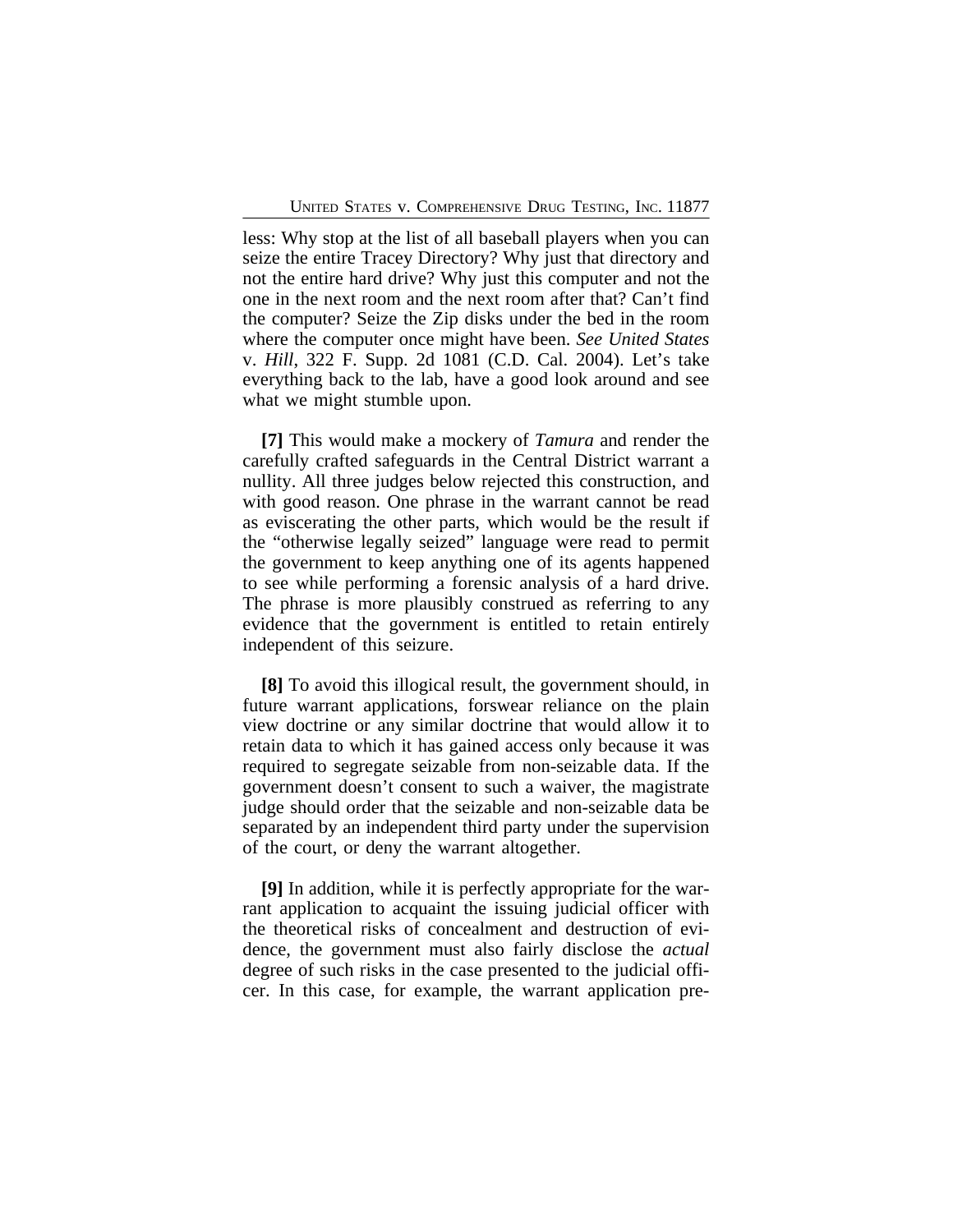sented to Judge Johnson discussed the numerous theoretical risks that the data might be destroyed, but failed to mention that Comprehensive Drug Testing had agreed to keep the data intact until its motion to quash the subpoena could be ruled on by the Northern California district court, and that the United States Attorney's Office had accepted this representation. This omission created the false impression that, unless the data was seized at once, it would be lost. *Comprehensive Drug Testing*, 513 F.3d at 1132 (Thomas, J., dissenting). Such pledges of data retention are obviously highly relevant in determining whether a warrant is needed at all and, if so, what its scope should be. If the government believes such pledges to be unreliable, it may say so and explain why. But omitting such highly relevant information altogether is inconsistent with the government's duty of candor in presenting a warrant application. A lack of candor in this or any other aspect of the warrant application shall bear heavily against the government in the calculus of any subsequent motion to return or suppress the seized data.

**[10]** Finally, the process of sorting, segregating, decoding and otherwise separating seizable data (as defined by the warrant) from all other data must be designed to achieve that purpose and that purpose only. Thus, if the government is allowed to seize information pertaining to ten names, the search protocol must be designed to discover data pertaining to those names only, not to others, and not those pertaining to other illegality. For example, the government has sophisticated hashing tools at its disposal that allow the identification of well-known illegal files (such as child pornography) without actually opening the files themselves. These and similar search tools may not be used without specific authorization in the warrant, and such permission may only be given if there is probable cause to believe that such files can be found on the electronic medium to be seized.

## **B. Initial Review by Computer Personnel**

**[11]** The government also failed to comply with another important procedure specified in the warrant, namely that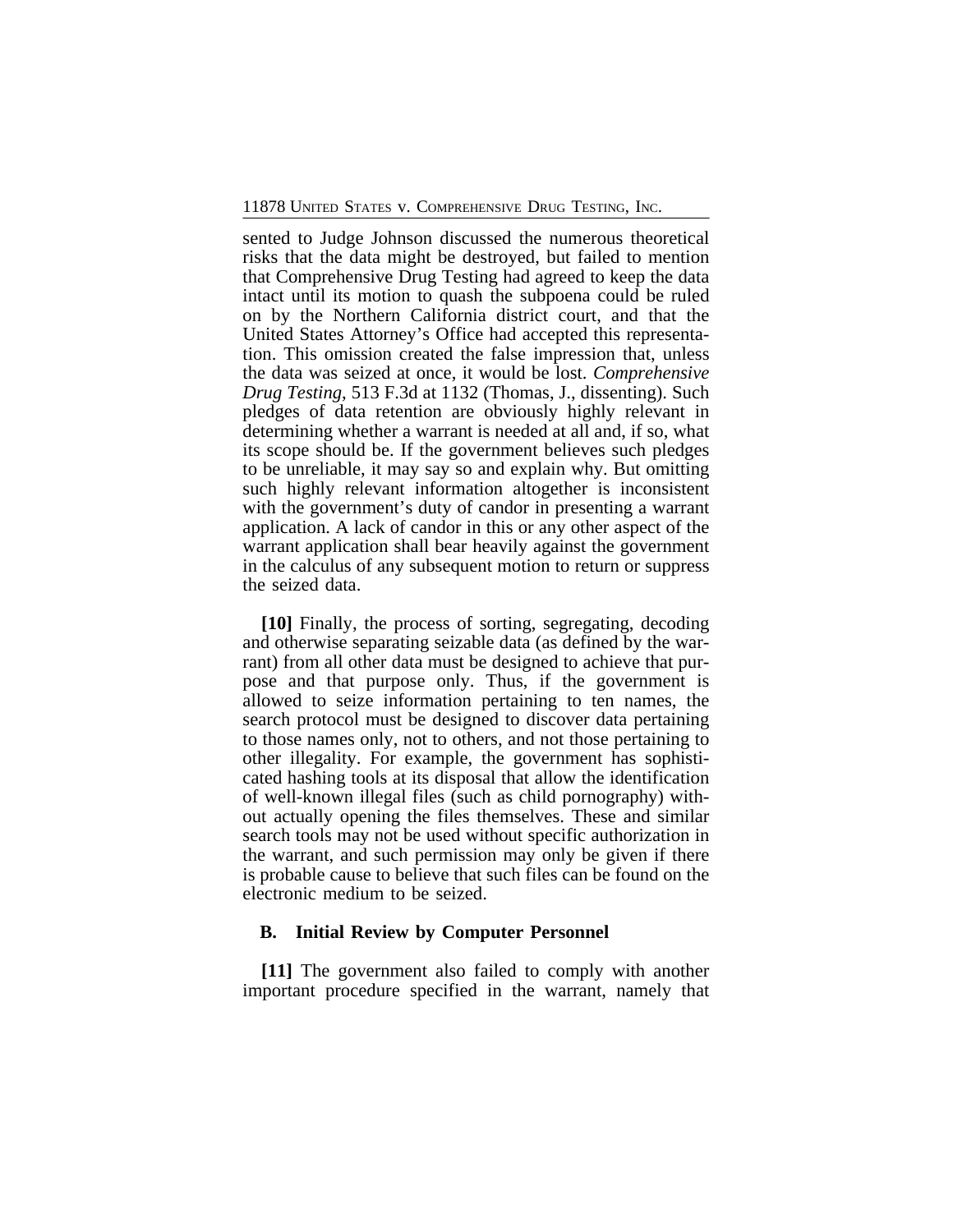"computer personnel" conduct the initial review of the seized data and segregate materials not the object of the warrant for return to their owner. As noted, Judge Cooper found that these procedures were completely ignored; rather, the case agent immediately rooted out information pertaining to *all* professional baseball players and used it to generate additional warrants and subpoenas to advance the investigation. Judge Illston found the same. The record reflects no forensic lab analysis, no defusing of booby traps, no decryption, no cracking of passwords and certainly no effort by a dedicated computer specialist to separate data for which the government had probable cause from everything else in the Tracey Directory. Instead, as soon as the Tracey Directory was extracted from the CDT computers, the case agent assumed control over it, examined the list of all professional baseball players and extracted the names of those who had tested positive for steroids. *See Comprehensive Drug Testing*, 513 F.3d at 1134-35 (Thomas, J., dissenting). Indeed, the government admitted at the hearing before Judge Mahan that "the idea behind taking [the copy of the Tracey Directory] was to take it and later on briefly peruse it to see if there was anything above and beyond that which was authorized for seizure in the initial warrant." The government agents obviously were counting on the search to bring constitutionally protected data into the plain view of the investigating agents.

But it was wholly unnecessary for the case agent to view any data for which the government did not already have probable cause because there was an agent at the scene who was specially trained in computer forensics. This agent did make an initial determination that the CDT computer containing the Tracey Directory could not be searched and segregated onsite, and that it would be safe to copy the Tracey Directory, rather than seizing the entire hard drive or computer. After that copy was made, however, it was turned over to the case agent, and the specialist did nothing further to segregate the target data from that which was swept up simply because it was nearby or commingled. The sequence of events supports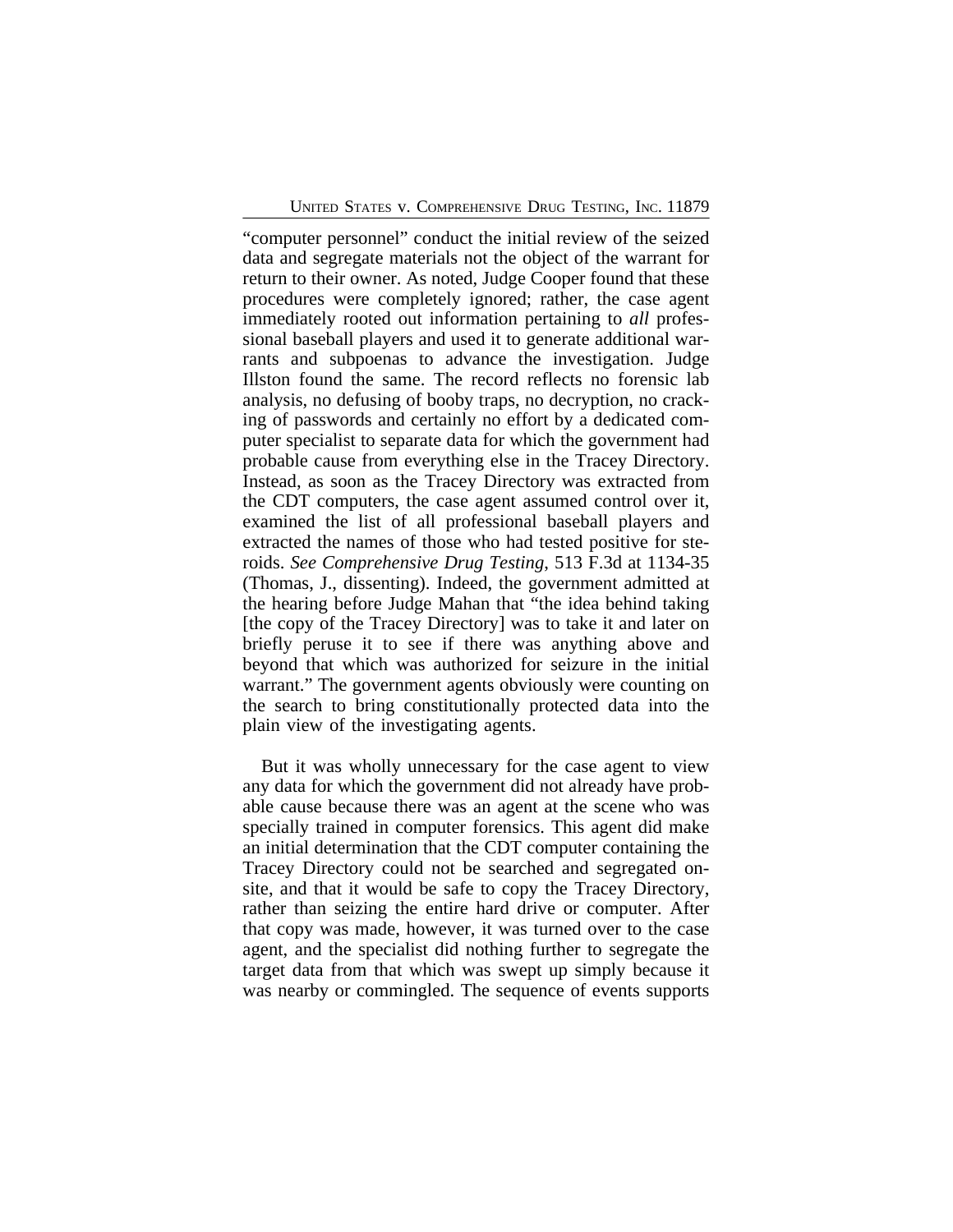the suspicion that representations in the warrant about the necessity for broad authority to seize materials were designed to give the government access to the full list of professional baseball players and their confidential drug testing records.

The government argues that it didn't violate the warrant protocol because the warrant didn't specify that *only* computer personnel could examine the seized files, and the case agent was therefore entitled to view them alongside the computer specialist. This, once again, is sophistry. It would make no sense to represent that computer personnel would be used to segregate data if investigatory personnel were also going to access all the data seized. What would be the point? The government doesn't need instruction from the court as to what kind of employees to use to serve its own purposes; the representation in the warrant that computer personnel would be used to examine and segregate the data was obviously designed to reassure the issuing magistrate that the government wouldn't sweep up large quantities of data in the hope of dredging up information it could not otherwise lawfully seize. Judge Cooper found that the government utterly failed to follow the warrant's protocol. Judge Illston also found that the government's seizure, in callous disregard of the Fourth Amendment, reached information clearly not covered by a warrant. These findings are binding on the government, but simple common sense leads to precisely the same conclusion: This was an obvious case of deliberate overreaching by the government in an effort to seize data as to which it lacked probable cause.

**[12]** To guard against such unlawful conduct in the future, the warrant application should normally include, or the issuing judicial officer should insert, a protocol for preventing agents involved in the investigation from examining or retaining any data other than that for which probable cause is shown. The procedure might involve, as in this case, a requirement that the segregation be done by specially trained computer personnel who are not involved in the investigation.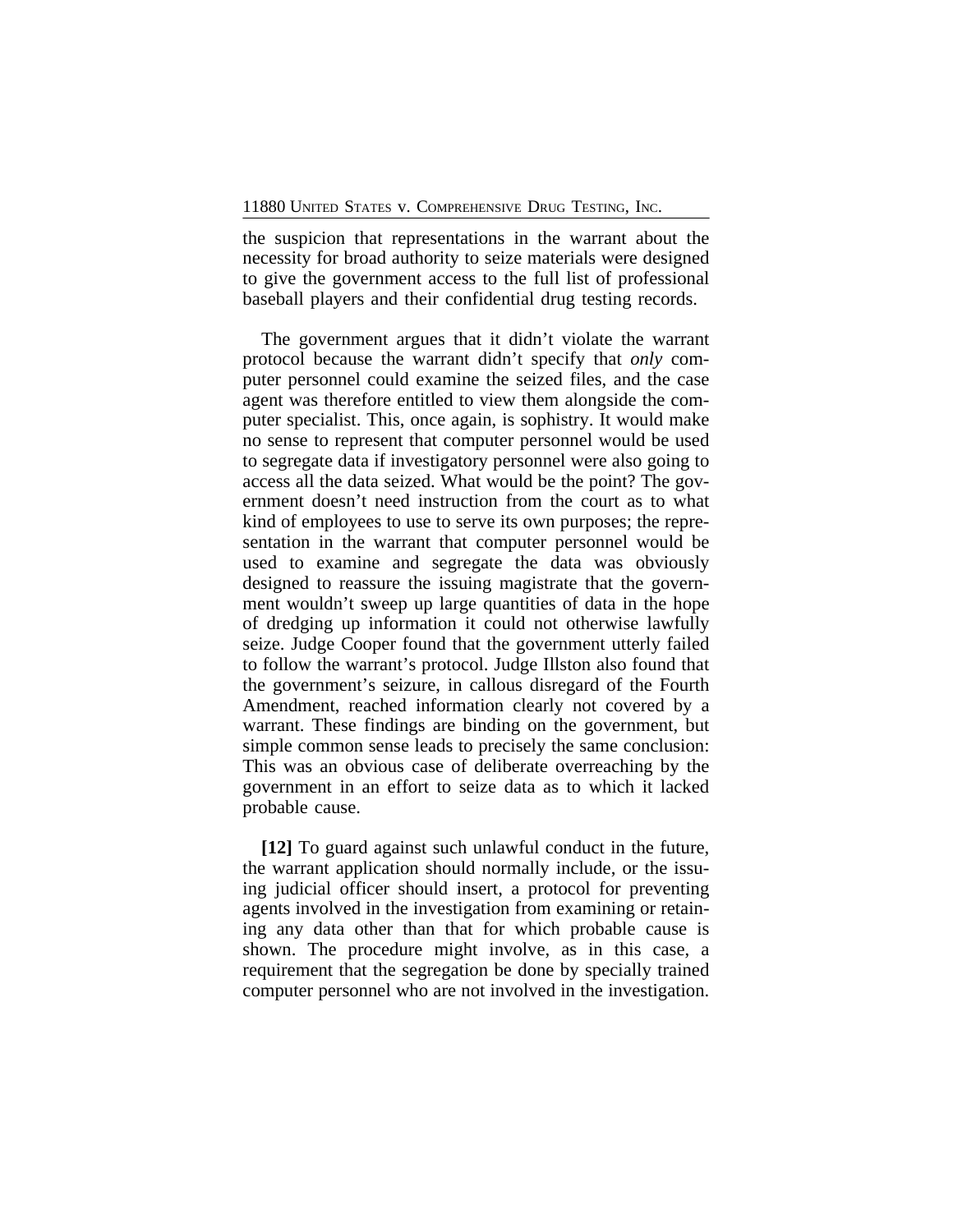It should be made clear that *only* those personnel may examine and segregate the data. The government must also agree that such computer personnel will not communicate any information they learn during the segregation process absent further approval of the court.

At the discretion of the issuing judicial officer, and depending on the nature and sensitivity of the privacy interests involved, the computer personnel in question may be government employees or independent third parties not affiliated with the government. The issuing judicial officer may appoint an independent expert or special master to conduct or supervise the segregation and redaction of the data. In a case such as this one, where the party subject to the warrant is not suspected of any crime, and where the privacy interests of numerous other parties who are not under suspicion of criminal wrongdoing are implicated by the search, the presumption should be that the segregation of the data will be conducted by, or under the close supervision of, an independent third party selected by the court.

**[13]** Once the data has been segregated (and, if necessary, redacted), the government agents involved in the investigation may examine only the information covered by the terms of the warrant. Absent further judicial authorization, any remaining copies must be destroyed or, at least so long as they may be lawfully possessed by the party from whom they were seized, returned along with the actual physical medium that may have been seized (such as a hard drive or computer). The government may not retain copies of such returned data, unless it obtains specific judicial authorization to do so. Also, within a time specified in the warrant, which should be as soon as practicable, the government must provide the issuing officer with a return disclosing precisely what data it has obtained as a consequence of the search, and what data it has returned to the party from whom it was seized. The return must include a sworn certificate that the government has destroyed or returned all copies of data that it is not entitled to keep. If the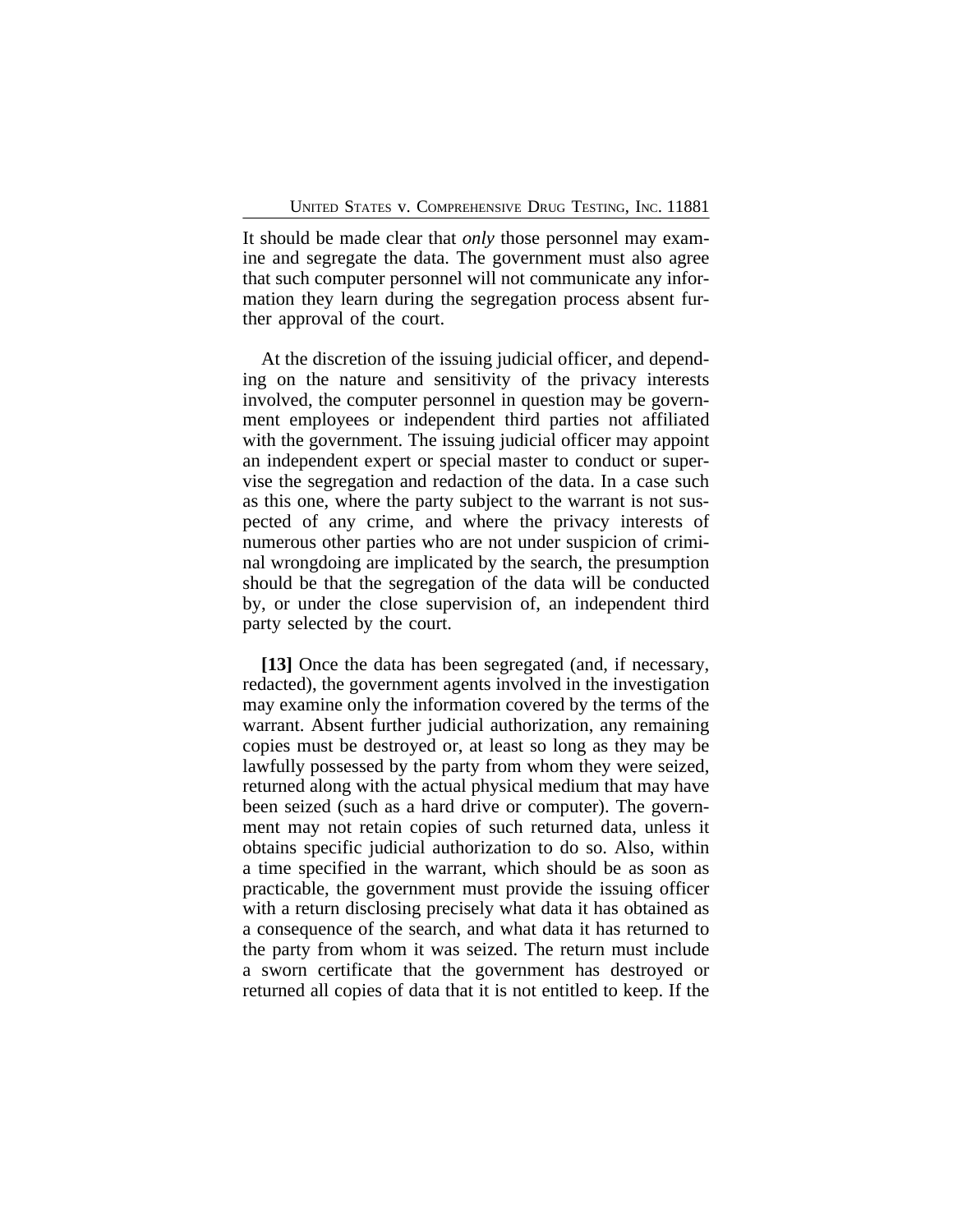government believes it is entitled to retain data as to which no probable cause was shown in the original warrant, it may seek a new warrant or justify the warrantless seizure by some means other than plain view.

#### **C. Federal Rule of Criminal Procedure 41(g)**

**[14]** We have long held that Rule 41(g) is an appropriate means of obtaining the return of property improperly seized by the government. *Ramsden* v. *United States*, 2 F.3d 322 (9th Cir. 1993). Though styled as a motion under a Federal Rule of Criminal Procedure, when the motion is made by a party against whom no criminal charges have been brought, such a motion is in fact a petition that the district court invoke its civil equitable jurisdiction. *Id.* at 324. We agree with the panel that the district court in this case did not abuse its discretion in choosing to exercise that jurisdiction. *Comprehensive Drug Testing*, 513 F.3d at 1104.

The government argues that Rule  $41(g)$  is inapplicable because it is not designed to be used as a suppression motion. But CDT and the Players Association are not seeking to have evidence suppressed, as they are not criminal defendants. Rather, by forcing the government to return property that it had not properly seized, CDT is preserving the integrity of its business and the Players Association is protecting the privacy and economic well-being of its clients, which could easily be impaired if the government were to release the test results swept up in the dragnet.

**[15]** Judge Ikuta's dissent overlooks the crucial distinction between a motion to suppress and a motion for return of property: The former is limited by the exclusionary rule, the latter is not. In *United States* v. *Calandra*, 414 U.S. 338, 348 n.6 (1974), and *United States* v. *Payner*, 447 U.S. 727, 728, 735- 36 & n.7 (1980), the Court addressed the suppression, not the return, of seized materials—a detail perhaps obscured because the version of Rule 41 then in existence addressed motions to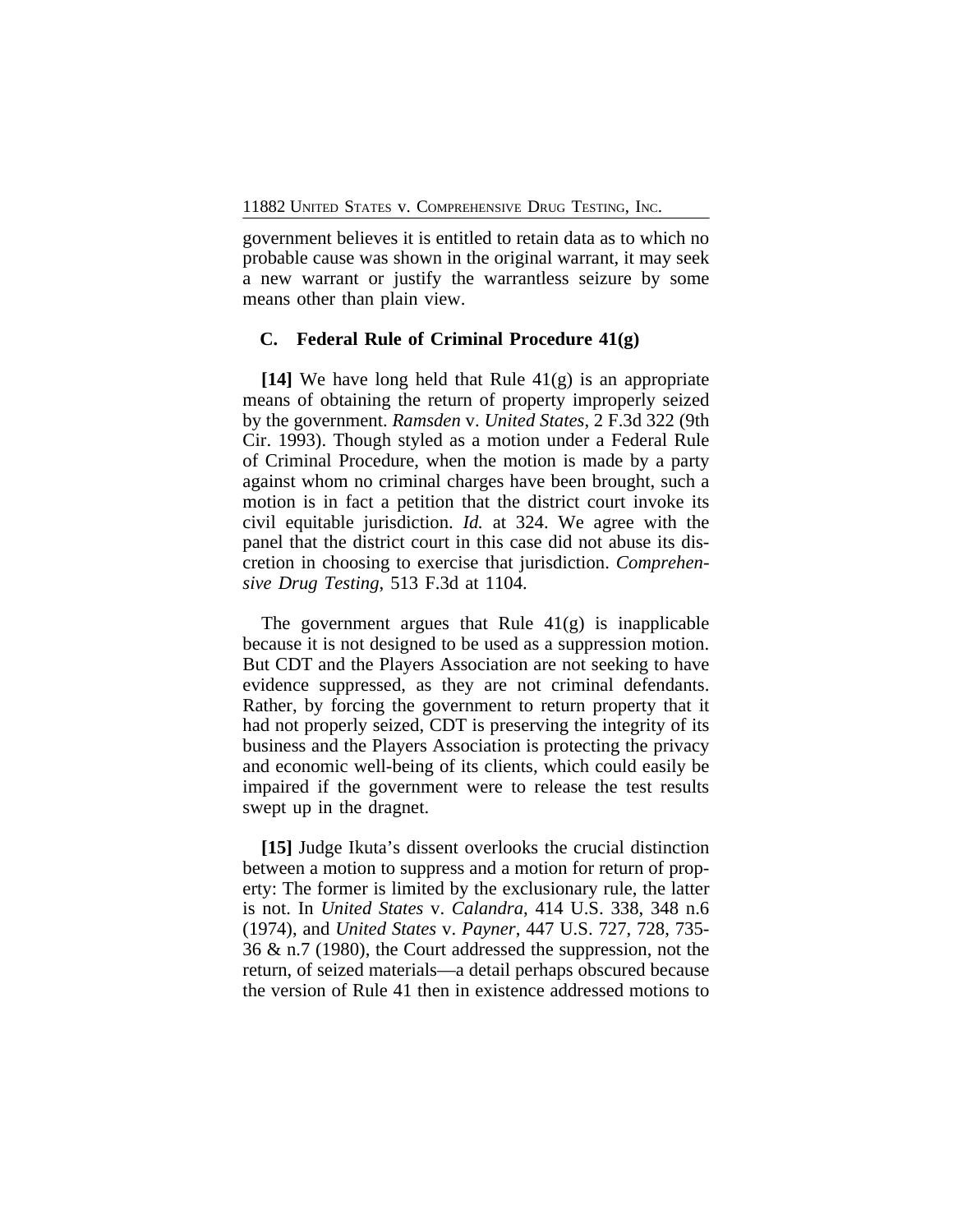suppress and motions to return in the same subsection. Lest there be any doubt that these are only suppression cases, note that *Calandra* used the availability of a motion to return, among other remedies, as a reason the exclusionary rule need not apply to grand jury proceedings. *See* 414 U.S. at 354 n.10. *Payner*, which never mentions Rule 41 or a motion to return, simply held that "the supervisory power does not authorize a federal court to suppress otherwise admissible evidence on the ground that it was seized unlawfully from a third party not before the court." 447 U.S. at 735. This rule has no relevance here because no motion to suppress, whether based on Rule 41(h) or the supervisory power, is before us.

That Rule  $41(g)$  is broader than the exclusionary rule can no longer be in doubt in light of the 1989 amendments which explicitly authorize a motion to return property on behalf of any "person aggrieved by an unlawful search and seizure of property *or by the deprivation of property*." Fed. R. Crim. P. 41(g) (emphasis added). This language was designed to expand the rule's coverage to include property lawfully seized. *See id.* advisory committee notes. It goes without saying that lawfully seized evidence may not be suppressed.

The return of seized property under Rule 41(g) and the exclusionary rule serve fundamentally different purposes. Suppression helps ensure that law enforcement personnel adhere to constitutional norms by denying them, and the government they serve, the benefit of property that is unlawfully seized. Rule  $41(g)$  is concerned with those whose property or privacy interests are impaired by the seizure. Suppression applies only to criminal defendants whereas the class of those aggrieved can be, as this case illustrates, much broader.

Most importantly, judicially-imposed restrictions on the scope of the exclusionary rule—itself a judicially-created remedy—are not applicable to orders for return of property which derive their authority from the Federal Rules of Criminal Procedure and their enabling legislation. This is not, in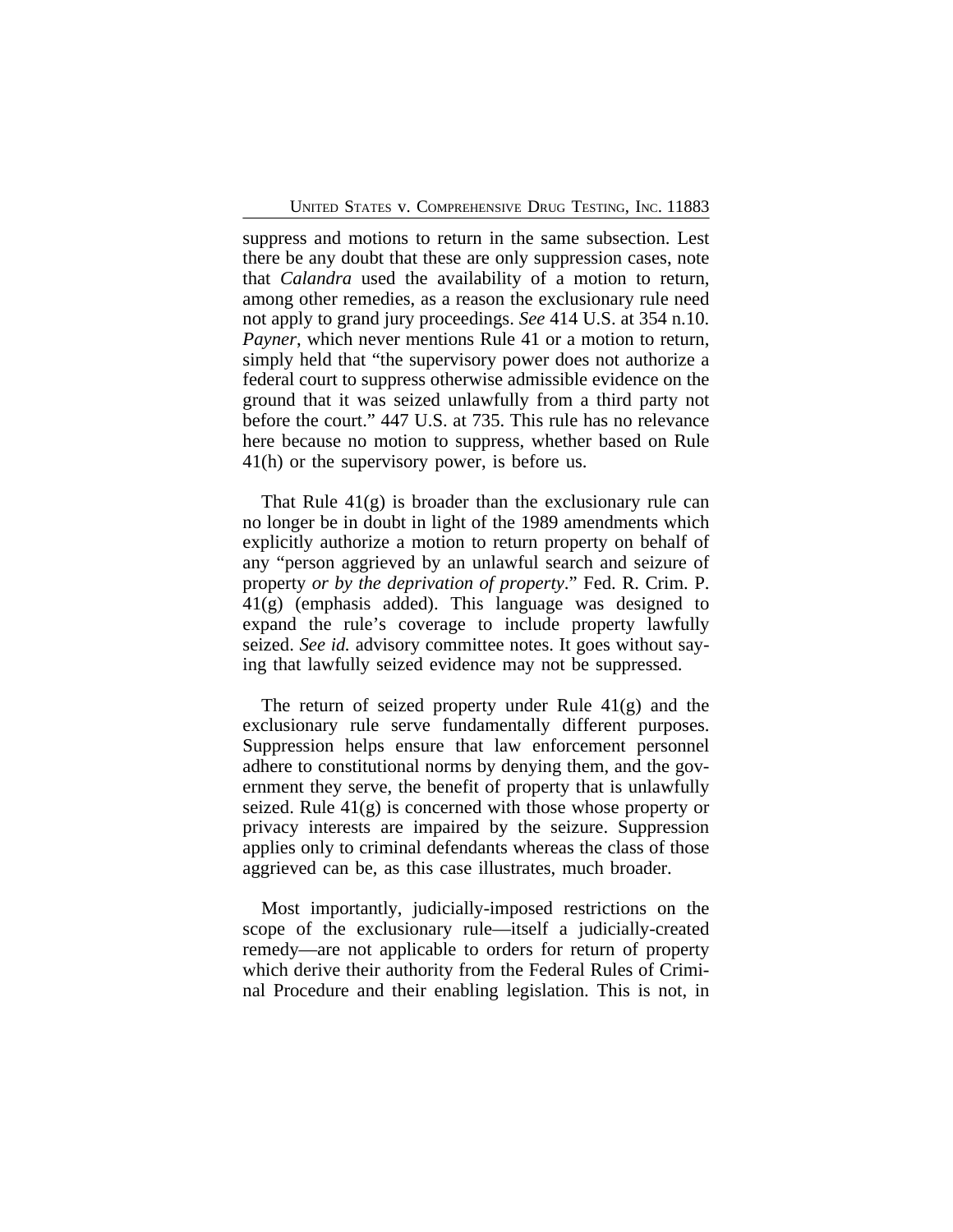any event, a question properly presented in the case now before us: What uses the government may make of the Quest evidence during a criminal proceeding must be decided in the context of such a proceeding, when and if criminal charges are brought against any of the players.

Under *Ramsden*, the district court is required to balance four discretionary factors to determine whether to allow the government to retain the property, order it returned or (as happened in *Ramsden*) craft a compromise solution that seeks to accommodate the interests of all parties. The Players Association is (1) plainly aggrieved by the deprivation, Fed. R. Crim. P. Rule  $41(g)$ , and (2) likely to suffer irreparable injury if it's not returned. And as the three judge panel recognized, the government has conceded (3) the lack of an adequate remedy at law. *Comprehensive Drug Testing*, 513 F.3d at 1103.

Judge Ikuta is thus mistaken when she suggests that the Players Association is not entitled to bring the 41(g) motion because it lacks a property interest in the urine samples and other bodily fluids. Ikuta dissent at 11924-25 n.2. The rule nowhere speaks of an ownership interest; rather, by its plain terms, it authorizes anyone aggrieved by a deprivation of property to seek its return. Here, the Players Association is aggrieved by the seizure as the removal of the specimens and documents breaches its negotiated agreement for confidentiality, violates its members' privacy interests and interferes with the operation of its business. *Cf. NAACP* v. *Alabama ex rel. Patterson*, 357 U.S. 449, 458-60 (1958). In any event, we are again bound by the preclusive effect of the Illston and Cooper orders.

The only *Ramsden* factor fairly in dispute is (4) whether the government showed a callous disregard for the rights of third parties. Judge Mahan concluded that it did—as did every other district judge who examined the question. There is ample evidence to support this determination, even if the government were not bound by that same finding in the Cooper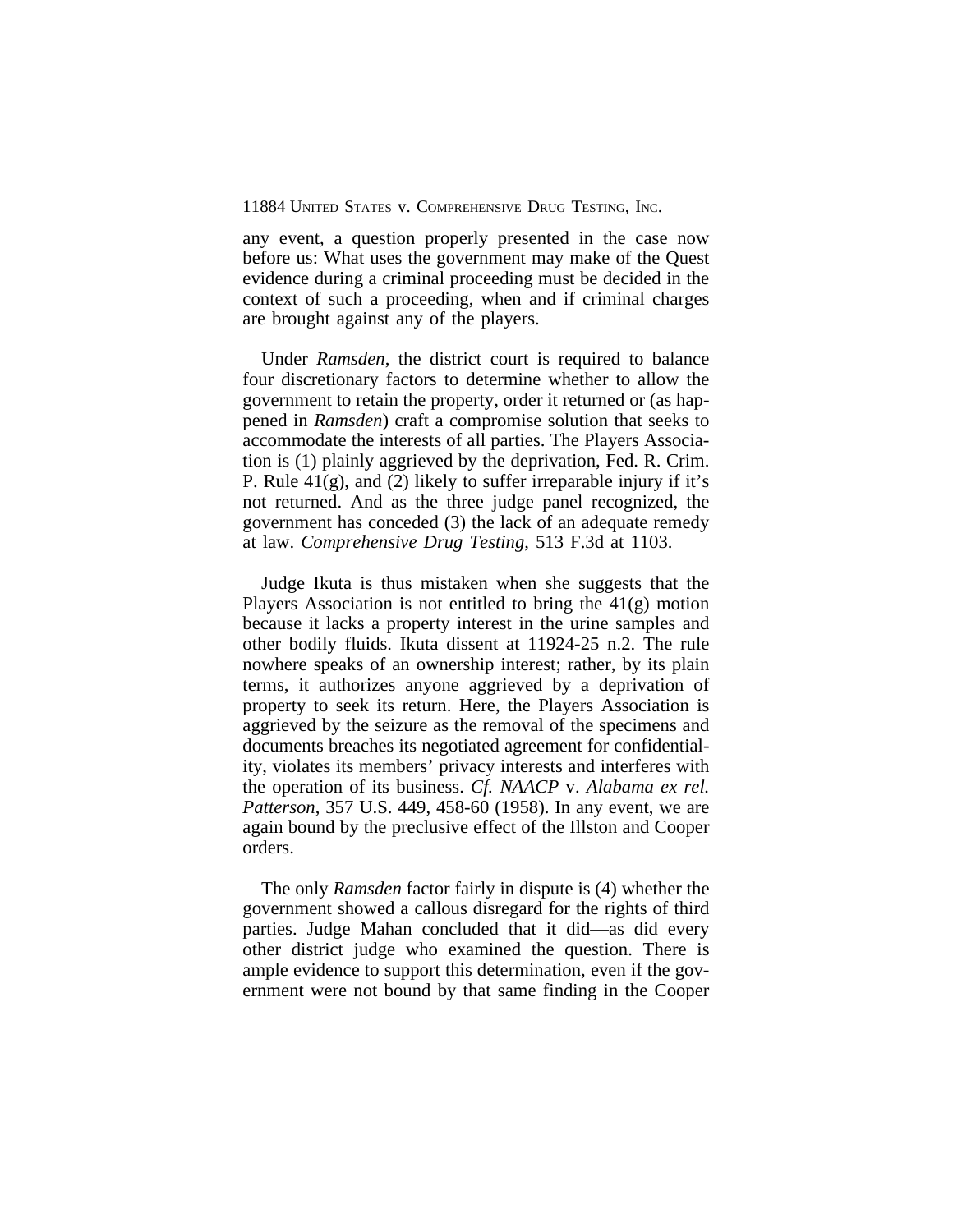and Illston Orders. As a factual finding, we review such a determination only for clear error. *SEC* v. *Coldicutt*, 258 F.3d 939, 941 (9th Cir. 2001). We find none here.

**[16]** Contrary to our dissenting colleagues' view of the matter, Ikuta dissent at 11924-27, Rule 41(g) does indeed contemplate that district judges may order the return of the originals, as well as any copies, of seized evidence: "In some circumstances, however, equitable considerations might justify an order requiring the government to return or destroy all copies of records that it has seized." Fed. R. Crim. P. 41 advisory committee notes (1989 amendments). What circumstances merit this remedy is left to the discretion of the district court in the first instance, and our review of this issue is limited by the Illston Order's preclusive effect.

**[17]** Apart from preclusion, however, we cannot see how Judge Mahan abused his discretion by concluding that "equitable considerations" required sequestration and the return of copies. The risk to the players associated with disclosure, and with that the ability of the Players Association to obtain voluntary compliance with drug testing from its members in the future, is very high. Indeed, some players appear to have already suffered this very harm as a result of the government's seizure. *See, e.g.*, Michael S. Schmidt, *Ortiz and Ramirez Said to Be on 2003 Doping List*, N.Y. Times, July 31, 2009, at A1; Michael S. Schmidt, *Sosa Is Said to Have Tested Positive in 2003*, N.Y. Times, June 17, 2009, at B11; Michael S. Schmidt, *Rodriguez Said to Test Positive in 2003*, N.Y. Times, February 8, 2009, at A1. Judge Mahan certainly did not abuse his broad discretion in balancing these equities.

**[18]** We affirm Judge Mahan on an alternative ground as well: When, as here, the government comes into possession of evidence by circumventing or willfully disregarding limitations in a search warrant, it must not be allowed to benefit from its own wrongdoing by retaining the wrongfully obtained evidence or any fruits thereof. When the district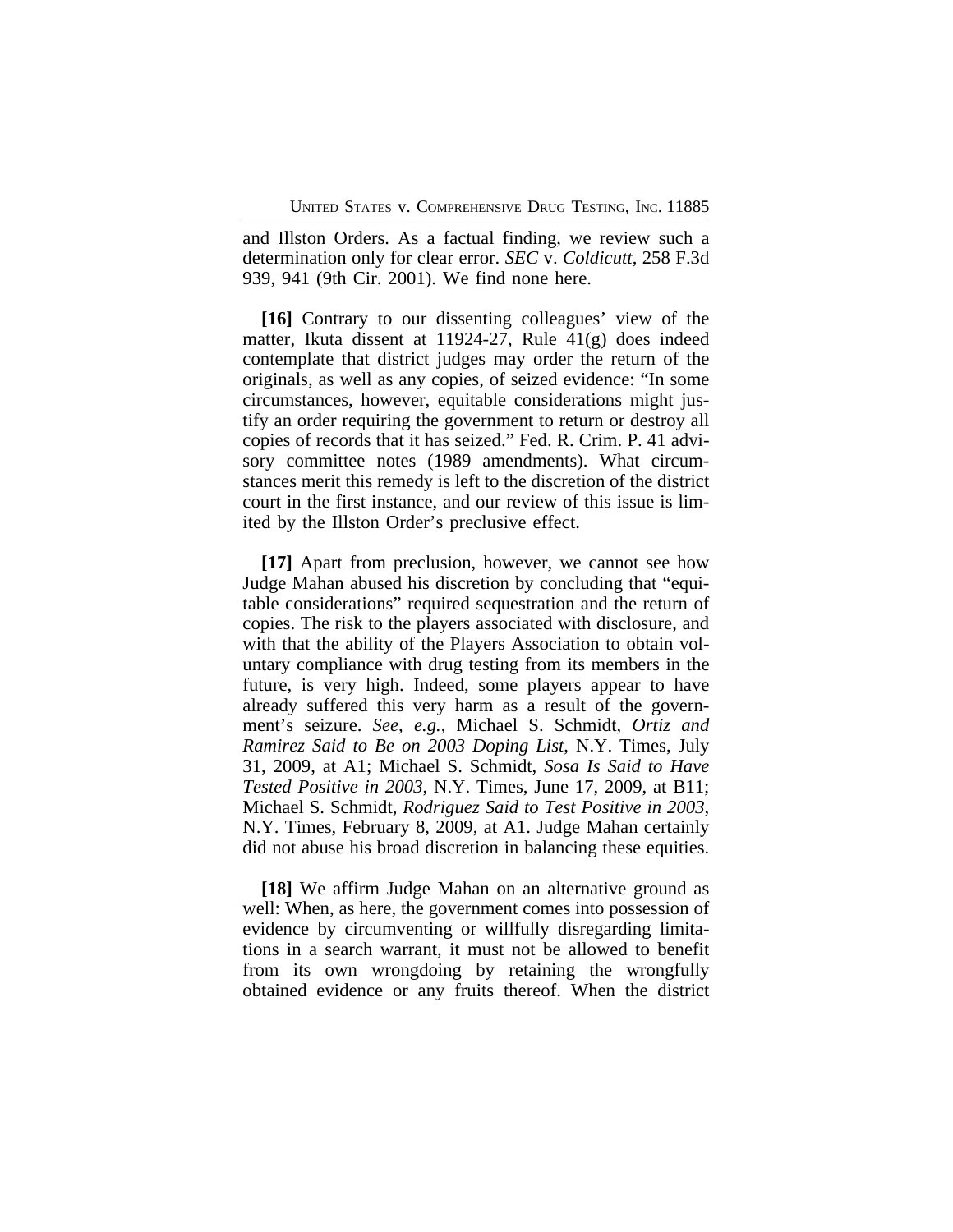court determines that the government has obtained the evidence through intentional wrongdoing—rather than through a technical or good faith mistake—it should order return of the property without the need for balancing that is applicable in the more ordinary case.

#### **3. The Illston Quashal**

Judge Illston quashed the government's final subpoena under Federal Rule of Criminal Procedure 17(c), which authorizes quashal if compliance would be "unreasonable or oppressive." Determining whether this standard is met is committed to the district judge's discretion, and we will reverse only if that discretion has been abused. *In re Grand Jury Proceedings*, 13 F.3d 1293, 1295 (9th Cir. 1994) (per curiam).

Judge Illston quashed the subpoena after both the Cooper and Mahan Orders. Judge Illston described the subpoena as "served after the government had obtained evidence . . . which has been determined now to have been illegally seized." Under the circumstances, Judge Illston regarded the subpoena as an unreasonable "insurance policy"—having seized materials unlawfully, the government then subpoenaed the very same materials in an attempt to moot any future proceedings for a return of property. *Cf. J.B. Manning Corp.* v. *United States*, 86 F.3d 926 (9th Cir. 1996).

**[19]** It isn't per se unreasonable to conduct an investigation using both search warrants and subpoenas. *E.g.*, *In re Grand Jury Subpoenas Dated Dec. 10, 1987*, 926 F.2d 847, 851-55 (9th Cir. 1991). But the presence of substantial government misconduct and unlawful seizure of evidence (which was absent from *In re Grand Jury Subpoenas*) is quite properly taken into account when determining whether a subpoena is unreasonable. Moreover, Judge Illston found that the government's entire course of conduct had been intended to prevent the Players Association and CDT from litigating the legality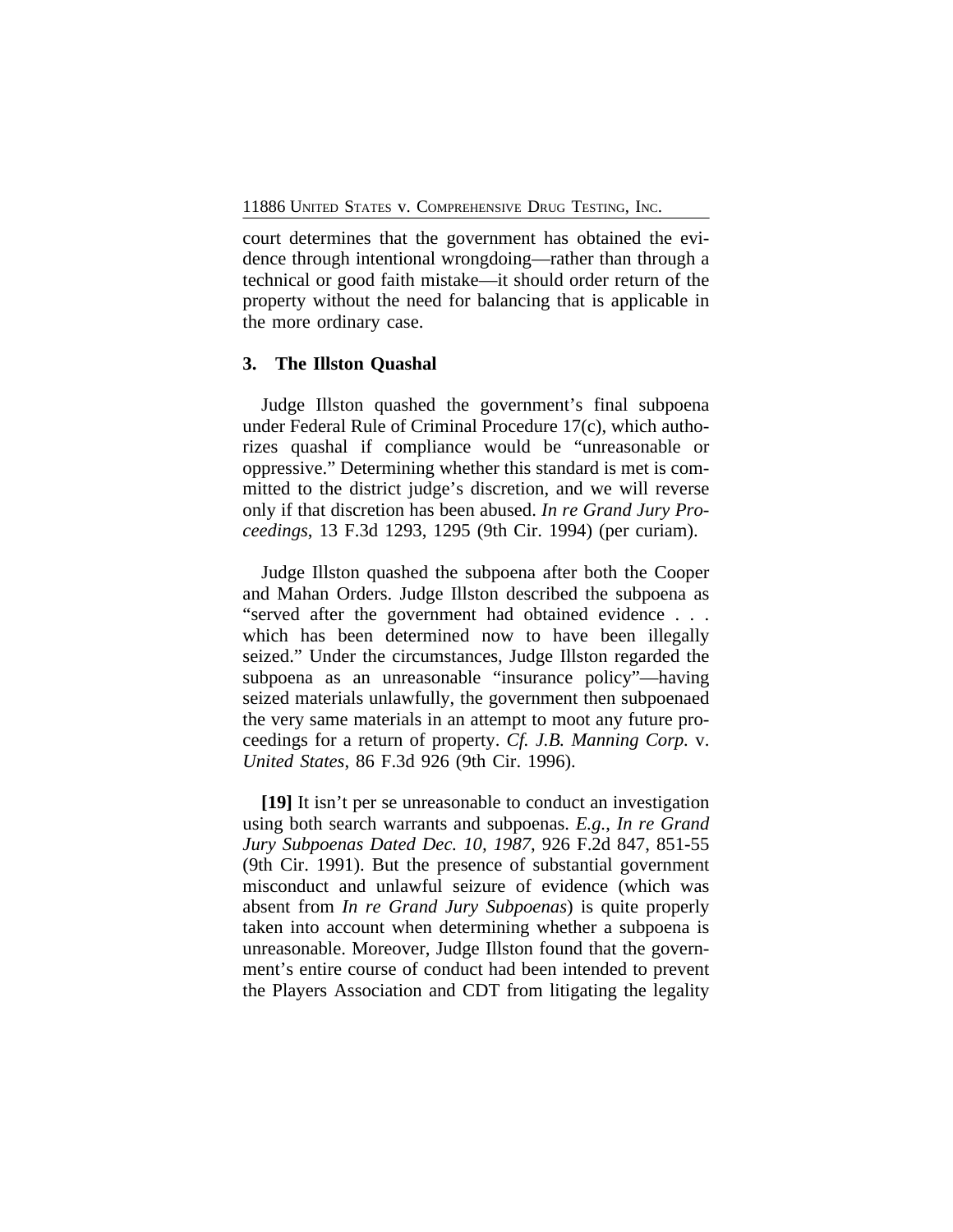of the original subpoenas. This, too, is a valid consideration in evaluating quashal.

**[20]** For us to reverse a decision as an abuse of discretion, we must have "a definite and firm conviction that the district court committed a clear error of judgment in the conclusion it reached." *Coldicutt*, 258 F.3d at 941. That standard difficult to meet under any circumstances—cannot possibly be satisfied here, in light of Judge Cooper's preclusive findings and Judge Mahan's well-reasoned order. We therefore affirm the Illston Quashal. In doing so, we emphasize that, while the government is free to pursue warrants, subpoenas and other investigatory tools, and may do so in whichever judicial district is appropriate in light of the location of the information sought, it must fully disclose to each judicial officer prior efforts in other judicial fora to obtain the same or related information, and what those efforts have achieved. This is no more than we require of, for example, a prisoner seeking to file a second or successive habeas petition.

More than one of the judges involved in this case below commented that they felt misled or manipulated by the government's apparent strategy of moving from district to district and judicial officer to judicial officer in pursuit of the same information, and without fully disclosing its efforts elsewhere. The cause of justice will best be served if such judicial reactions to the government's conduct can be avoided in the future.

#### **Concluding Thoughts**

This case well illustrates both the challenges faced by modern law enforcement in retrieving information it needs to pursue and prosecute wrongdoers, and the threat to the privacy of innocent parties from a vigorous criminal investigation. At the time of *Tamura*, most individuals and enterprises kept records in their file cabinets or similar physical facilities. Today, the same kind of data is usually stored electronically,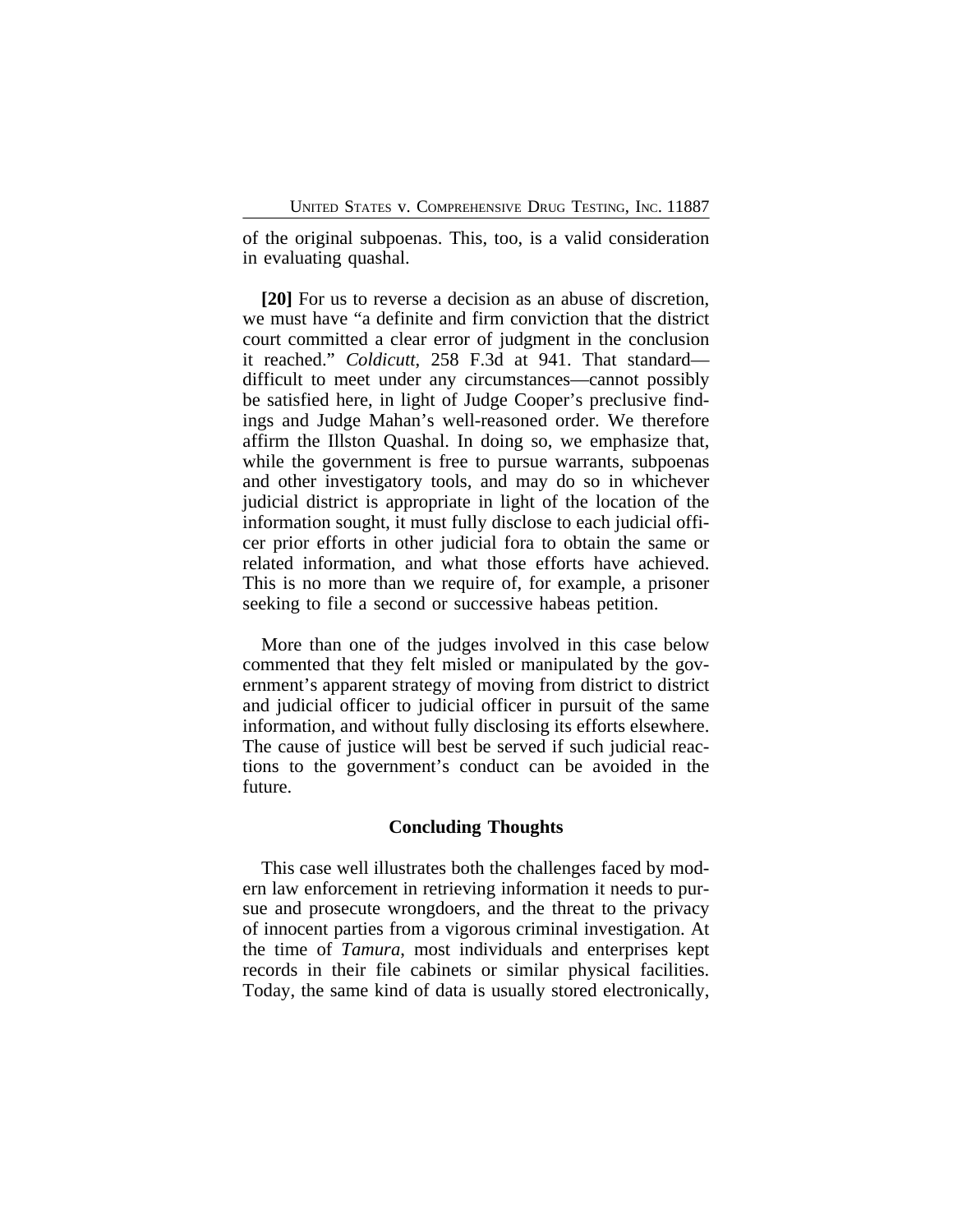often far from the premises. Electronic storage facilities intermingle data, making them difficult to retrieve without a thorough understanding of the filing and classification systems used—something that can often only be determined by closely analyzing the data in a controlled environment. *Tamura* involved a few dozen boxes and was considered a broad seizure; but even inexpensive electronic storage media today can store the equivalent of millions of pages of information.

Wrongdoers and their collaborators have obvious incentives to make data difficult to find, but parties involved in lawful activities may also encrypt or compress data for entirely legitimate reasons: protection of privacy, preservation of privileged communications, warding off industrial espionage or preventing general mischief such as identity theft. Law enforcement today thus has a far more difficult, exacting and sensitive task in pursuing evidence of criminal activities than even in the relatively recent past. The legitimate need to scoop up large quantities of data, and sift through it carefully for concealed or disguised pieces of evidence, is one we've often recognized. *See, e.g.*, *United States* v. *Hill*, 459 F.3d 966 (9th Cir. 2006).

This pressing need of law enforcement for broad authorization to examine electronic records, so persuasively demonstrated in the introduction to the original warrant in this case, *see* pp. 11871-72 *supra*, creates a serious risk that every warrant for electronic information will become, in effect, a general warrant, rendering the Fourth Amendment irrelevant. The problem can be stated very simply: There is no way to be sure exactly what an electronic file contains without somehow examining its contents—either by opening it and looking, using specialized forensic software, keyword searching or some other such technique. But electronic files are generally found on media that also contain thousands or millions of other files among which the sought-after data may be stored or concealed. By necessity, government efforts to locate particular files will require examining a great many other files to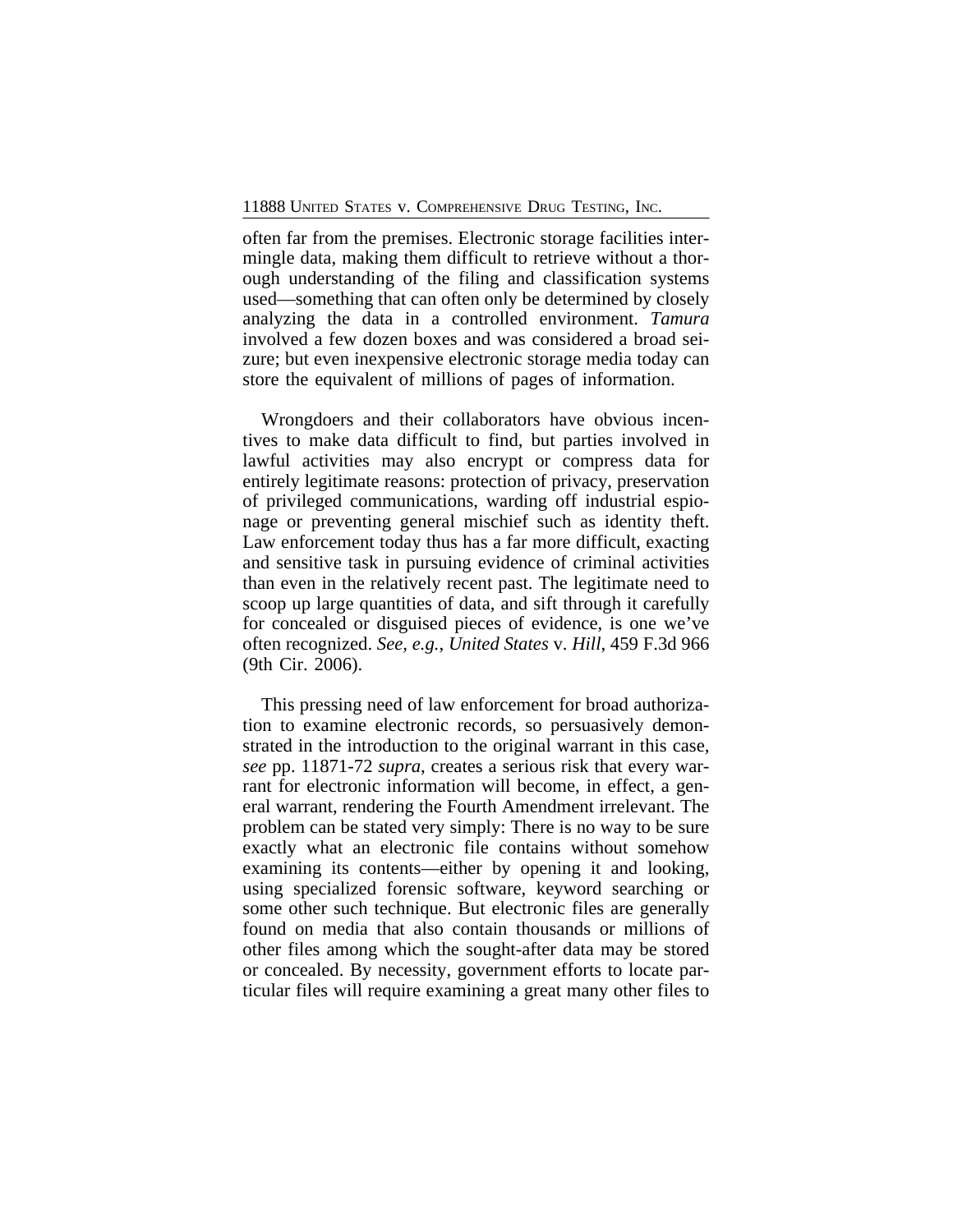exclude the possibility that the sought-after data are concealed there.

Once a file is examined, however, the government may claim (as it did in this case) that its contents are in plain view and, if incriminating, the government can keep it. Authorization to search *some* computer files therefore automatically becomes authorization to search all files in the same subdirectory, and all files in an enveloping directory, a neighboring hard drive, a nearby computer or nearby storage media. Where computers are not near each other, but are connected electronically, the original search might justify examining files in computers many miles away, on a theory that incriminating electronic data could have been shuttled and concealed there.

The advent of fast, cheap networking has made it possible to store information at remote third-party locations, where it is intermingled with that of other users. For example, many people no longer keep their email primarily on their personal computer, and instead use a web-based email provider, which stores their messages along with billions of messages from and to millions of other people. Similar services exist for photographs, slide shows, computer code, and many other types of data. As a result, people now have personal data that are stored with that of innumerable strangers. Seizure of, for example, Google's email servers to look for a few incriminating messages could jeopardize the privacy of millions.

It's no answer to suggest, as did the majority of the threejudge panel, that people can avoid these hazards by not storing their data electronically. To begin with, the choice about how information is stored is often made by someone other than the individuals whose privacy would be invaded by the search. Most people have no idea whether their doctor, lawyer or accountant maintains records in paper or electronic format, whether they are stored on the premises or on a server farm in Rancho Cucamonga, whether they are commingled with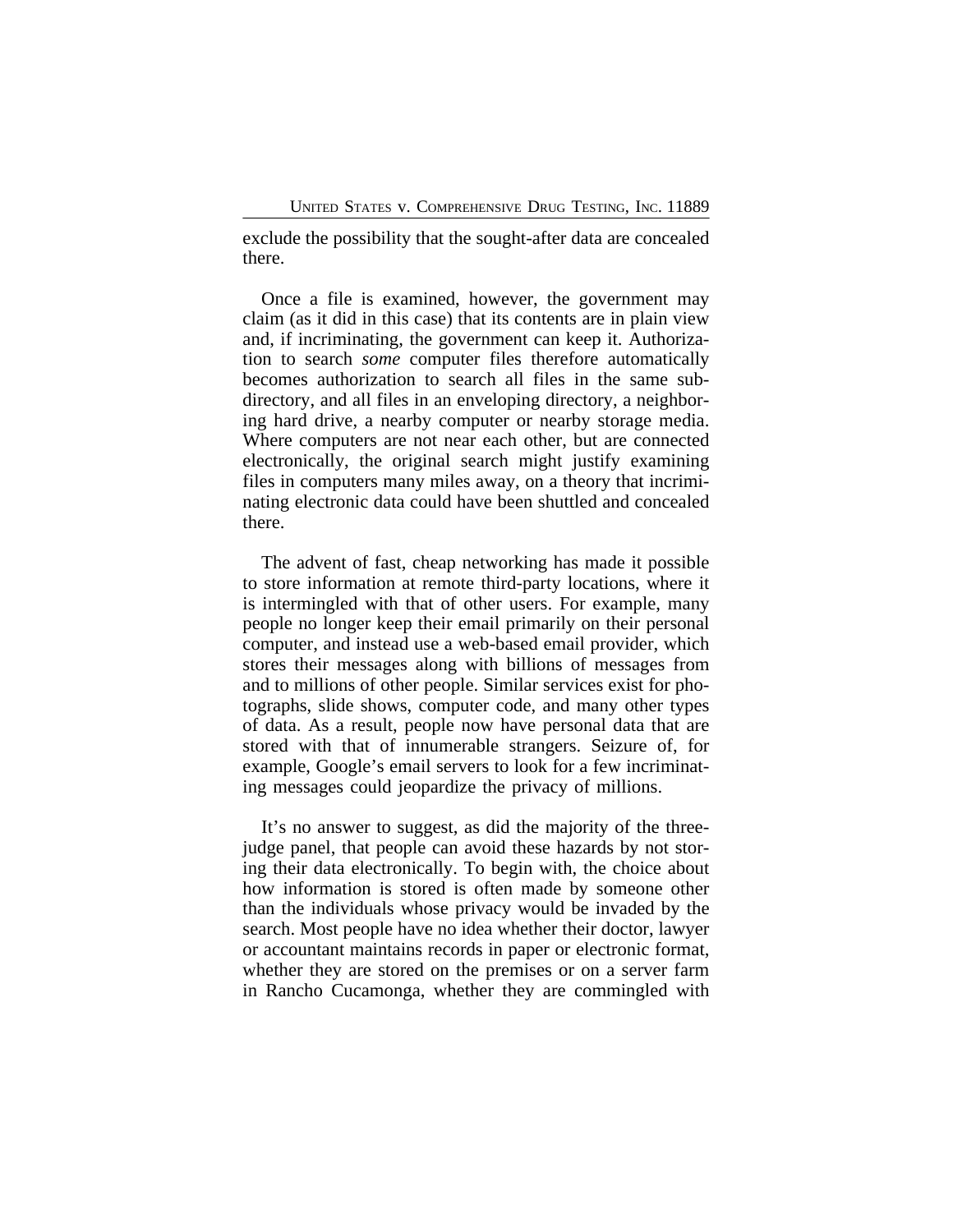those of many other professionals or kept entirely separate. Here, for example, the Tracey Directory contained a huge number of drug testing records, not only of the ten players for whom the government had probable cause but hundreds of other professional baseball players, thirteen other sports organizations, three unrelated sporting competitions, and a nonsports business entity—thousands of files in all, reflecting the test results of an unknown number of people, most having no relationship to professional baseball except that they had the bad luck of having their test results stored on the same computer as the baseball players.

Second, there are very important benefits to storing data electronically. Being able to back up the data and avoid the loss by fire, flood or earthquake is one of them. Ease of access from remote locations while traveling is another. The ability to swiftly share the data among professionals, such as sending MRIs for examination by a cancer specialist half-way around the world, can mean the difference between death and a full recovery. Electronic storage and transmission of data is no longer a peculiarity or a luxury of the very rich; it's a way of life. Government intrusions into large private databases thus have the potential to expose exceedingly sensitive information about countless individuals not implicated in any criminal activity, who might not even know that the information about them has been seized and thus can do nothing to protect their privacy.

It is not surprising, then, that all three of the district judges below were severely troubled by the government's conduct in this case. Judge Mahan, for example, asked "what ever happened to the Fourth Amendment? Was it . . . repealed somehow?" Judge Cooper referred to "the image of quickly and skillfully moving the cup so no one can find the pea." And Judge Illston regarded the government's tactics as "unreasonable" and found that they constituted "harassment." Judge Thomas, too, in his panel dissent, expressed frustration with the government's conduct and position, calling it a "breath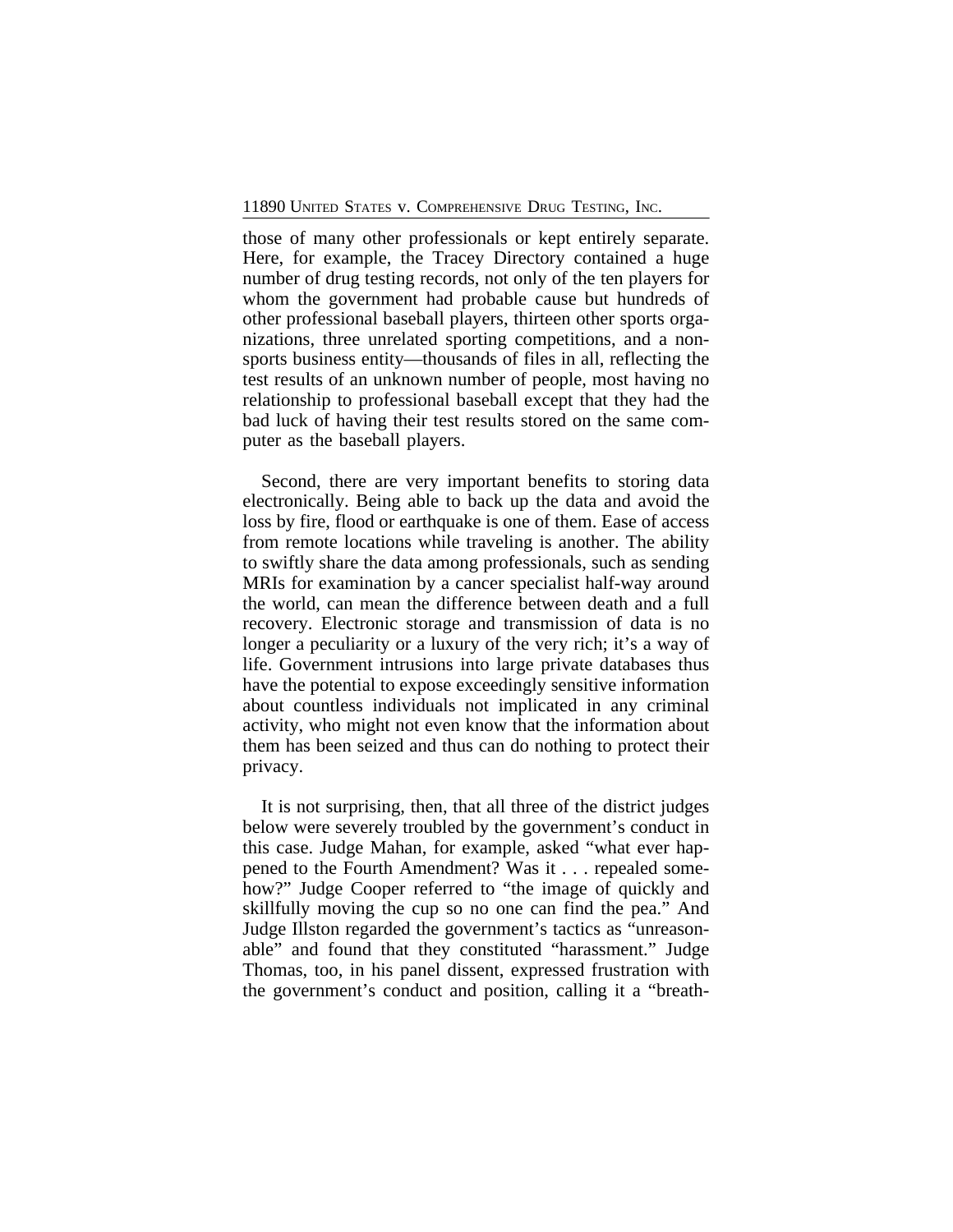taking expansion of the 'plain view' doctrine, which clearly has no application to intermingled private electronic data." *Comprehensive Drug Testing*, 513 F.3d at 1117.

Everyone's interests are best served if there are clear rules to follow that strike a fair balance between the legitimate needs of law enforcement and the right of individuals and enterprises to the privacy that is at the heart of the Fourth Amendment. *Tamura* has provided a workable framework for almost three decades, and might well have sufficed in this case had its teachings been followed. We believe it is useful, therefore, to update *Tamura* to apply to the daunting realities of electronic searches which will nearly always present the kind of situation that *Tamura* believed would be rare and exceptional—the inability of government agents to segregate seizable from non-seizable materials at the scene of the search, and thus the necessity to seize far more than is actually authorized.

We accept the reality that such over-seizing is an inherent part of the electronic search process and proceed on the assumption that, when it comes to the seizure of electronic records, this will be far more common than in the days of paper records. This calls for greater vigilance on the part of judicial officers in striking the right balance between the government's interest in law enforcement and the right of individuals to be free from unreasonable searches and seizures. The process of segregating electronic data that is seizable from that which is not must not become a vehicle for the government to gain access to data which it has no probable cause to collect. In general, we adopt *Tamura*'s solution to the problem of necessary over-seizing of evidence: When the government wishes to obtain a warrant to examine a computer hard drive or electronic storage medium in searching for certain incriminating files, or when a search for evidence could result in the seizure of a computer, *see, e.g.*, *United States* v. *Giberson*, 527 F.3d 882 (9th Cir. 2008), magistrate judges must be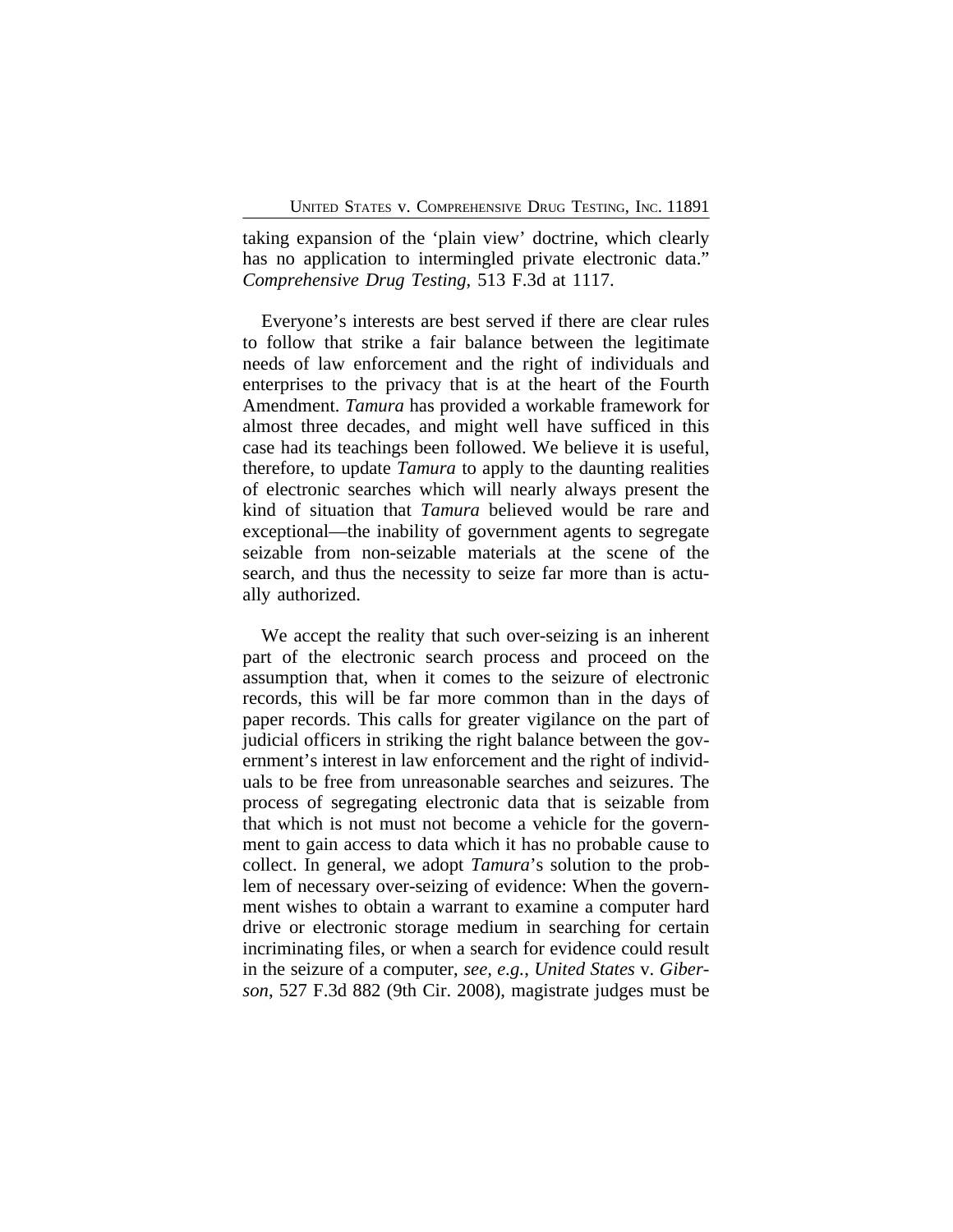vigilant in observing the guidance we have set out throughout our opinion, which can be summed up as follows:

**1.** Magistrates should insist that the government waive reliance upon the plain view doctrine in digital evidence cases. *See* p. 11876 *supra*.

**2.** Segregation and redaction must be either done by specialized personnel or an independent third party. *See* pp. 11880-81 *supra*. If the segregation is to be done by government computer personnel, it must agree in the warrant application that the computer personnel will not disclose to the investigators any information other than that which is the target of the warrant.

**3.** Warrants and subpoenas must disclose the actual risks of destruction of information as well as prior efforts to seize that information in other judicial fora. *See* pp. 11877-78, 11886-87 *supra*.

**4.** The government's search protocol must be designed to uncover only the information for which it has probable cause, and only that information may be examined by the case agents. *See* pp. 11878, 11880-81 *supra*.

**5.** The government must destroy or, if the recipient may lawfully possess it, return non-responsive data, keeping the issuing magistrate informed about when it has done so and what it has kept. *See* p. 11881-82 *supra*.

Just as *Tamura* has served as a guidepost for decades, we trust that the procedures we have outlined above will prove a useful tool for the future. In the end, however, we must rely on the good sense and vigilance of our magistrate judges, who are in the front line of preserving the constitutional freedoms of our citizens while assisting the government in its legitimate efforts to prosecute criminal activity. Nothing we could say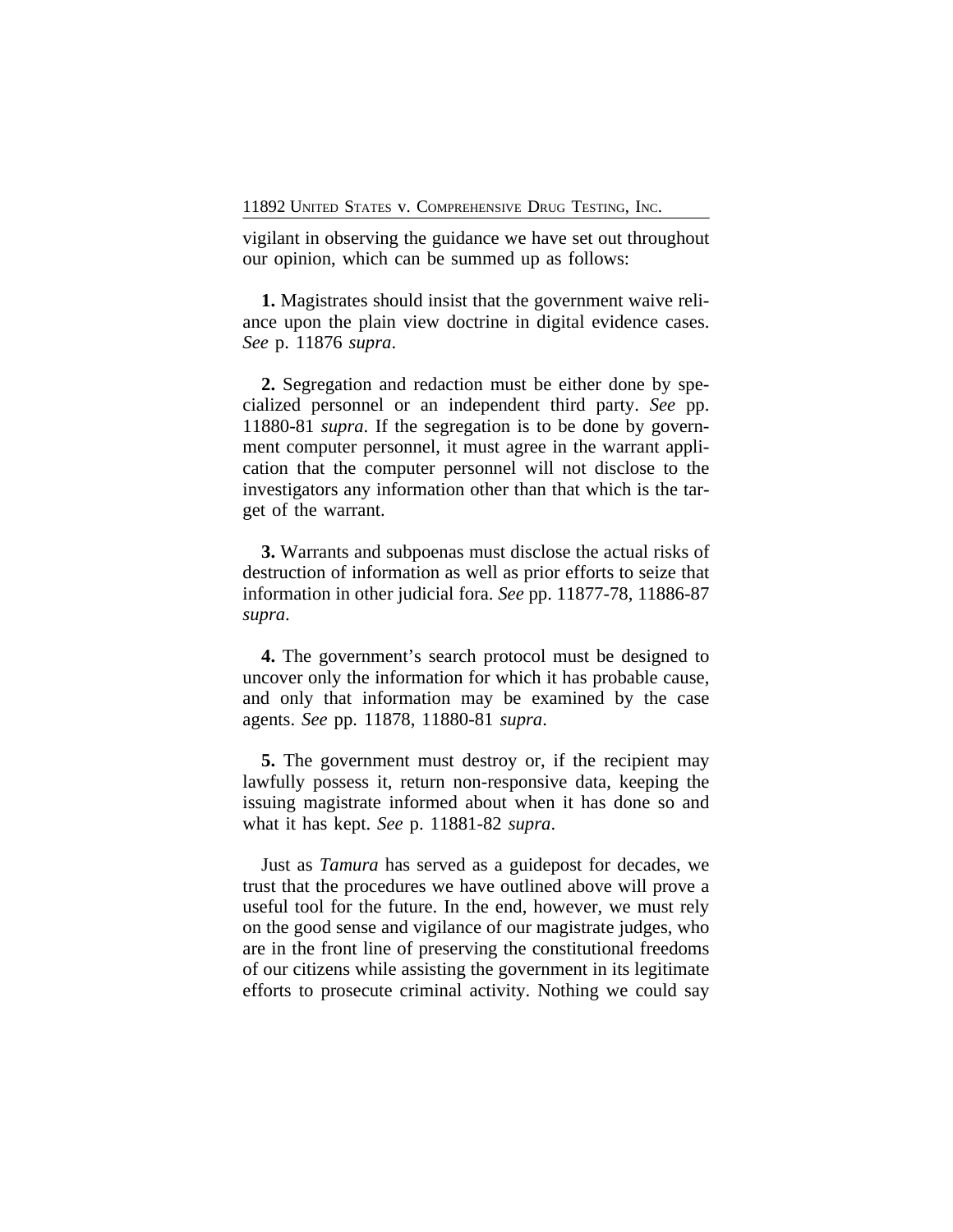would substitute for the sound judgment that judicial officers must exercise in striking this delicate balance.

\* \* \*

The appeal in No. 05-55354 (the Cooper Order) is dismissed as untimely.

The judgments in Nos. 05-15006 (the Mahan Order) and 05-10067 (the Illston Quashal) are affirmed.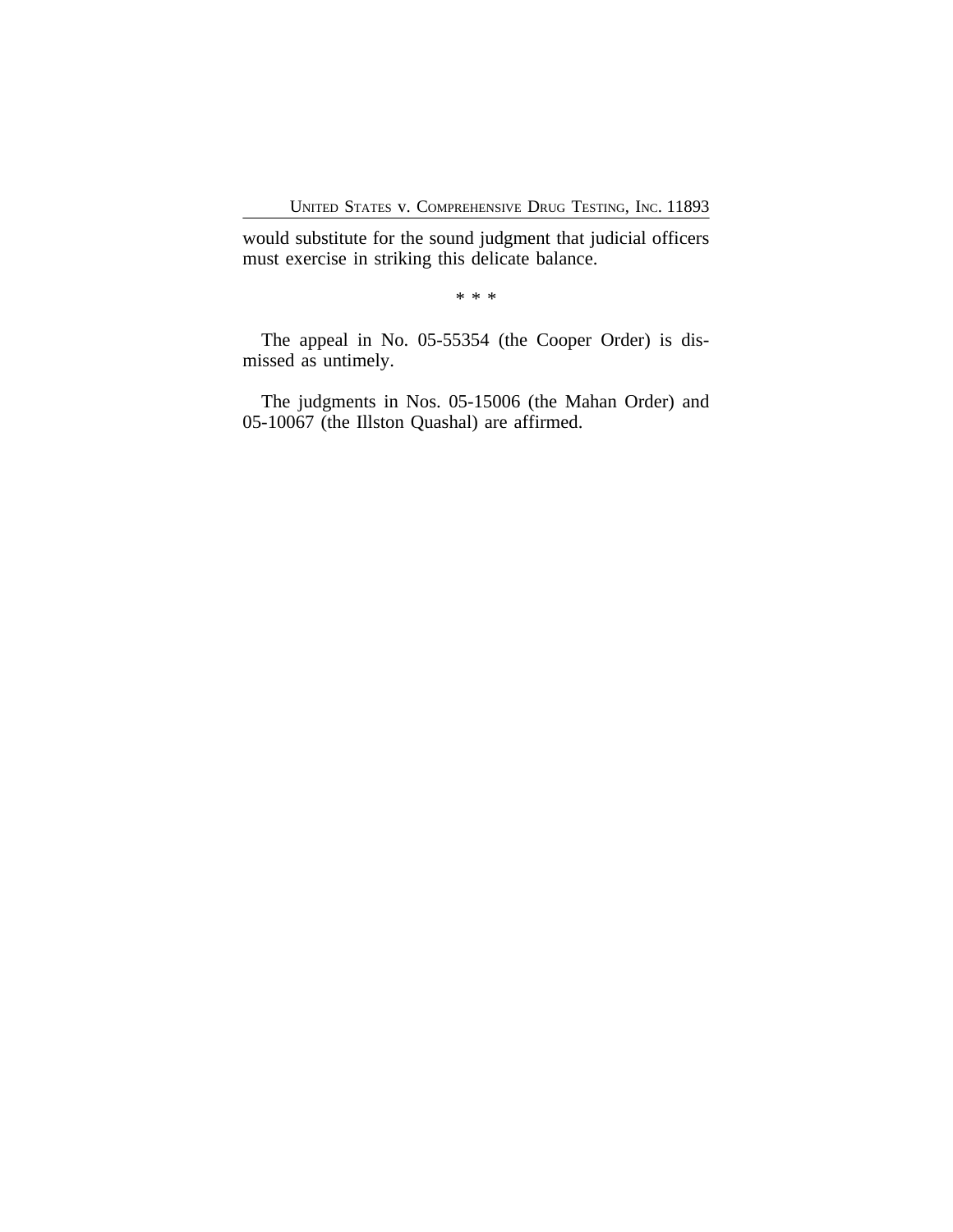UNITED STATES v. COMPREHENSIVE DRUG TESTING, INC. 11895

**Volume 2 of 2**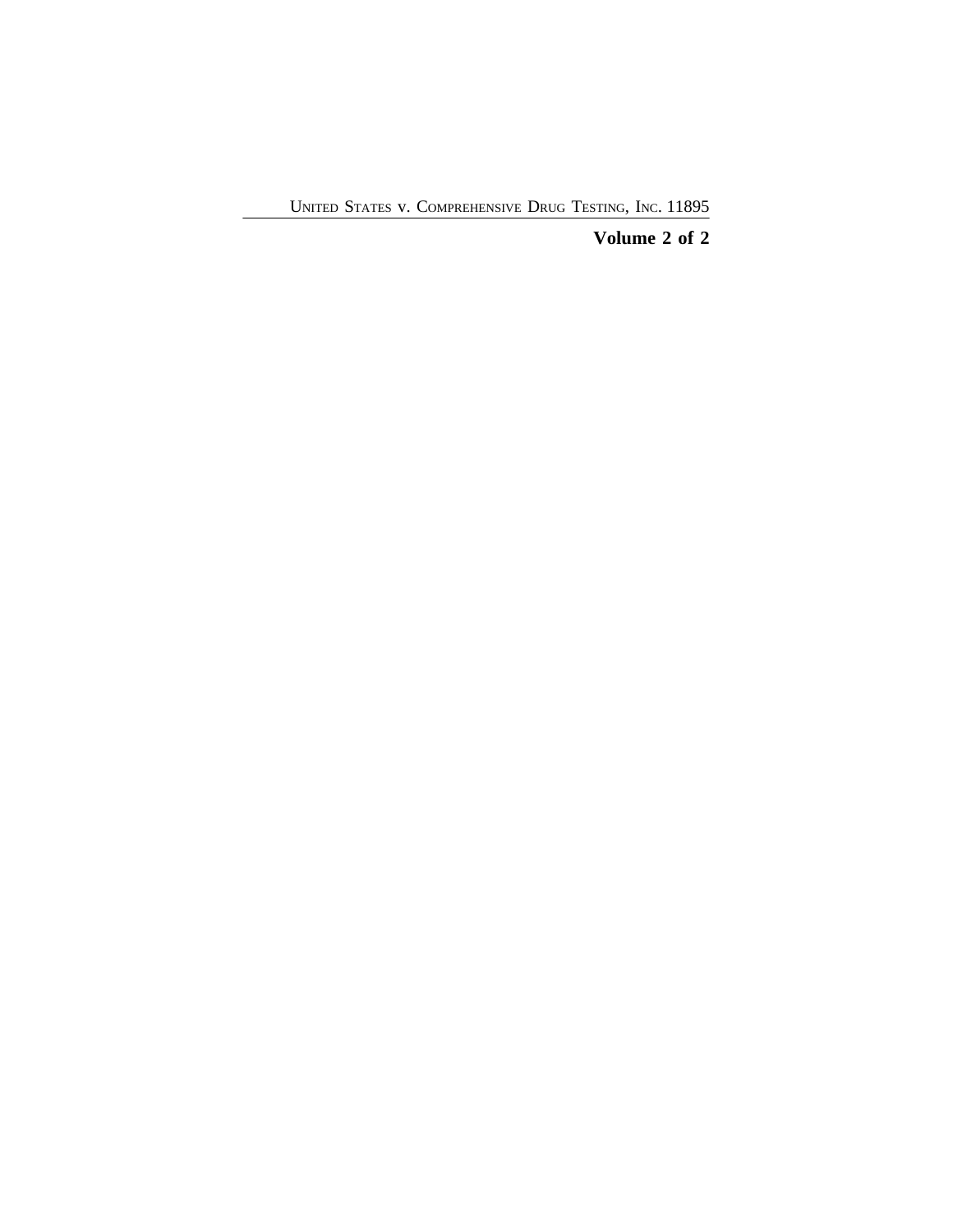CALLAHAN, Circuit Judge, with whom IKUTA, Circuit Judge, joins, concurring in part and dissenting in part:

I agree with the majority that the government's appeal from the Cooper Order**<sup>1</sup>** was untimely and that the appeal in case number 05-55354 should be dismissed. I disagree, however, with the majority's conclusion that the findings stated in the Cooper Order or the Illston Order have dispositive preclusive effect with respect to this court's review of the Mahan Order. Setting aside the Cooper Order and the Illston Order, I would reverse the Mahan Order on the merits. In addition, I would vacate and remand the Illston Quashal. Accordingly, I respectfully dissent, in part, from the majority's opinion.

## **I.**

The majority holds that with respect to this court's review of the findings and conclusions stated in the Mahan Order, the government is bound by the factual and legal determinations contained in the Cooper Order and the Illston Order. Maj. Op. at 11875-76. Based on the collateral estoppel or issue preclusive effect of these orders, the majority upholds Judge Mahan's findings that " '[t]he government callously disregarded the affected players' constitutional rights," and that it "unreasonab[ly] . . . refuse[d] to follow the procedures set forth in *United States* v. *Tamura* . . . upon learning that drugtesting records for the ten athletes named in the original April 8 warrants executed at Quest and at [CDT] were intermingled with records for other athletes not named in those warrants.' " *Id.* at 11875-76 (internal quotation marks omitted, alterations in original). Neither the Cooper Order nor the Illston Order has preclusive effect over our review of the Mahan Order, and I address each order in turn.

**<sup>1</sup>**For ease of reference, I adopt the majority's definition conventions as to the orders referred to in the majority opinion: the Cooper Order, the Mahan Order, the Illston Order, and the Illston Quashal.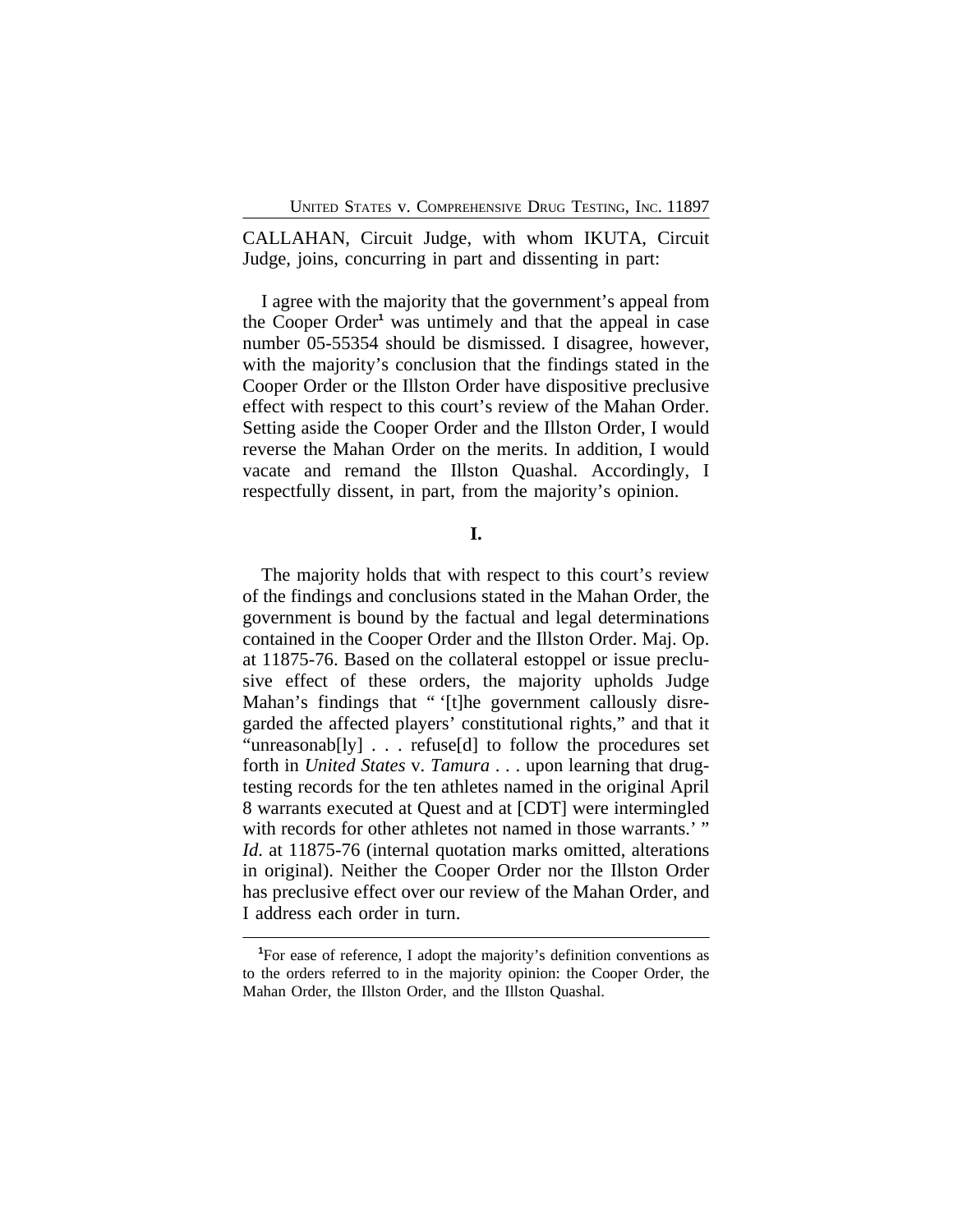I disagree that the Cooper Order has preclusive effect with respect to the Mahan Order. The problem is a temporal one the Cooper Order, entered October 1, 2004, does not have preclusive effect over this court's review of the Mahan Order because it was entered *after* the Mahan Order, which was entered September 7, 2004.

The single case that the majority relies on for its application of the issue preclusion doctrine, *Steen v. John Hancock Mutual Life Insurance Co.*, addressed whether issues decided in an earlier decision had a preclusive effect in a subsequent decision. *See* 106 F.3d 904, 908-09 (9th Cir. 1997). *Steen* does not support the proposition that a later-in-time order has a retroactive preclusive effect on an earlier one.**<sup>2</sup>** Although this case presents a peculiar backdrop for the application of the issue preclusion doctrine, our decision in *Nationwide Mutual Insurance Company v. Liberatore*, 408 F.3d 1158 (9th Cir. 2005), is instructive. Liberatore was a member of the U.S. Navy who was traveling on orders and picked up his friend, Ivey, for a social evening during his trip. Liberatore drank and drove, causing a traffic accident in which Ivey suffered serious injuries. The accident resulted in two lawsuits: (1) Ivey's negligence action against Liberatore, the rental car company, and the United States; and (2) a declaratory relief action by Nationwide, Liberatore's insurance company, against Liberatore, the United States, the rental car company, and Ivey. In Ivey's negligence lawsuit, the government moved for summary judgment on the grounds that Liberatore was not acting within the scope of his employment and thus there was no waiver of sovereign immunity under the Federal Tort Claims Act. In Nationwide's lawsuit, Nationwide moved for

**<sup>2</sup>**The language from *Steen* cited by the majority discusses the circumstances under which issue preclusion extends to principles of law. For example, a legal principle applied in an earlier action may have a preclusive effect in a later action if the factual scenario in the earlier and later action are the same. *Steen*, 106 F.3d at 913 & n.5. *Steen* does not support the proposition that a decision in a later action has a preclusive effect on an earlier action.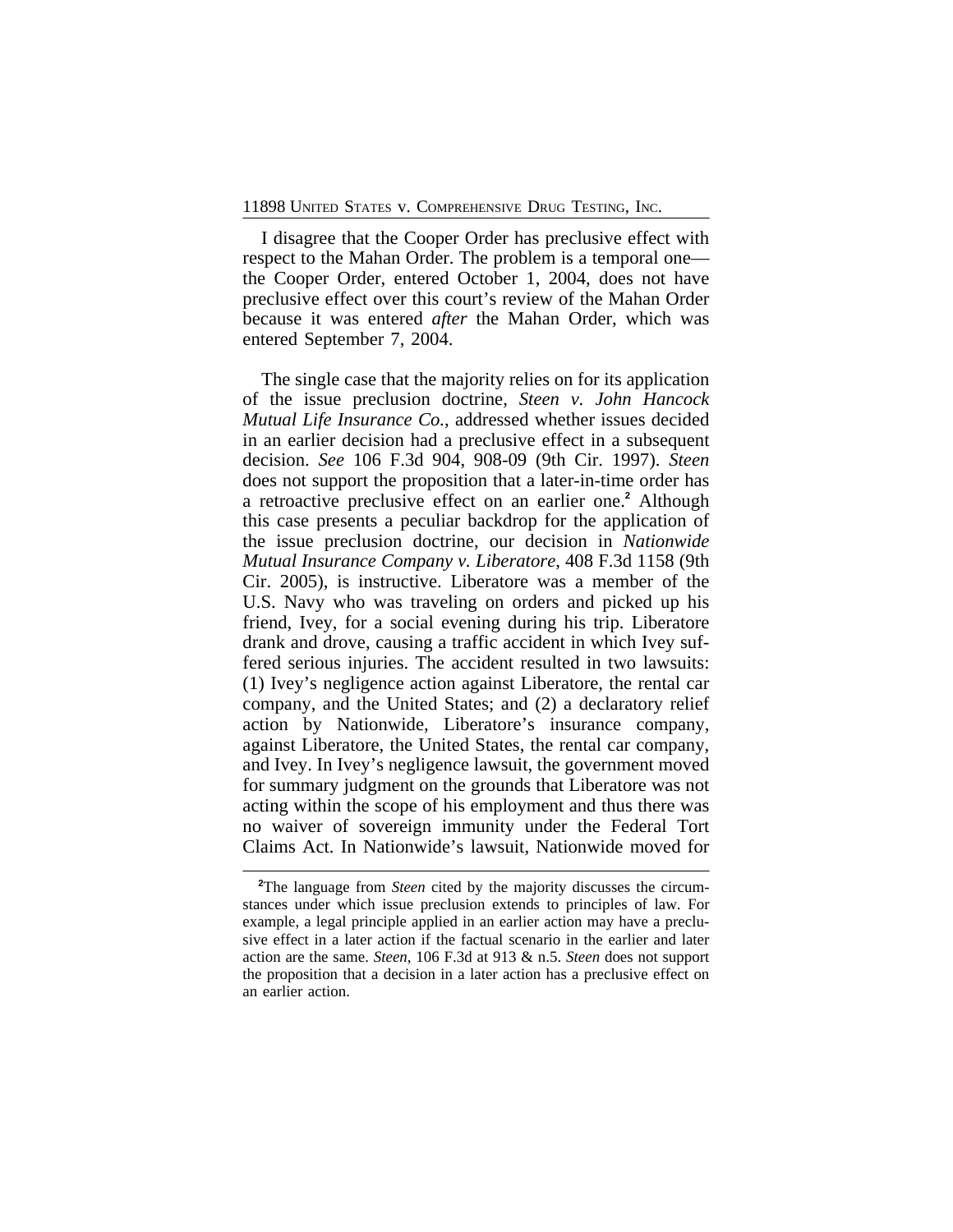summary judgment on the grounds that insurance coverage did not exist because Liberatore was acting within the scope of his employment and thus the government had indemnification responsibility; the government also filed a motion to dismiss for lack of subject matter jurisdiction. The central question in both lawsuits was the scope of Liberatore's employment. *See id*. at 1160-61.

The district court granted the government's motion for summary judgment in Ivey's negligence action, and that order was not appealed. On the same day, and through a separate order, the district court denied the government's motion to dismiss and denied Nationwide's motion for summary judgment. On appeal in the Nationwide action, the government argued that Nationwide was bound by the decision in the Ivey action that Liberatore was not acting within the scope of his employment duties at the time of the accident, which was contrary to the position taken by Nationwide in its lawsuit. We rejected this attempted application of the issue preclusion doctrine, stating that "[a]lthough a district court judgment carries preclusive effect going forward, it cannot operate to bar direct review of an extant judgment." *Liberatore*, 408 F.3d at 1162 (citing *Orion Tire Corp. v. Goodyear Tire & Rubber Co.*, 268 F.3d 1133, 1136 (9th Cir. 2001) (holding that appeal could not be barred by claim preclusion based on a judgment that post-dated the judgment on appeal)). We thus held that Nationwide was not precluded from arguing on appeal in the Nationwide case that Liberatore acted within the scope of employment, and we decided that issue on the merits. *Id*. (stating that "a decision entered coincident with the judgment on appeal, just as a judgment entered after the judgment on appeal, 'can scarcely constitute a bar to the instant action' " (citation omitted)).

Here, the majority's use of the later-decided Cooper Order to preclude or limit review of the earlier-decided Mahan Order is contrary to our well-reasoned opinions in *Liberatore*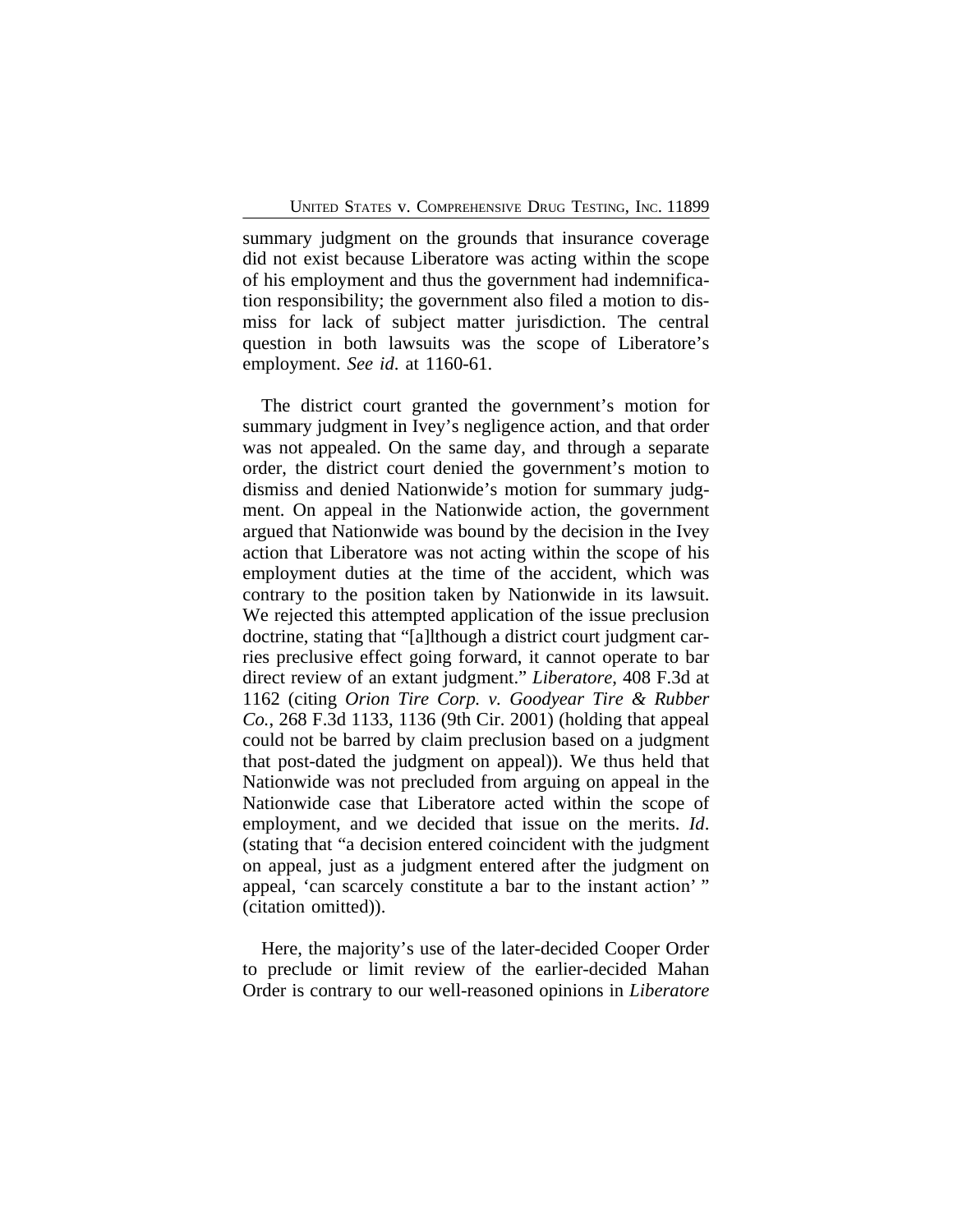and *Orion Tire*.<sup>3</sup> Therefore, I would review the Mahan Order without giving issue preclusive effect to the Cooper Order.

Although the majority's analysis of the Illston Order does not suffer from the temporal flaw presented by the Cooper Order, its reliance on the preclusive effect of the Illston Order is also questionable. First, the Illston Order dealt with the April 30, 2004 warrant that the government presented to Judge Lloyd to search files in the government's possession, not the April 7, 2004 warrants sought to search CDT and Quest. This raises a concern about the scope of preclusion in terms of what was actually decided in the Illston Order. Second, the majority relies on the Illston Order to uphold Judge Mahan's finding that the government refused to follow the procedures set forth in *United States v. Tamura*, 694 F.2d 591, 596 (9th Cir. 1982). Maj. Op. at 11875-76. But Judge Illston did not make a clear finding regarding the government's adherence to *Tamura*. Finally, the majority upholds Judge Mahan's finding that "the government callously disregarded the affected players' constitutional rights" based on the Illston Order. *Id*. However, whereas Judge Illston's "callous disregard" finding was almost entirely premised on the government's issuing subpoenas and seeking search warrants in different district courts, Judge Mahan's finding appears to be premised on the government's adherence to the *Tamura* procedures. At a minimum, the use of a tool as powerful as issue preclusion in the context of such disparities is unwise, especially where Judge Mahan did not rule on the preclusive effect of the Illston Order. Accordingly, I would review the Mahan Order without reliance on the Illston Order.

**<sup>3</sup>**The Second Circuit has held that an issue decided in a later-in-time, non-appealed action can have issue preclusive effect on the prior decision that is on appeal. *See Grieve v. Tamerin*, 269 F.3d 149, 153-54 (2d Cir. 2001) ("The effect of the Southern District's final judgment was no different simply because the Eastern District action was the first to be ruled on at the district court level."). However, we have not adopted this variation of the issue preclusion doctrine and should not do so *sub silentio*.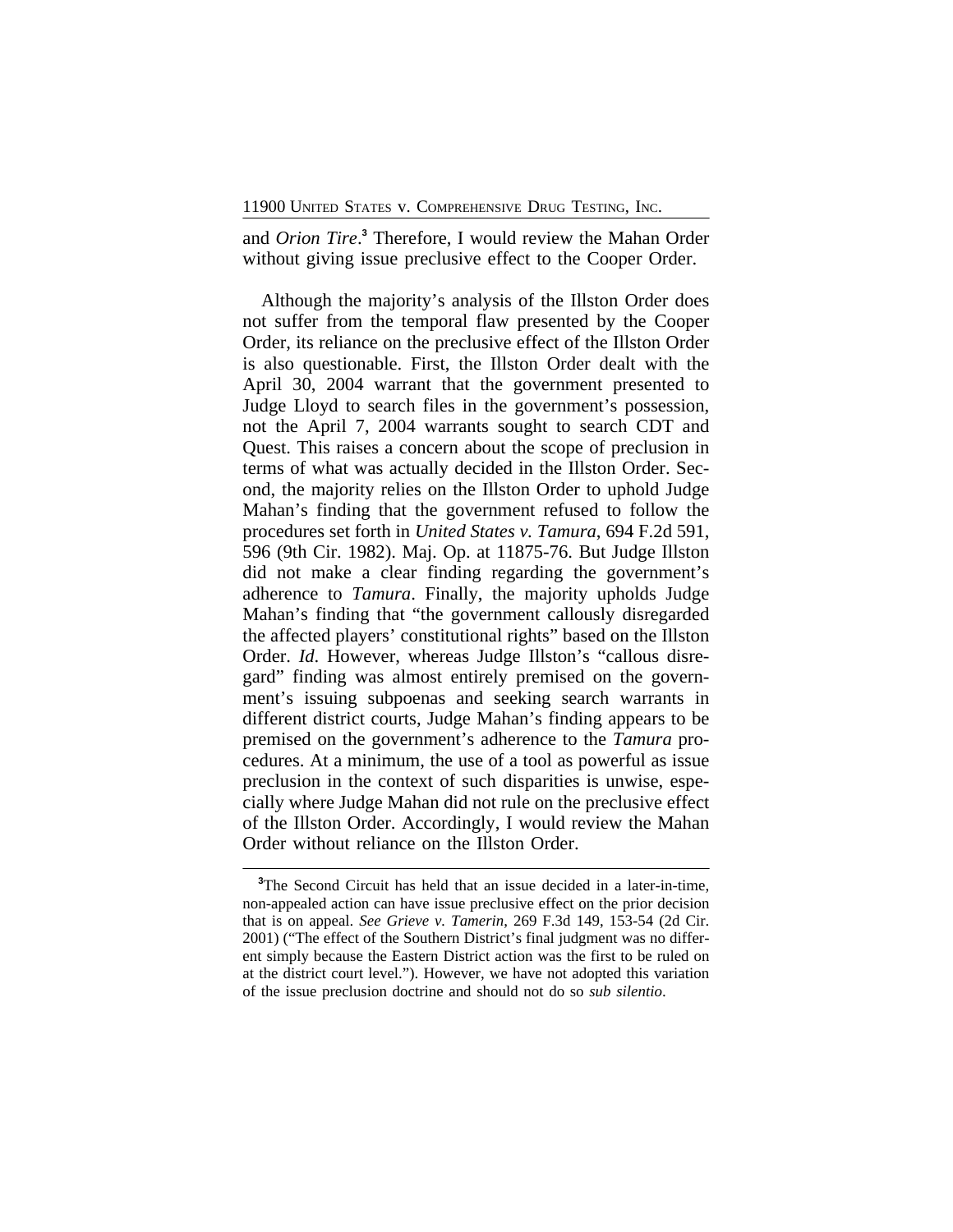#### **II.**

Regarding the Mahan Order, I agree with the three-judge panel majority's thorough analysis and conclusions that (1) the district court properly exercised its equitable jurisdiction under *Ramsden v. United States*, 2 F.3d 322 (9th Cir. 1993); (2) the government did not display a callous disregard for the constitutional rights of others in conducting its seizure of the materials from Comprehensive Drug Testing, Inc. ("CDT"), which gave rise to Judge Mahan's decision and order to return the materials seized from Quest Diagnostics, Inc. ("Quest"); and (3) that it was not reasonable under all the circumstances for the district court to order the return of the subject property under Federal Rule of Criminal Procedure 41(g). *See United States v. Comprehensive Drug Testing, Inc.*, 513 F.3d 1085, 1103-13 (9th Cir. 2008). I do not restate those points here, but write to highlight aspects of my disagreement with the en banc panel majority's resolution of the Mahan Order.

Judge Mahan's decision with respect to the return of materials seized from Quest in Las Vegas, Nevada on April 8, 2004 was premised on his view that these materials were poisonous fruit which acquired their taint as a result of the government's seizure of intermingled materials from CDT in Long Beach, California. The majority here does not appear to take issue with the government's physical seizure and removal of the intermingled materials from CDT, including a copy of the "Tracey directory." Consistent with our recommendation in *United States v. Tamura*, the government, anticipating that it might encounter intermingled relevant and nonrelevant evidence in its search of CDT's computers and that an on-site search might not be feasible, crafted its April 7, 2004 warrant to provide for seizure and removal of such intermingled evidence for offsite review. *See* 694 F.2d at 596 ("If the need for transporting documents is known to the officers prior to the search, they may apply for specific authorization for large-scale removal of material . . . ."). Our subsequent decisions in the computer context have approved of the seiz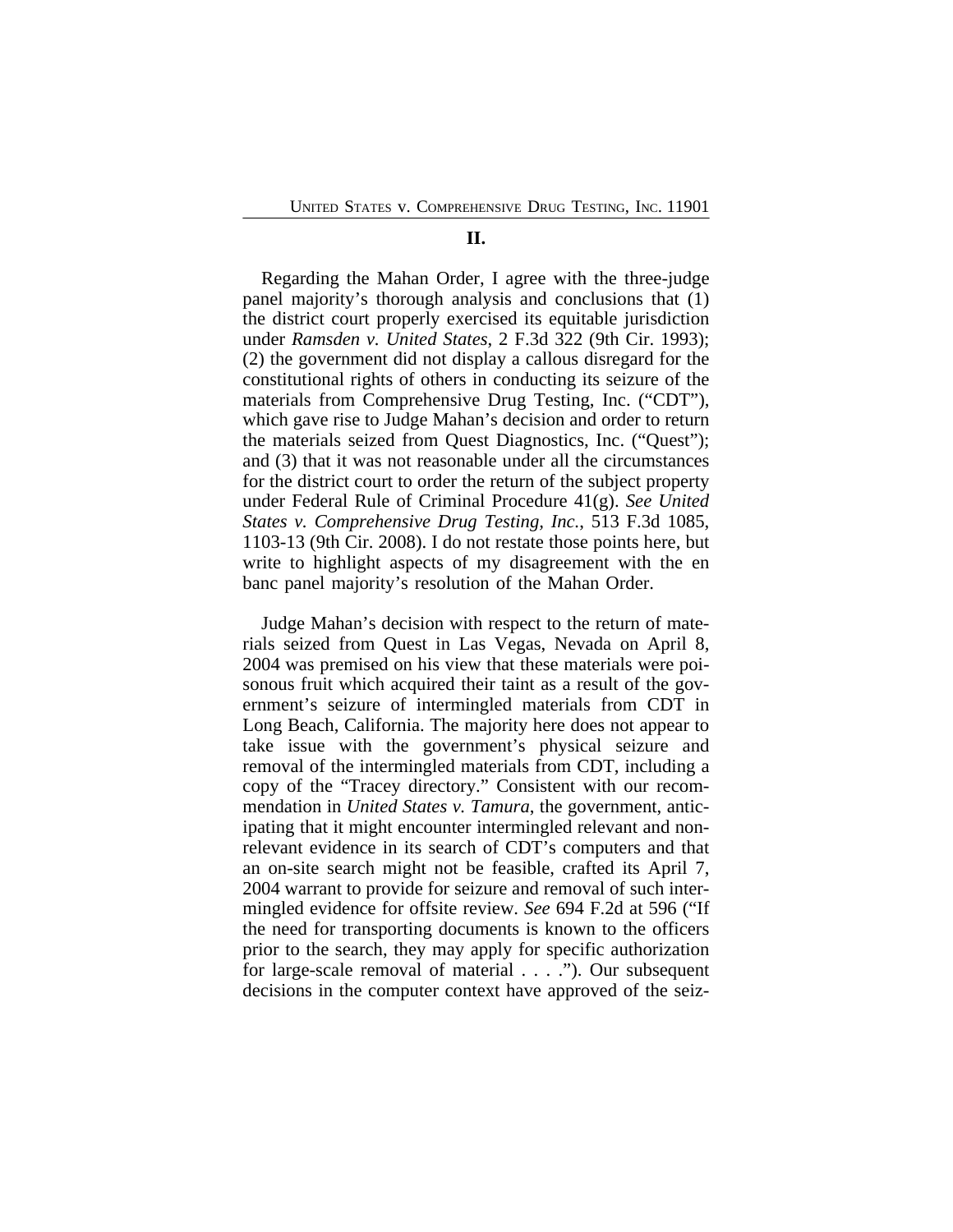ing of units that contain information authorized for seizure and information not described in the warrant where an on-site search is infeasible. *See United States v. Giberson*, 527 F.3d 882, 889-90 (9th Cir. 2008) (holding that seizure of suspect's computer was justified, despite the potential for intermingling of relevant and non-relevant material, based on officers' reasonable belief that items enumerated in the search warrant could be found therein); *United States v. Hill*, 459 F.3d 966, 975-76 (9th Cir. 2006) (stating that wholesale seizure of materials is permissible where affidavit in support of warrant provides a reasonable explanation for why such a seizure is necessary); *United States v. Adjani*, 452 F.3d 1140 (9th Cir. 2006) (finding permissible the removal for off-site search of a suspect's computer along with the computer of a woman living with the suspect who was not identified in the warrant).

Apart from the government's arguments related to the plain view doctrine, I interpret the majority's primary concern to be Agent Novitsky's search of the Tracey directory after it was removed from CDT's premises.**<sup>4</sup>** *See* Maj. Op. 11878-81. The majority focuses on statements made by Assistant United States Attorney Nedrow at the hearing before Judge Mahan that the idea behind taking the Tracey directory was to provide Agent Novitsky with an opportunity to "briefly peruse it to see if there was anything above and beyond that which was

<sup>&</sup>lt;sup>4</sup>I do not address here the government's argument that the plain view doctrine independently justified its search of the materials seized from CDT. I share some of the majority's concerns regarding broad application of the plain view doctrine to the search of computer data in this case. However, there are other contexts where application of the plain view doctrine might be more appropriate. *See*, *e.g.*, *United States v. Wong*, 334 F.3d 831, 838 (9th Cir. 2003) (applying plain view doctrine to discovery of child pornography in the context of a valid search of a computer for evidence related to a murder investigation). Accordingly, as discussed below, I cannot subscribe to the majority's generalized requirement that the government foreswear reliance on the plain view doctrine in digital evidence cases or that magistrate judges insist on such a waiver by the government. Maj. Op. at 11892.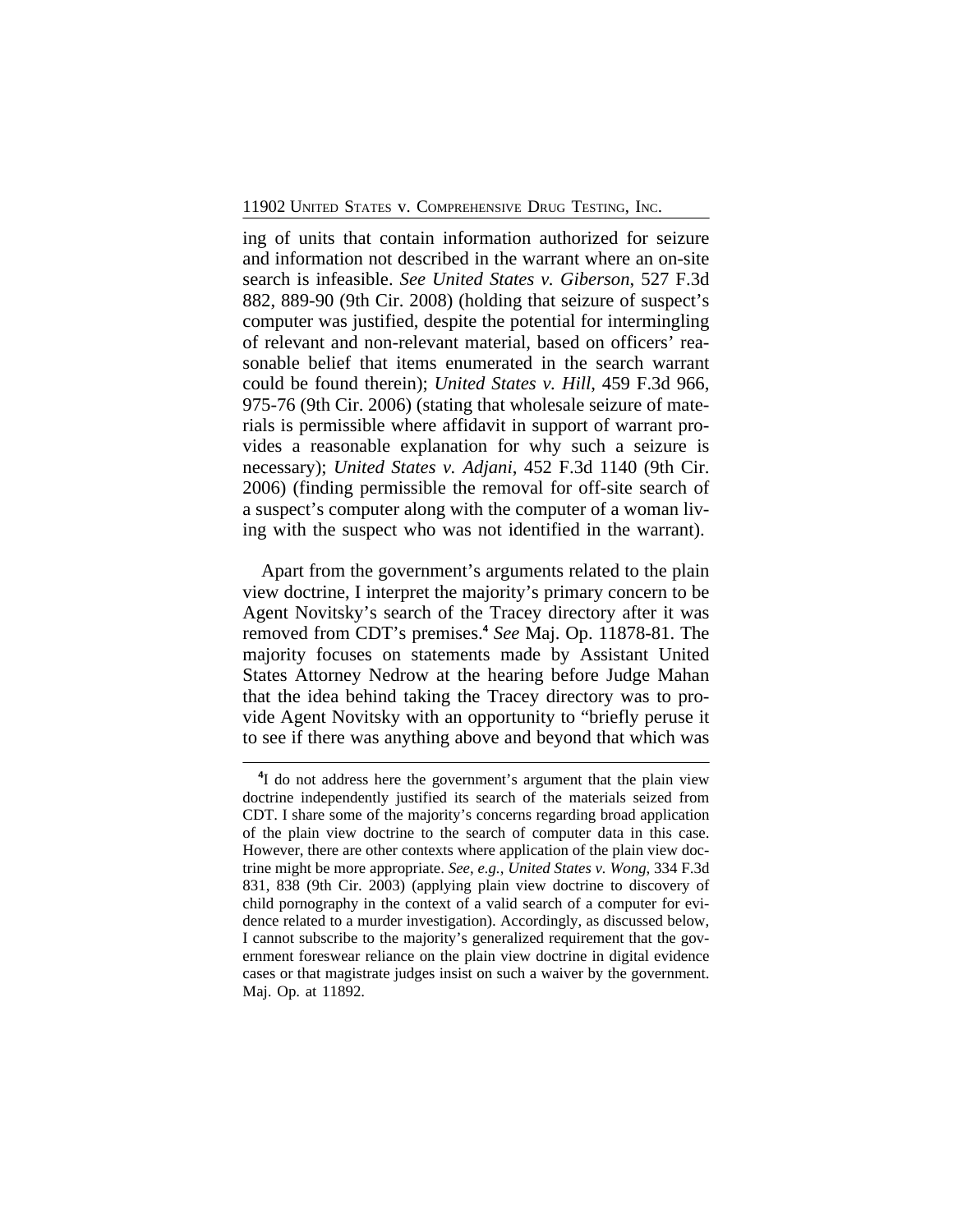authorized for seizure in the initial warrant." **5** Although Nedrow's language is troubling on its face, Agent Novitsky acted with the reasonable purpose of learning the location of the relevant material in the Tracey directory. Upon encountering other potentially incriminating material in the Tracey directory, he sought a subsequent warrant. We have previously found this approach acceptable. *See Giberson*, 527 F.3d at 889-90 (holding that the district court properly denied motion to suppress evidence of child pornography found on a copied computer hard drive during a search for evidence of the production of false identification cards pursuant to a valid warrant); *Adjani*, 452 F.3d at 1151 ("There is no rule . . . that evidence turned up while officers are rightfully searching a location under a properly issued warrant must be excluded simply because the evidence found may support charges for a related crime (or against a suspect) not expressly contem-

So the idea behind taking that was to take it and later briefly peruse it to see if there was anything above and beyond that which was authorized for seizure in the initial warrant. And that's what Agent Nivitsky [*sic*] did, and that's why Agent Nivitsky [*sic*] went to Judge Lloyd in San Francisco, because after perusing it he found some documents that contained information for the players in the case and some lists that contained that information, the ten players, but he also saw other things on there. And he said, okay, there are other things on here that show positive drug tests and that's of interest and as a plain view matter, based on the experience in the case, I know that constitutes possible criminal activity on its face but what I'm going to do is I'm going to get Judge Lloyd's authorization to seize all these other items.

**<sup>5</sup>**Nedrow stated:

The agents, which [sic] some cooperation, limited cooperation from CDT, had identified a set — a subdirectory on an employee's computer named Tracy [sic], and this was the drug testing subdirectory with thousands of files, thousands of files on it. And the agents identified it, and they knew some of those files were going to have information definitely authorized for seizure under the Judge Johnson [April 7, 2004] warrant, but they also, frankly, had no ability to say that with respect to every file. Of course not. It's ridiculous, it's too large.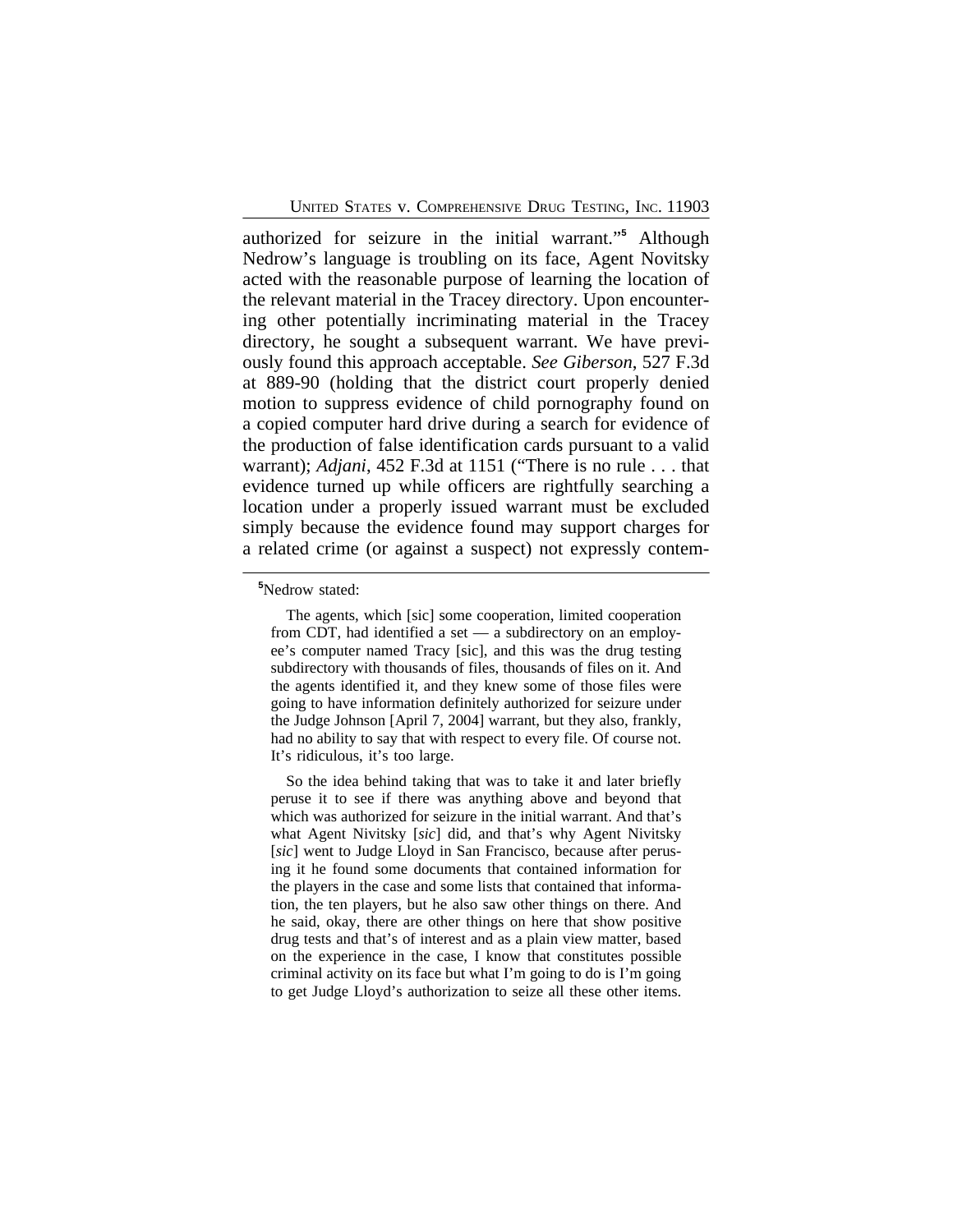plated in the warrant."). Therefore, the majority's determination that the government's actions in this case were inconsistent with *Tamura* is inconsistent with our case law.

In addition, the majority reads the warrant to state that the computer specialist, and only the computer specialist, was permitted to conduct the initial review of the commingled evidence seized from CDT. From this premise, the majority concludes that Agent Novitsky's involvement in that initial review of the seized materials constituted "deliberate overreaching." *See* Maj. Op. at 11880. But, as the majority of the three-judge panel stated, the warrant did not expressly limit the initial review to the computer specialist. *Comprehensive Drug Testing*, 513 F.3d at 1111. It provided that the computer specialist would be involved in the determination of whether on-site review of the computer files was feasible and in the segregation process. It did not, however, by its terms exclude other case agents. The majority calls reliance on the lack of any explicit exclusion in the warrant "sophistry," arguing that "the representation in the warrant that computer personnel would be used to examine and segregate the data was obviously designed to reassure the issuing magistrate that the government wouldn't sweep up large quantities of data in the hope of dredging up information it could not otherwise lawfully seize." Maj. Op. at 11880. However, that is an inference drawn by the majority and is but one of several reasonable inferences.**<sup>6</sup>** The record does not indicate precisely why that language was included in the warrant. The computer specialist may have been included to facilitate the search and segregation efforts, to ensure that data would not be destroyed, to assist in the navigation through the computer files, or to uncover any mislabeled or hidden files. These purposes do not necessarily require exclusion of all other case agents.

<sup>&</sup>lt;sup>6</sup>Interestingly, the majority's newly minted search protocols direct that a warrant make clear that only persons not involved in the investigation may examine and segregate the data.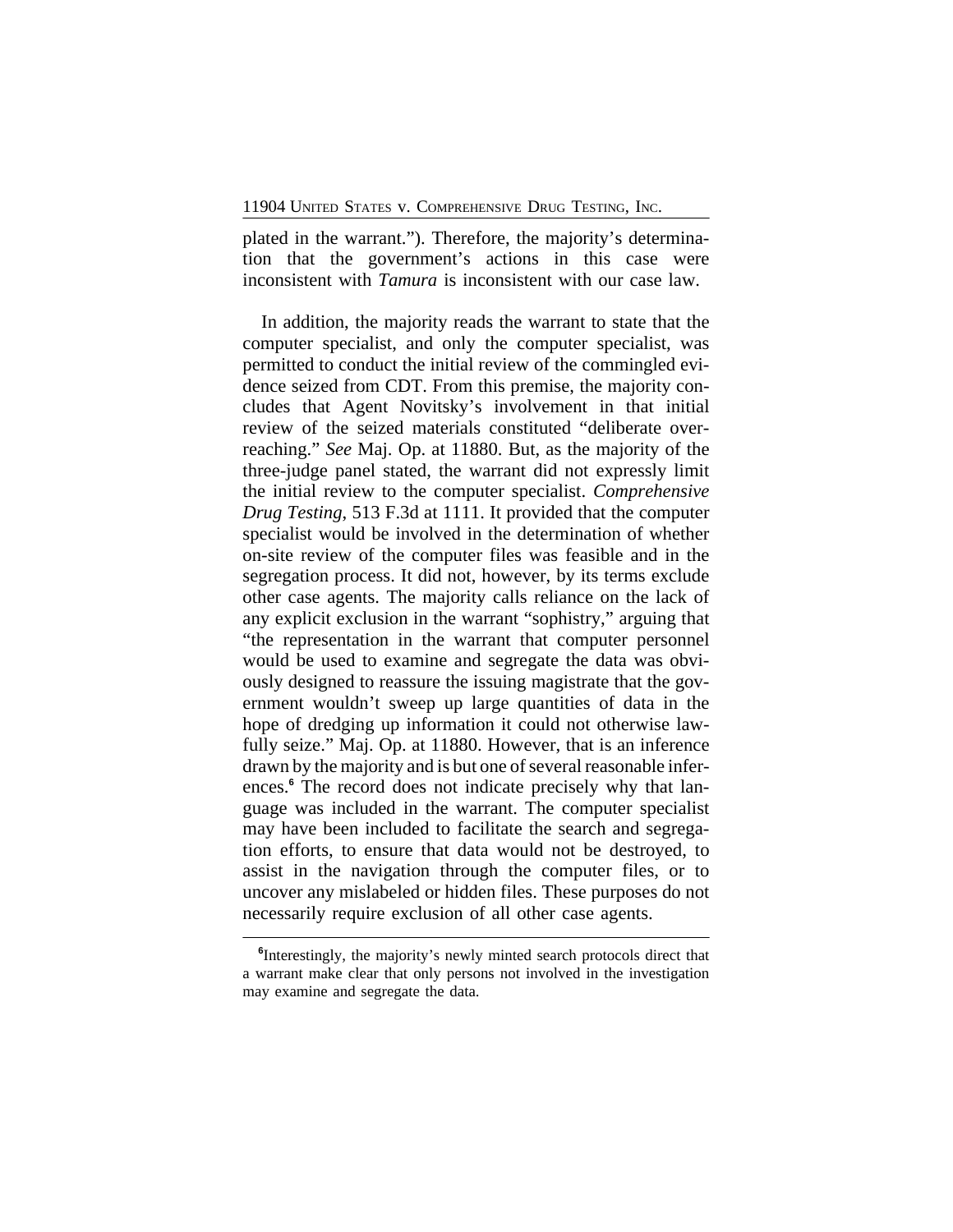Even assuming some overreaching by the government, I would conclude that the return of the property pursuant to Rule  $41(g)$  is not necessarily the appropriate relief in this case. The Advisory Committee Notes to the 1989 Amendments to Rule 41 state that "reasonableness under all of the circumstances must be the test when a person seeks to obtain the return of property." *See also United States v. Ramsden*, 2 F.3d 322, 326 (9th Cir. 1993). These notes further state that "[i]f the United States has a need for the property in an investigation or prosecution, its retention of the property generally is reasonable." Fed. R. Crim. P. 41, Advisory Committee Notes to 1989 Amendments (referring to then-existing Rule 41(e)). In *United States v. Ramsden*, we stated that "[t]he United States' retention of the property generally is reasonable if it has a need for the property in an investigation or prosecution." 2 F.3d at 326; *see also United States v. Fitzen*, 80 F.3d 387, 388 (9th Cir. 1996) ("Generally, a Rule 41(e) motion is properly denied 'if . . . the government's need for the property as evidence continues.' " *(quoting United States v. Mills*, 991 F.2d 609, 612 (9th Cir. 1993)). The government stated in its briefs and at oral argument that it has a continuing need for the seized property in connection with its ongoing investigation into the distribution of illegal steroids in professional baseball. Judge Mahan's order did not address this government need. At a minimum, a remand is warranted to develop this issue in the district court in the first instance.

Furthermore, I would find that the government's conduct in this case is not sufficiently egregious, in light of our case law, to warrant an order that the government return the seized property without retaining copies for its investigatory purposes.**<sup>7</sup>**

<sup>&</sup>lt;sup>7</sup>The Advisory Committee Notes to Rule 41 state that the rule "avoids" an all or nothing approach whereby the government must either return records and make no copies or keep originals notwithstanding the hardship to the owner." Fed. R. Crim. P. 41, Advisory Committee Notes to 1989 Amendments. Although these notes state that there may be some circumstance under which "equitable considerations might justify an order requiring the government to return or destroy all copies of records that it has seized," they further state that the rule, as amended in 1989, "contemplates judicial action that will respect both possessory and law enforcement interests." *Id*.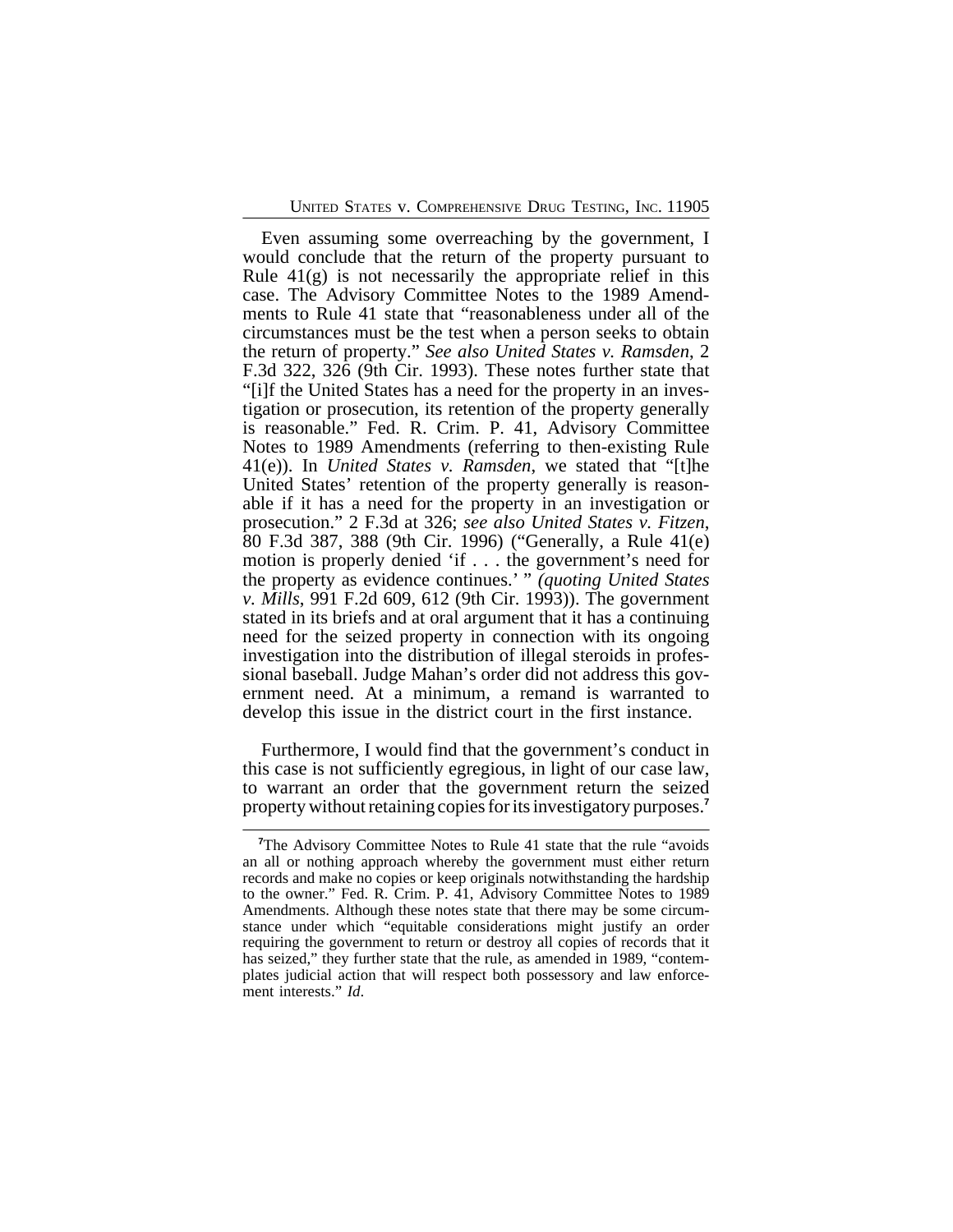Our decision in *Ramsden*, 2 F.3d 322, is illustrative. There, deputy U.S. marshals executed a provisional arrest warrant for Ramsden at his hotel room. The marshals asked Ramsden to enter the hallway and then arrested him. When the marshals accompanied Ramsden back into the hotel room to retrieve some clothes, the marshals seized documents contained in a closed briefcase. They made this warrantless seizure despite having the opportunity to obtain a search warrant and conceded before the district court "that the search and seizure violated Ramsden's Fourth Amendment rights." *Id*. at 325. We held that the district court properly invoked its equitable jurisdiction under then-numbered Rule 41(e) and upheld the district court's conclusion that the marshals had demonstrated a callous disregard for Ramsden's constitutional rights. *Id*. at 325-27. Although we affirmed the district court's order that the government return the original documents to prevent Ramsden from suffering harm to his business, we allowed the government, in what the majority here calls a "compromise solution," to retain a copy of the documents for ongoing investigative purposes. *See id*. at 327; *see also* Maj. Op. at 11884.

Assuming that the government overreached in this case, its conduct was not as egregious as the marshals' conduct in *Ramsden*, where the government was permitted to retain a copy of the documents ordered to be returned. Unlike the warrantless search conducted in *Ramsden*, the government sought and received valid search warrants in this case, but then arguably erred in its execution of the warrants. Under these circumstances, *Ramsden* counsels a compromise solution as contemplated by Rule 41(g).

I must express several concerns regarding the breadth of the majority's new guidelines that purport to govern future digital evidence cases. *See* Maj. Op. at 11892. Although I can appreciate the majority's desire to set forth a new framework with respect to searches of commingled electronic data, I am wary of this prophylactic approach. The majority's prescrip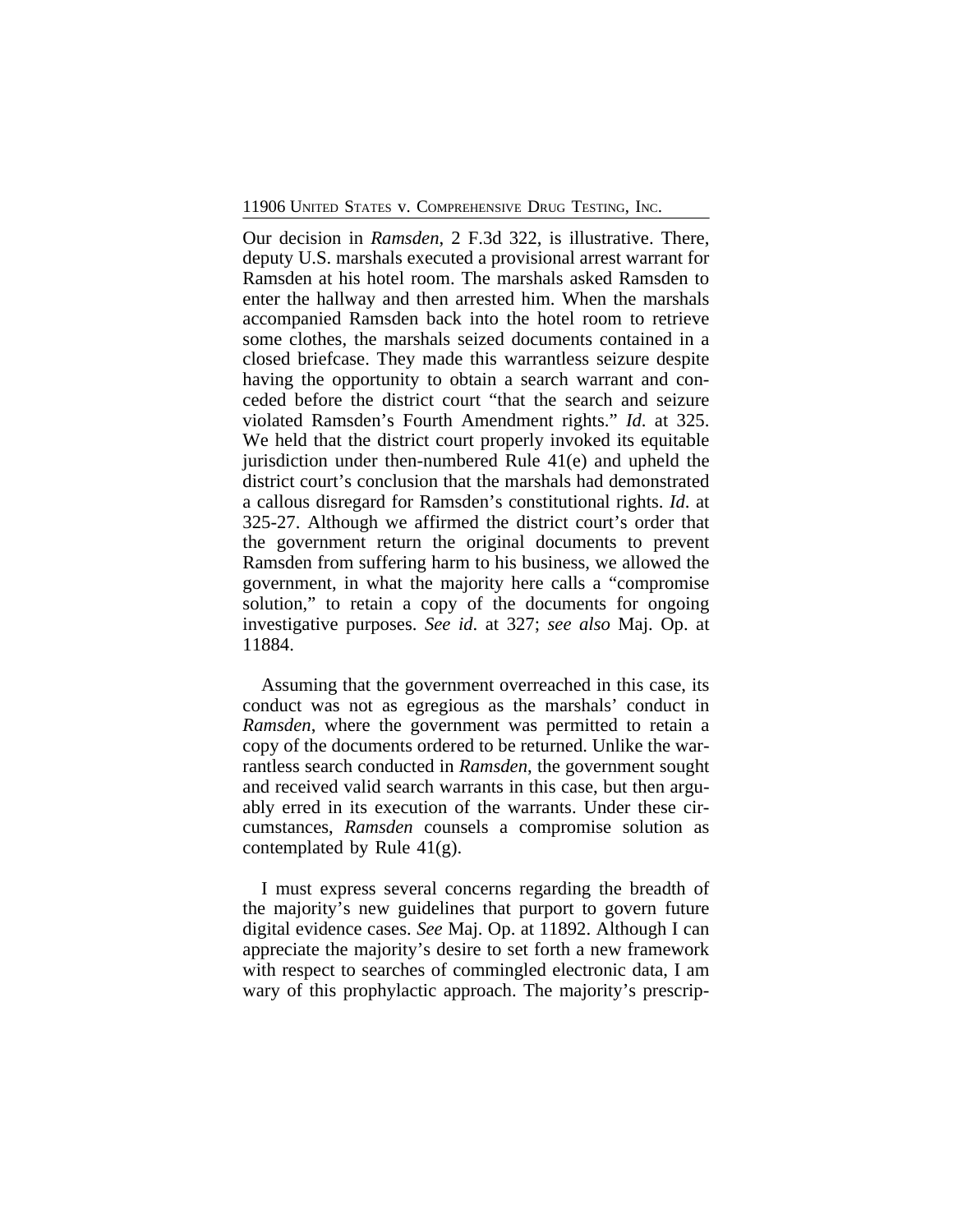tions go significantly beyond what is necessary for it to resolve this case. Accordingly, its protocols are dicta and might be best viewed as a "best practices" manual, rather than binding law.

Furthermore, the majority's new guidelines are troubling because they are overbroad and restrict how law enforcement personnel can carry out their work without citing to legal authority that would support these new rules. For example, the majority does not explain why it is now appropriate to grant heightened Fourth Amendment protections in the context of searches of computers based on the nature of the technology involved when we have previously cautioned just the opposite. *See Giberson*, 527 F.3d at 887-88 (declining to impose heightened Fourth Amendment protections in computer search cases as a result of a computer's ability to store large amounts of potentially intermingled information, and stating that such heightened protections must be "based on a principle that is not technology-specific"). This is a departure from our prior decisions that warrants explanation.

In addition, the majority essentially jettisons the plain view doctrine in digital evidence cases, requiring that magistrate judges "insist that the government waive reliance upon the plain view doctrine in digital evidence cases." **8** Maj. Op. at 11892. It does so, however, without explaining why our case law or the Supreme Court's case law dictate or suggest that the plain view doctrine should be entirely abandoned in digital evidence cases. Instead of tailoring its analysis of the plain view doctrine to the facts of this case, the majority takes the bold step of casting that doctrine aside. Rather than adopting

**<sup>8</sup>**Although the majority's guideline is framed in terms of what a magistrate "should insist," the practical effect of this guideline is to prescribe a mandatory procedure. The majority frames this first guideline in arguably permissive terms, but requires magistrate judges to "be vigilant in observing the guidance" set forth in the majority opinion. Maj. Op. at 11891-92. It can hardly be said that a magistrate judge will cast aside this guideline in light of the majority's warning.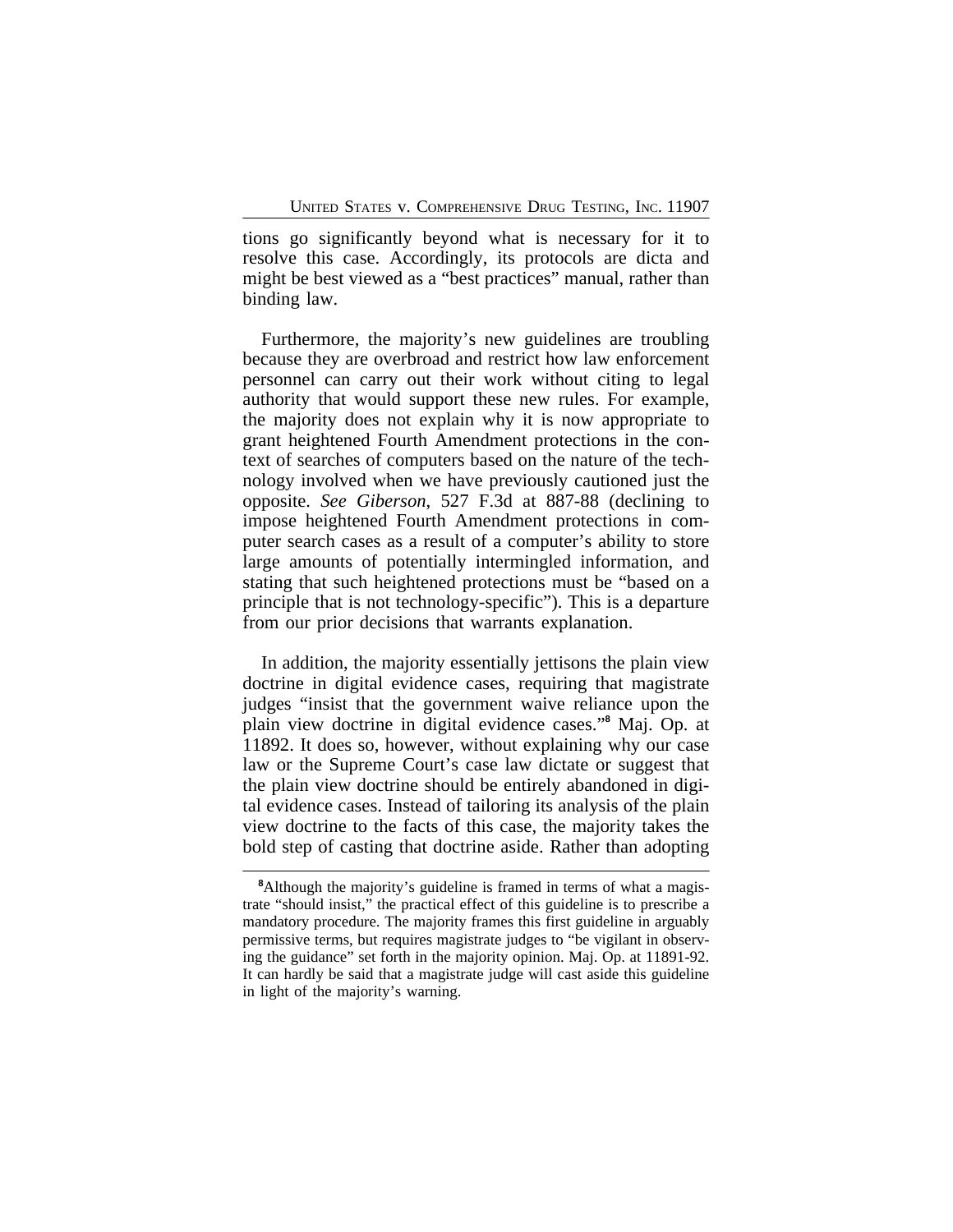this efficient but overbroad approach, the prudent course would be to allow the contours of the plain view doctrine to develop incrementally through the normal course of factbased case adjudication. A measured approach based on the facts of a particular case is especially warranted in the case of computer-related technology, which is constantly and quickly evolving. Accordingly, I cannot join in the majority's approach regarding application of the plain view doctrine to digital evidence cases.

Moreover, the majority offers no support for its protocol requiring the segregation of computer data by specialized personnel or an independent third party. *See* Maj. Op. at 11880-81, 11892. Setting aside the omission of supporting legal authority, this new *ex ante* restriction on law enforcement investigations also raises practical, cost-related concerns. With respect to using an in-house computer specialist to segregate data, the majority's guideline essentially requires that law enforcement agencies keep a "walled-off," noninvestigatory computer specialist on staff for use in searches of digital evidence. To comply, an agency would have to expand its personnel, likely at a significant cost, to include both computer specialists who could segregate data and forensic computer specialists who could assist in the subsequent investigation. The alternative would be to use an independent third party consultant, which no doubt carries its own significant expense. Both of these options would force law enforcement agencies to incur great expense, perhaps a crushing expense for smaller police departments that already face tremendous budget pressures.

I disagree with the majority's decision to affirm the Mahan Order. I also disagree with the majority's broad guidelines for searches in future digital evidence cases, which are not explained in reference to existing case law and go far beyond what the majority needs to resolve this case.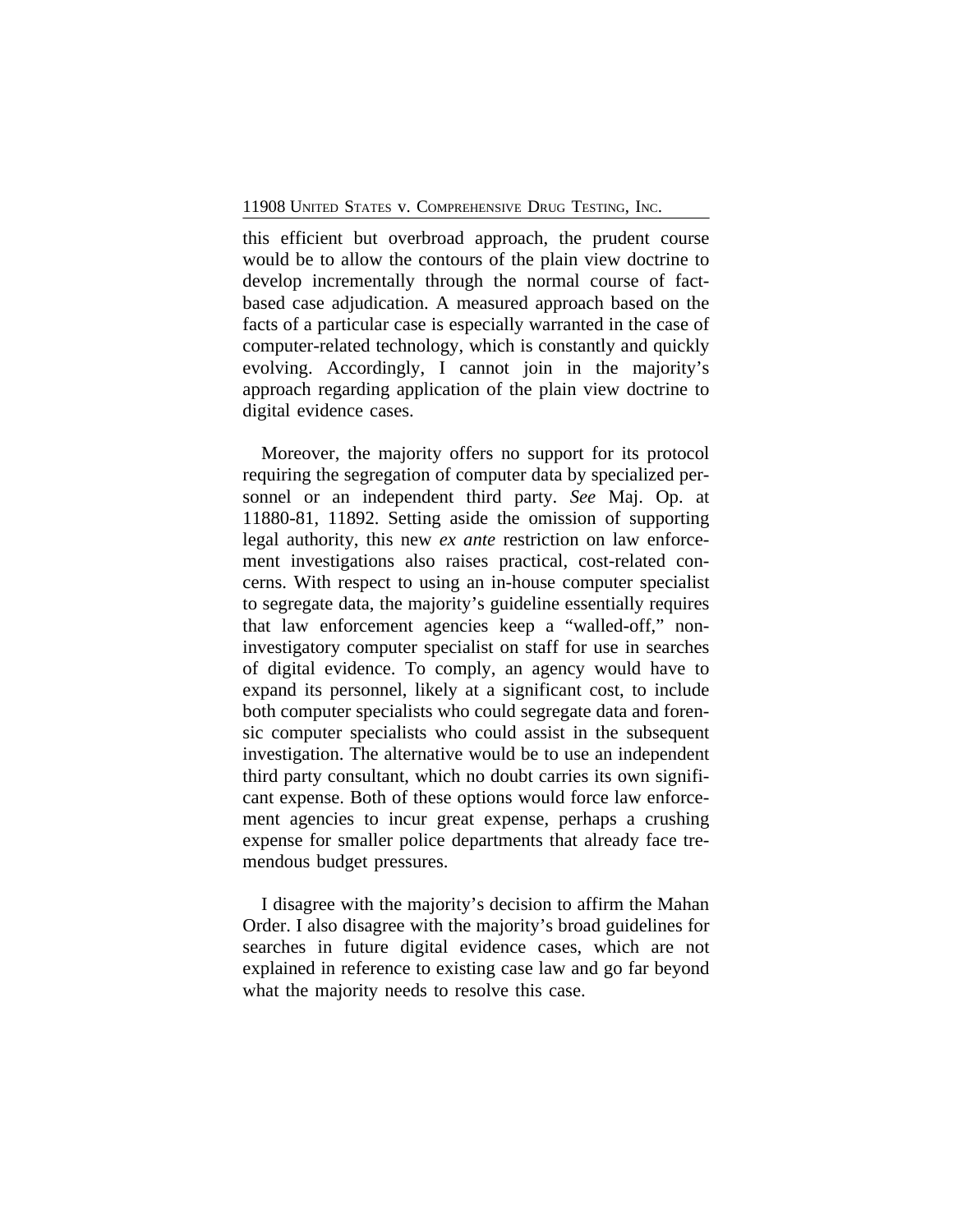#### **III.**

Finally, I would vacate and remand the Illston Quashal. Judge Illston quashed the two subpoenas served on Quest and CDT on the grounds that their issuance constituted harassment and abuse of the grand jury process and was unreasonable under Federal Rule of Criminal Procedure 17(c). In essence, she stated two reasons for quashing the subpoenas: (1) the subpoenas "served as an unreasonable insurance policy" for materials that the government had already seized through the use of search warrants; and (2) the government impermissibly executed a series of search warrants in three different districts once it learned that CDT would move to quash the January and March subpoenas, which was a "tactical decision" designed to prevent Judge White from ruling on the earlier-served subpoenas. Judge Illston stated that the government's tactical decision was unreasonable and constituted harassment.

Judge Illston's decision was based, in part, on the legal error that the government may not simultaneously seek the same information through grand jury subpoenas and search warrants. The majority agrees that this is legal error. See Maj. Op. at 11886 ("It isn't per se unreasonable to conduct an investigation using both search warrants and subpoenas."). Our case law allows the simultaneous use of warrants and subpoenas in light of the substantial differences between these devices, e.g., the differing levels of intrusion on a person's privacy, the ability and manner of challenging each device. *See In re Grand Jury Subpoenas Dated Dec. 10, 1987*, 926 F.2d 847, 854-55 (9th Cir. 1991) (upholding the validity of grand jury subpoenas served at the same time as "functionally equivalent" search warrants, where officers allegedly sought to enforce the subpoenas through immediate seizure of the materials at issue). Accordingly, Judge Illston's conclusion that the subpoenas were unreasonable is infected by her misapprehension that the law did not provide for the simultaneous use of warrants and subpoenas.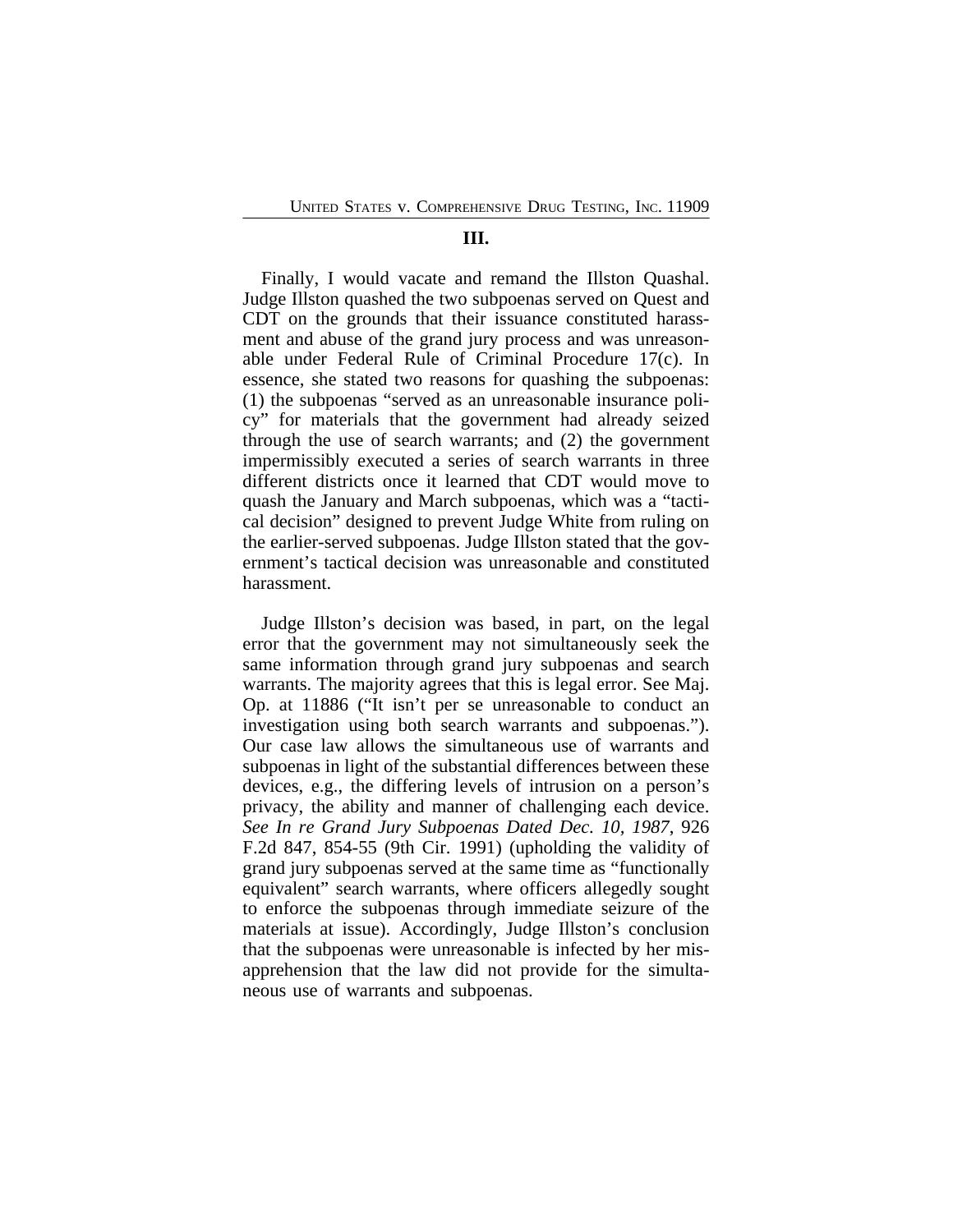This legal error also underlies Judge Illston's determination that the government made an unreasonable tactical decision to pursue search warrants in different districts in an attempt to "prevent" Judge White from ruling on earlier-issued subpoenas.**<sup>9</sup>** But, as the preceding discussion indicates, the government was entitled to seek parallel search warrants and subpoenas, and the use of those devices is judged by different standards. Therefore, as the three-judge panel majority concluded, the government could have sought the search warrants notwithstanding the motion to quash the subpoenas pending before Judge White, and even if Judge White had quashed the subpoenas. *See Comprehensive*, 513 F.3d at 1114-15.

In addition, Judge Illston gleaned the government's intent behind the issuance of the subpoenas—in her view to harass CDT and Quest—based on its contemporaneous seeking of a series of search warrants. The hearing transcript indicates that Judge Illston was focused on the government's motivations and placed the burden on the government to provide "a substantial explanation" for both executing search warrants and issuing subpoenas, implying that doing so gave rise to a presumption of bad faith. From the existing record, it is difficult to discern the government's actual motive behind issuing the May 6th subpoenas. In any event, as indicated, the government was not obligated to provide an explanation for its decision to use two types of investigatory tools at its disposal.

Finally, the prejudice to the government from Judge Illston's misconception of the law may be seen in her failure to analyze the propriety of the subpoenas under the correct legal standard. A district court may quash or modify a subpoena "if *compliance* would be unreasonable or oppressive." Fed. R. Crim. P. 17(c)(2) (emphasis added); *see also United States v. Bergeson*, 425 F.3d 1221, 1224 (9th Cir. 2005). For example,

<sup>&</sup>lt;sup>9</sup>As noted in the original panel majority's opinion, Judge Illston made no finding that the subpoenas were "oppressive." *Comprehensive Drug Testing*, 513 F.3d at 1114 n.52.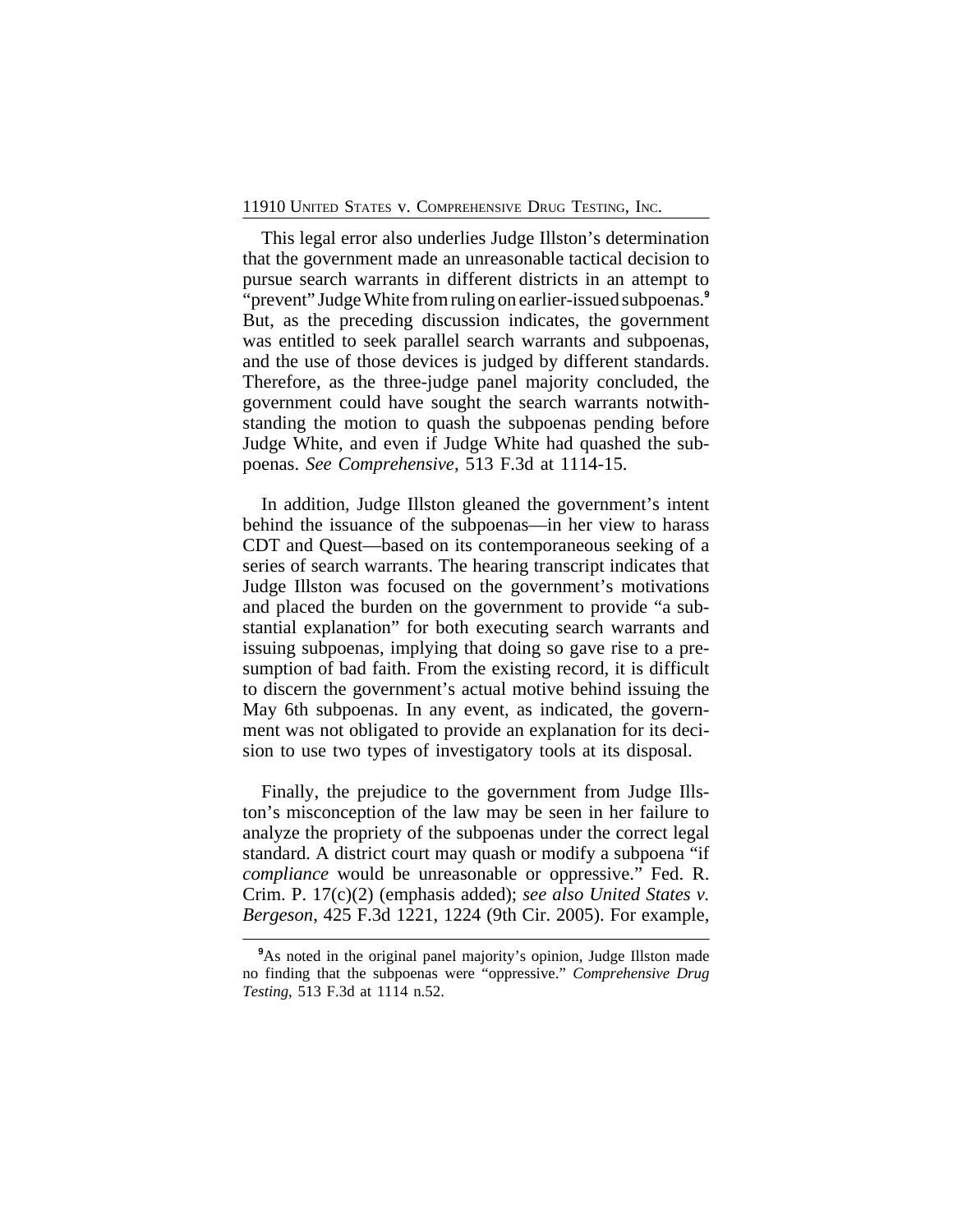a district court may quash a subpoena when compliance would destroy a valid privilege, *see Bergeson*, 425 F.3d at 1225, when the subpoena seeks material that is outside of the scope of a legitimate grand jury investigation, *see In re Grand Jury Subpoenas Dated Dec. 10, 1987*, 926 F.2d at 854, or when the subpoena would compel a person to incriminate himself or would violate a legitimate privacy interest of the person served, *see United States v. Calandra*, 414 U.S. 338, 346 (1974).

Here, Judge Illston focused on the contemporaneous use of subpoenas and search warrants, which is not improper, and the government's related conduct,**<sup>10</sup>** but did not identify what aspect of the subpoenas would render compliance "unreasonable or oppressive." **11** She did not, for example, base her decision on a finding that the subpoenas exceeded the legitimate scope of the grand jury's investigation or that compliance would violate some valid privilege. Judge Illston's reasons for quashing the subpoenas were infected by the erroneous view that the government is not entitled to employ parallel warrants and subpoenas. As a result, the Illston Quashal should be vacated and remanded for an explanation that is not based on that premise.

## **IV.**

I disagree with the majority's conclusion that the Cooper

**<sup>10</sup>**In the context of a charge of harassment, the Third Circuit has held that the repeated service of grand jury subpoenas on an individual does not constitute harassment that justifies quashing a subpoena. *See In re Grand Jury Matter*, 802 F.2d 96, 102 (3d Cir. 1986) (citing *In re Grand Jury Applicants, C. Schmidt & Sons, Inc.*, 619 F.2d 1022, 1028-29 (3d Cir. 1980)); *cf. United States v. Bell*, 902 F.2d 563, 566 (7th Cir. 1990) (holding that grand jury witness could not refuse to testify on the grounds that the government allegedly already had the answers to the questions to be asked of the witness).

**<sup>11</sup>**Indeed, Quest complied with the subpoena served on it. *See Comprehensive Drug Testing*, 513 F.3d at 1094.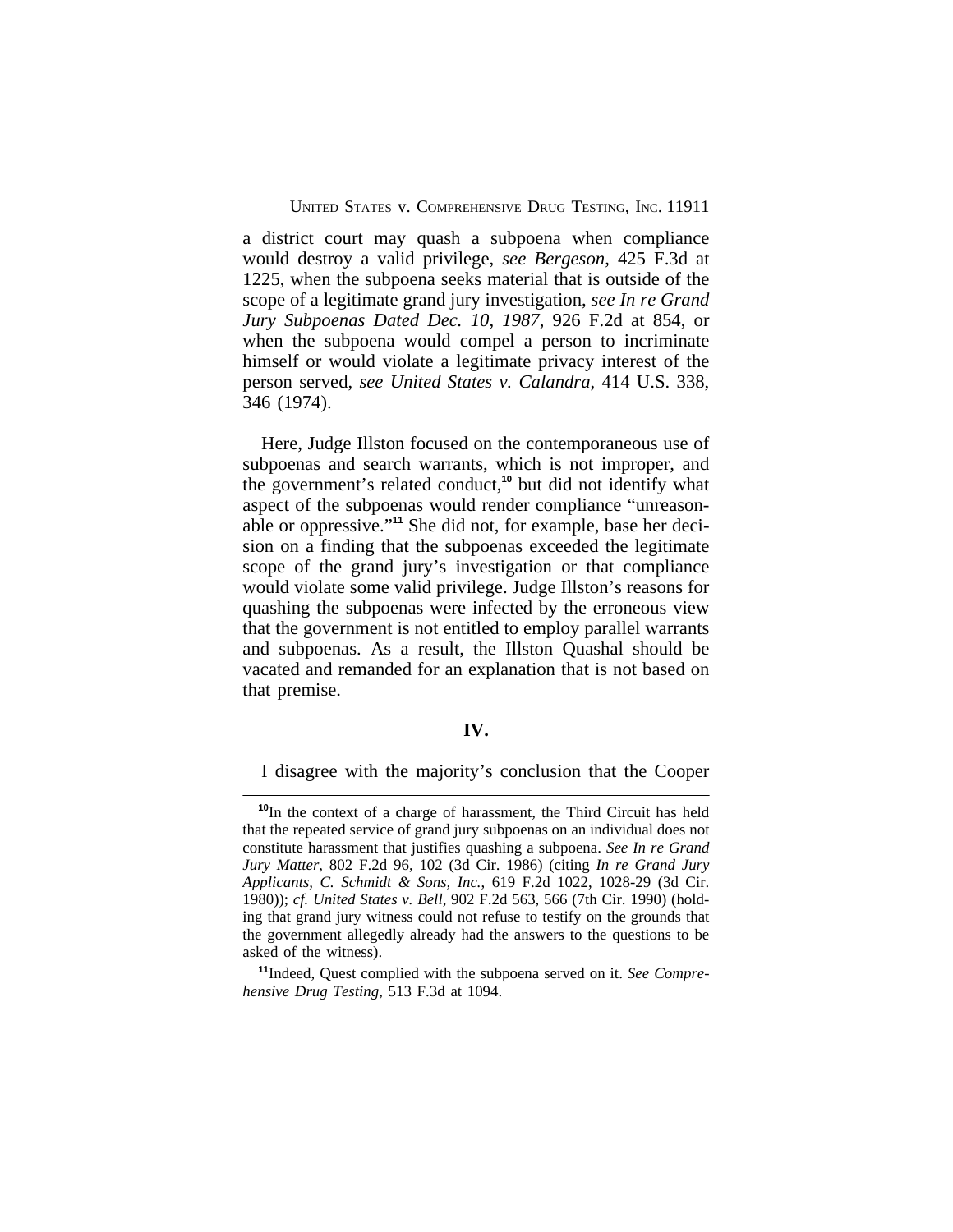Order and the Illston Order are entitled to issue preclusive effect in connection with our review of the Mahan Order. On the merits of the Mahan Order, I would reverse Judge Mahan's decision because the government acted reasonably in searching the Tracey directory. Even assuming that the government overreached, the district court's order for the wholesale return of property failed to account for the government's ongoing need for the information, a valid consideration when evaluating a motion under Rule 41(g). Finally, because Judge Illston appears to have misapprehended the propriety of the government using both warrants and subpoenas, I would vacate the Illston Quashal and remand for further explanation or proceedings. Accordingly, I respectfully dissent.

BEA, Circuit Judge, concurring in part and dissenting in part:

I agree with the majority's analysis of the issues presented in this case, as applied to this case only.**<sup>1</sup>** The government failed to follow either the procedures of *United States v. Tamura*, 694 F.2d 591 (9th Cir. 1982), or those outlined in the approved warrant, which would have required the government to conduct its search of the seized intermingled computer files by using computer technicians, not case investigators.

Further, I would affirm the Cooper, Mahan, and Illston orders because the seized names at issue were not in "plain view" when seized. The plain view doctrine requires evidence of illegality to be "immediately apparent" to the searching investigator. *Horton v. California*, 496 U.S. 128, 139-140 (1990). Here, the portion of the spreadsheet (located within the "Tracey" directory) which contained the drug testing

**<sup>1</sup>** I agree, however, with Judge Callahan and Judge Ikuta that the laterfiled Cooper Order does not have preclusive effect on the earlier-filed Mahan Order. That said, the majority reaches the correct result in this case even if the Cooper order is not given preclusive effect.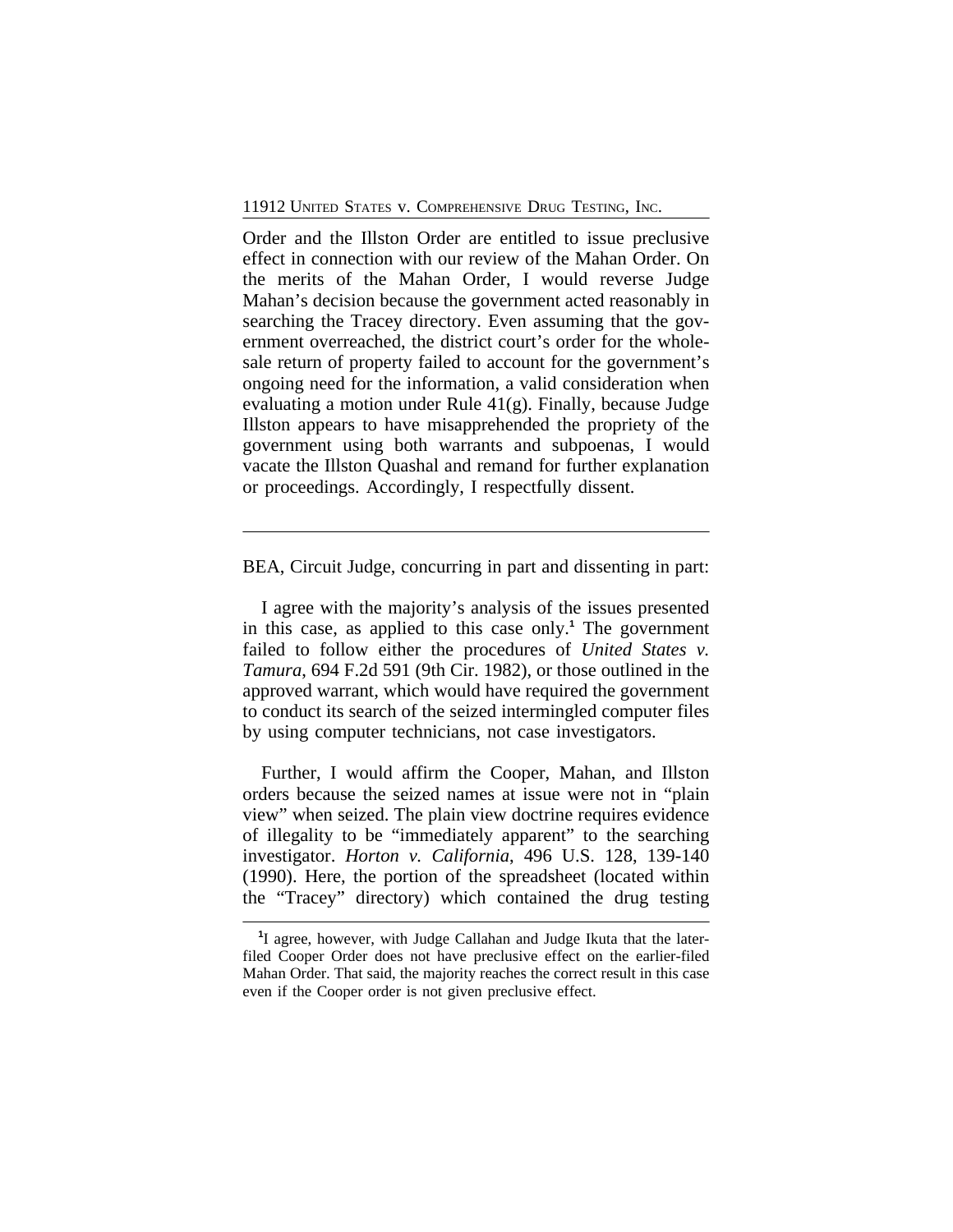results, contained both the names of the ten ballplayers who were the subjects of the warrant and the names of many other ballplayers for whom the government did not have probable cause to search and seize. The spreadsheet did not, however, initially display on the agent's computer screen the *results* of steroid testing as to the ballplayers. To see the spreadsheet column containing the results, the agent had to scroll right on the spreadsheet, on to another screen. However, once he scrolled to the right, the agent could see not only the testing results for the targeted ten, but also the results for all of the other ballplayers whose results were listed on the spreadsheet.

A valid "plain view" seizure of items that are truly "immediately apparent" would have required the agent to display only the testing results for the ballplayers for whom he had a warrant, and seize only evidence of additional illegality if such evidence is "immediately apparent" as part of the *segregated* results for those ballplayers. For instance, the agent could have selected the spreadsheet rows for the ten ballplayers for which he had a warrant, then copied and pasted those rows into a blank spreadsheet.**<sup>2</sup>** If he had done so, he would

<sup>&</sup>lt;sup>2</sup>The record reveals the spreadsheet was in Microsoft Excel format. Agent Novitsky viewed the spreadsheet on or about April 8, 2004. By that time, Microsoft Excel was the most widely used spreadsheet application available for Microsoft Windows and Mac OS X operating systems. *See* http://en.wikipedia.org/wiki/Microsoft\_Excel. Microsoft Excel became commercially available in 1985, and currently sells for \$229 retail. *See* http://office.microsoft.com/en-us/excel/FX102464391033.aspx.

In Microsoft Excel, to avoid scrolling to the right and viewing the results column for all of the ballplayers instead of just for the targeted ten, all Agent Novitsky had to do was the following: While depressing and holding the Control key, he would click on the numbers on the left side of the spreadsheet that corresponded to the rows that contain the names of the targeted ballplayers. The rows containing those ballplayers' names would become highlighted. Novitsky would then release the Control key. He would next go to the top of the screen, click on the "Edit" menu, and choose "Copy." Then, he would click on the "File" menu at the top of the screen, and choose "New Blank Workbook." When the new blank spread-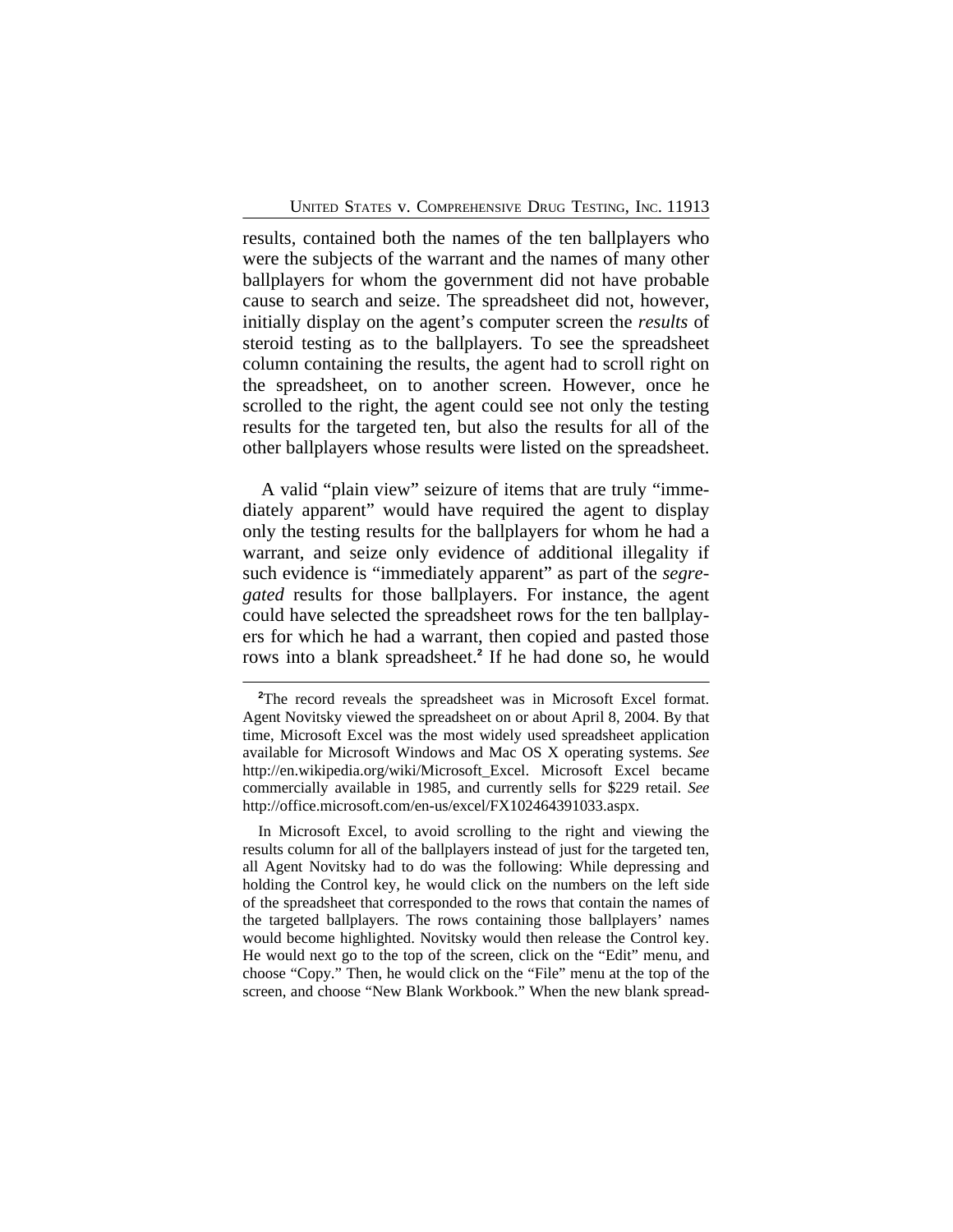have seen only those drug testing results for which he had a warrant.

However, as the government conceded at oral argument before Judge Mahan, rather than limiting the scope of his search in any way, or seizing only that evidence of illegality "immediately apparent" on the first screen he called up, Agent Novitsky intentionally and volitionally scrolled right on the spreadsheet, without first having segregated only the responsive files, "to see if there was anything above and beyond that which was authorized for seizure in the initial warrant." This demonstrates the seized evidence of illegality was not "immediately apparent" nor in "plain view."

Thus, I agree with the majority and vote to affirm the district courts' orders. I write separately, however, because I cannot concur in the proposed guidelines established by the majority opinion, for three reasons.

## **I**

First, the proposed guidelines would require police to forswear any use of evidence found in "plain view" if searching computers with intermingled files. Such a rule departs from existing Supreme Court precedent regarding the "plain view" exception to the Fourth Amendment's warrant requirement, and do so without a single citation to the Supreme Court's extensive precedent on the subject or an explanation why that precedent no longer applies. In its seminal discussion of the "plain view" exception in *Coolidge v. New Hampshire*, 403

sheet appeared on the screen, he would click on the "Edit" menu in the new blank spreadsheet and choose "Paste." The rows of the ten targeted ballplayers selected in the original spreadsheet *and only those rows* would appear in the new spreadsheet. Novitsky would then scroll to the right in the new blank spreadsheet and would see only the testing results for the targeted ballplayers for whom he had probable cause to search and seize.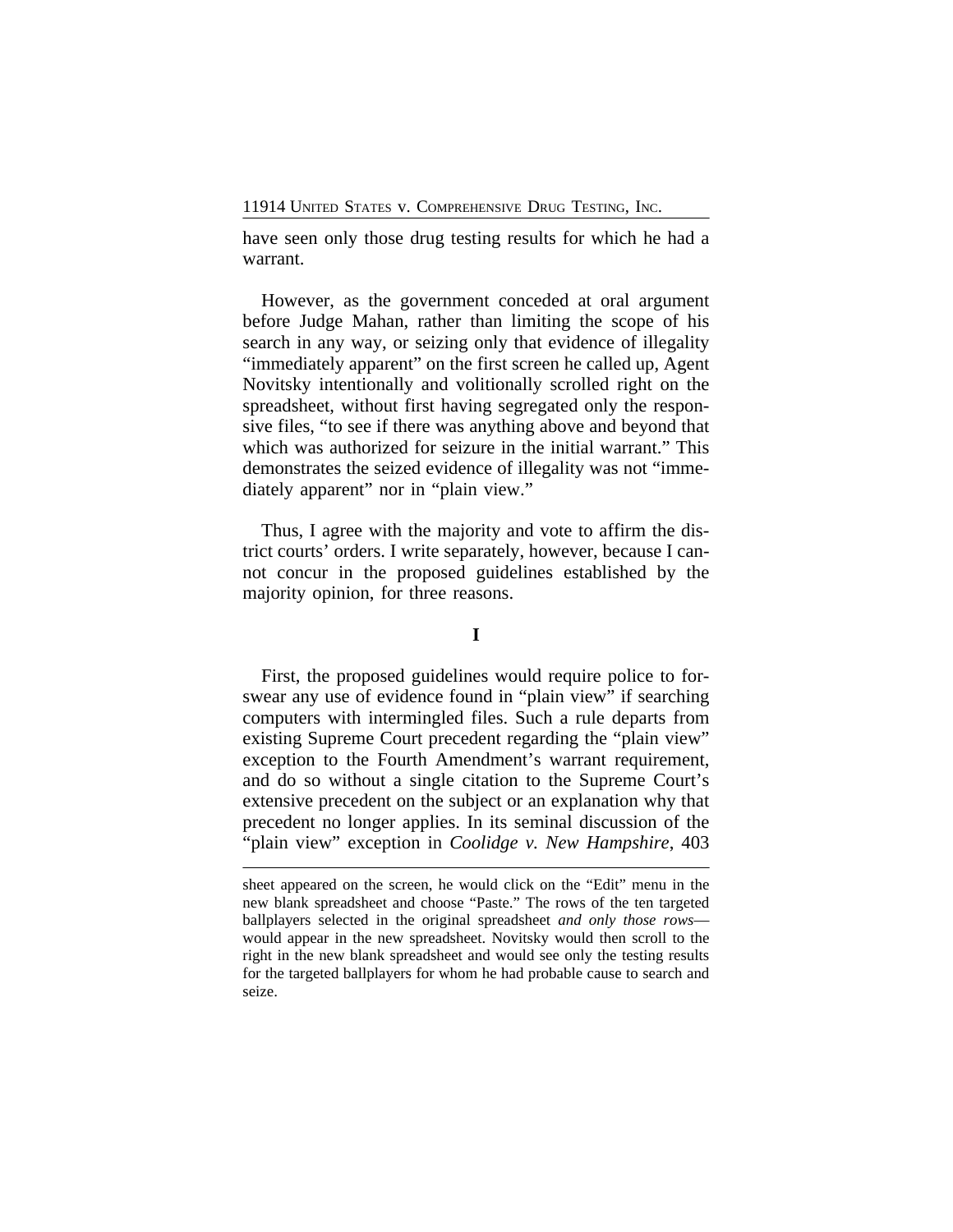U.S. 443, 464-466 (1971), overruled in part on other grounds, *Horton v. California*, 496 U.S. 128 (1990), a plurality of the Supreme Court explained that:

It is well established that under certain circumstances the police may seize evidence in plain view without a warrant. . . .

An example of the applicability of the 'plain view' doctrine is the situation in which the police have a warrant to search a given area for specified objects, and in the course of the search come across some other article of incriminating character. . . .

What the 'plain view' cases have in common is that the police officer in each of them had a prior justification for an intrusion . . . . The doctrine serves to supplement the prior justification—whether it be a warrant for another object, hot pursuit, search incident to lawful arrest, or some other legitimate reason for being present unconnected with a search directed against the accused—and permits the warrantless seizure. Of course, the extension of the original justification is legitimate only where it is immediately apparent to the police that they have evidence before them; the 'plain view' doctrine may not be used to extend a general exploratory search from one object to another until something incriminating at last emerges.

(emphasis added)*; see also Horton*, 496 U.S. at 137, 139-140 (affirming that *Coolidge* is binding precedent).

It may be, as the majority asserts, that it is more difficult perhaps significantly so—in the electronic search context to ensure a warrant-based search of seized intermingled files is "as limited as possible" before the police may employ the "plain view" exception to seize materials not described in the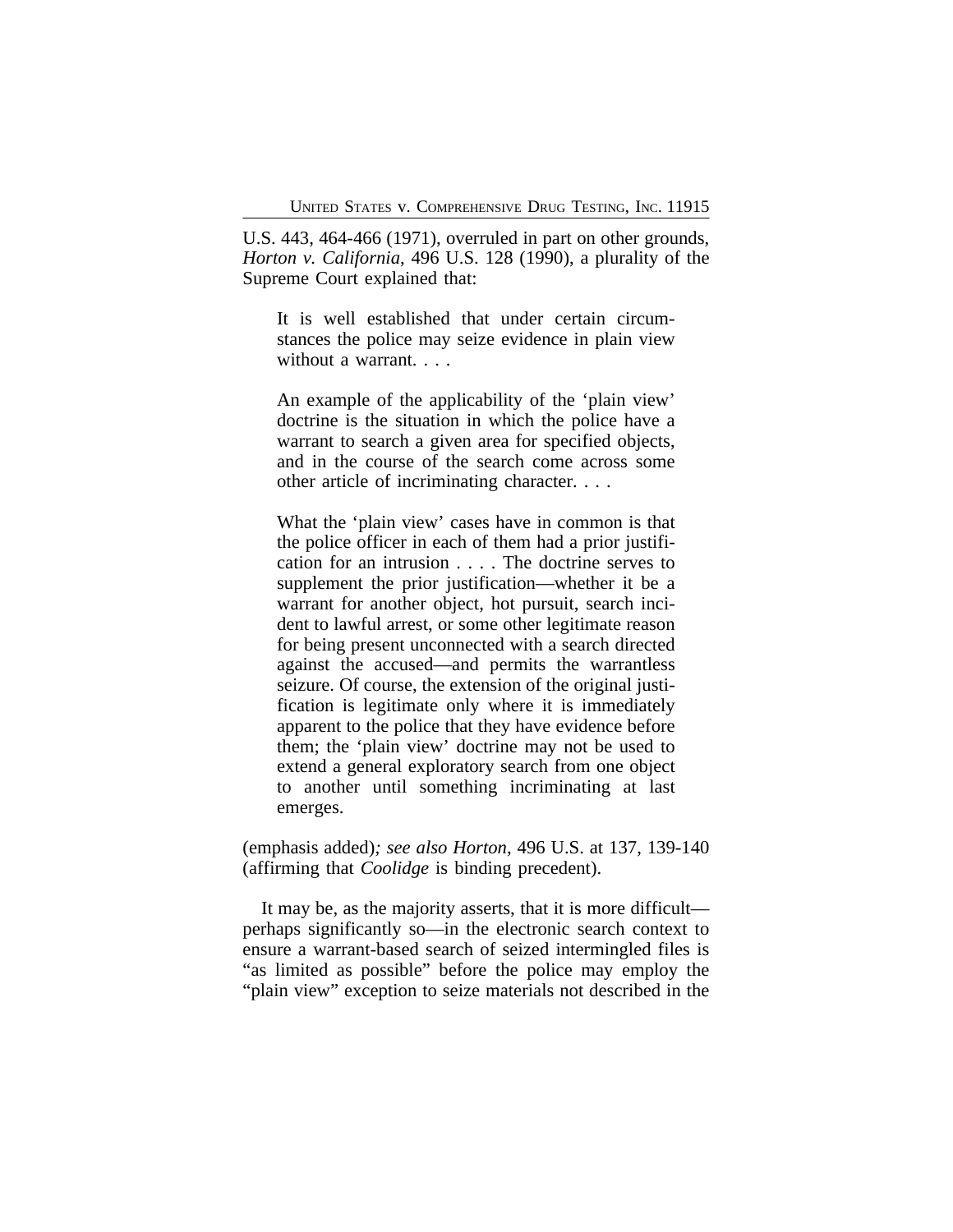warrant. *Coolidge*, 403 U.S. at 467. But that gives us no legal ground to eliminate in its entirety a constitutional rule established by the Supreme Court, when to be applied to computer searches.

Rather, because the Court has not yet drawn a distinction between "plain view" seizures in a motel room or automobile, on the one hand, and a computer on the other, we must follow the "plain view" exception, that is until the Supreme Court decides otherwise; our task is to ensure the search is as limited as possible. Given the numerous risks to privacy the majority identifies, we ought to require a magistrate to give exacting scrutiny to the scope of the search, so to ensure the search is as narrowly tailored as possible to the goal of seizing evidence specifically described in a warrant. The magistrate must ensure that a search for particularized evidence based on probable cause and authorized in a warrant does not devolve into the kind of general search the police conducted here. To this end, the ideas behind some of the majority's guidelines are sensible: specialized personnel, and not investigators, ought to conduct electronic searches, and the search protocol should be designed to uncover only the information for which the government has probable cause. In *United States v. Tamura*, 694 F.2d 591 (9th Cir. 1982), we held the magistrate should oversee the search process; perhaps the instant case counsels that such oversight ought to be quite close. But identifying these important Fourth Amendment goals does not permit us to disregard the Supreme Court's jurisprudence on "plain view" as to computer searches simply because we prefer policies that conflict with the rules the Court has established.

## **II**

Second, the establishment of guidelines (which are little more than dicta but are nonetheless binding precedent in *this* circuit, *see Brand X Internet Servs. v. FCC*, 345 F.3d 1120, 1130 (9th Cir. 2003)) in the manner chosen by the majority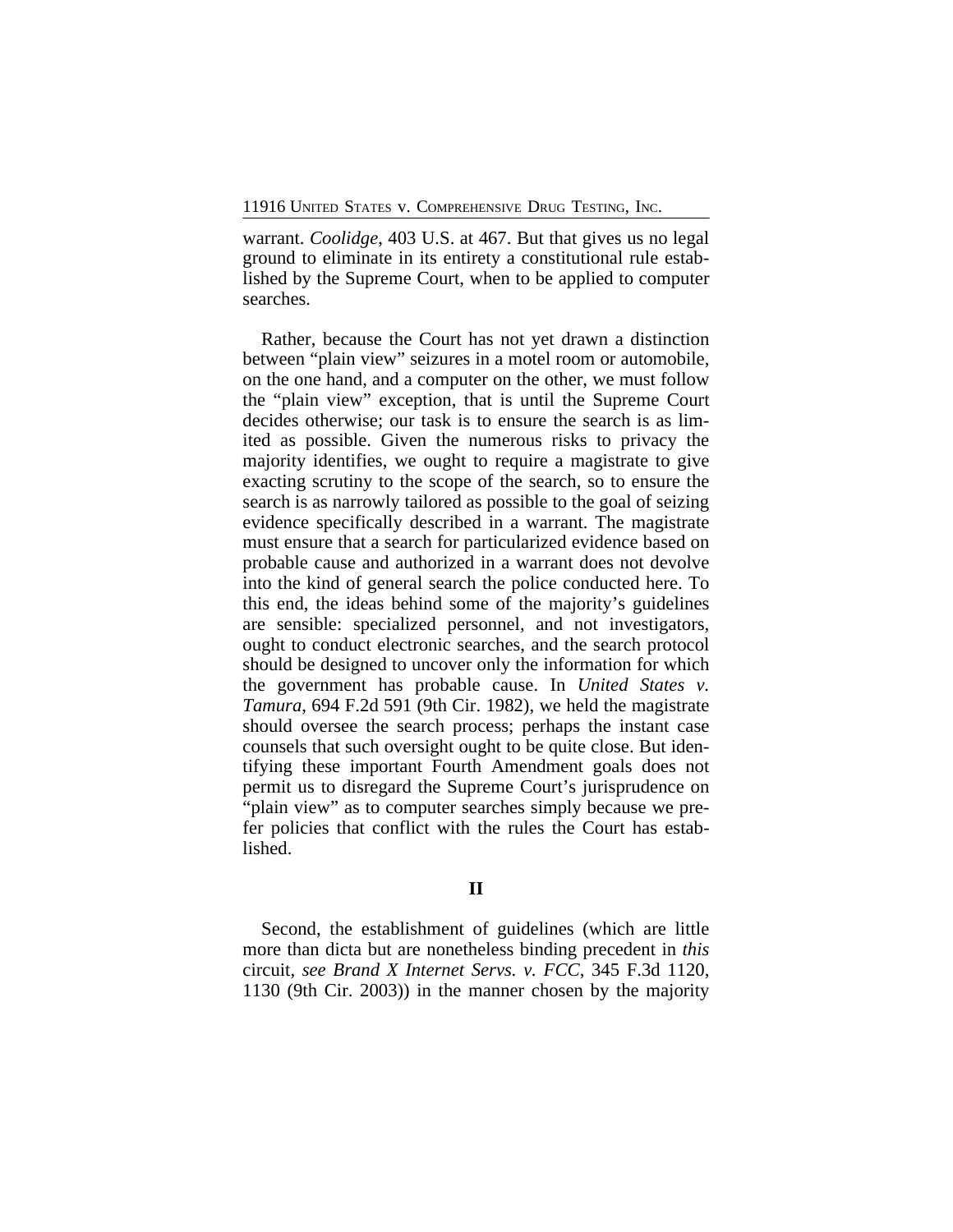goes against the grain of the common law method of reasoned decisionmaking, by which rules evolve from cases over time. This is particularly troublesome in a rapidly developing area of law such as this one, as computer search capabilities improve exponentially by the month.

I recognize that although we lack the competitive advantages of Congress to set out specific, bright-line rules through deliberation and testimony from interested parties, it *is* our obligation, and our obligation alone, to determine what constitutes unreasonable searches and seizures. *See Marbury v. Madison*, 5 U.S. 137, 177-78 (1803) ("It is emphatically the province and duty of the judicial department to say what the law is."). That said, precisely because we lack those advantages of Congress, we must treat our establishment of brightline rules with great care and deliberation; at the very least, amici should have an opportunity to weigh in on the dramatic doctrinal shift the majority's guidelines contemplate. Here, there has been no briefing whatsoever on whether the plain view exception should no longer apply to computer searches.

By focusing on the "plain view" exception as applied to this case, rather than issuing bright-line diktats, we would be employing the traditional common law method of deciding novel questions of law, which method recognizes the limitations of human ingenuity and wisdom, by limiting our decisions as precisely as possible to the case at hand. The common law method permits us to evaluate different cases over time to discern the most sensible rule given the technologies that develop; I'm afraid the majority opinion shortcircuits this process in an area where the capabilities of computer software are still rapidly evolving.**<sup>3</sup>**

**<sup>3</sup>**Further, if the majority's guidelines are now the law of our circuit, they conflict with the more cautious, common law-style approach of the Tenth Circuit, which has implicitly recognized the "plain view" exception exists in the context of electronic searches but has not delineated its precise scope. *See United States v. Carey*, 172 F.3d 1268, 1274 (10th Cir. 1999)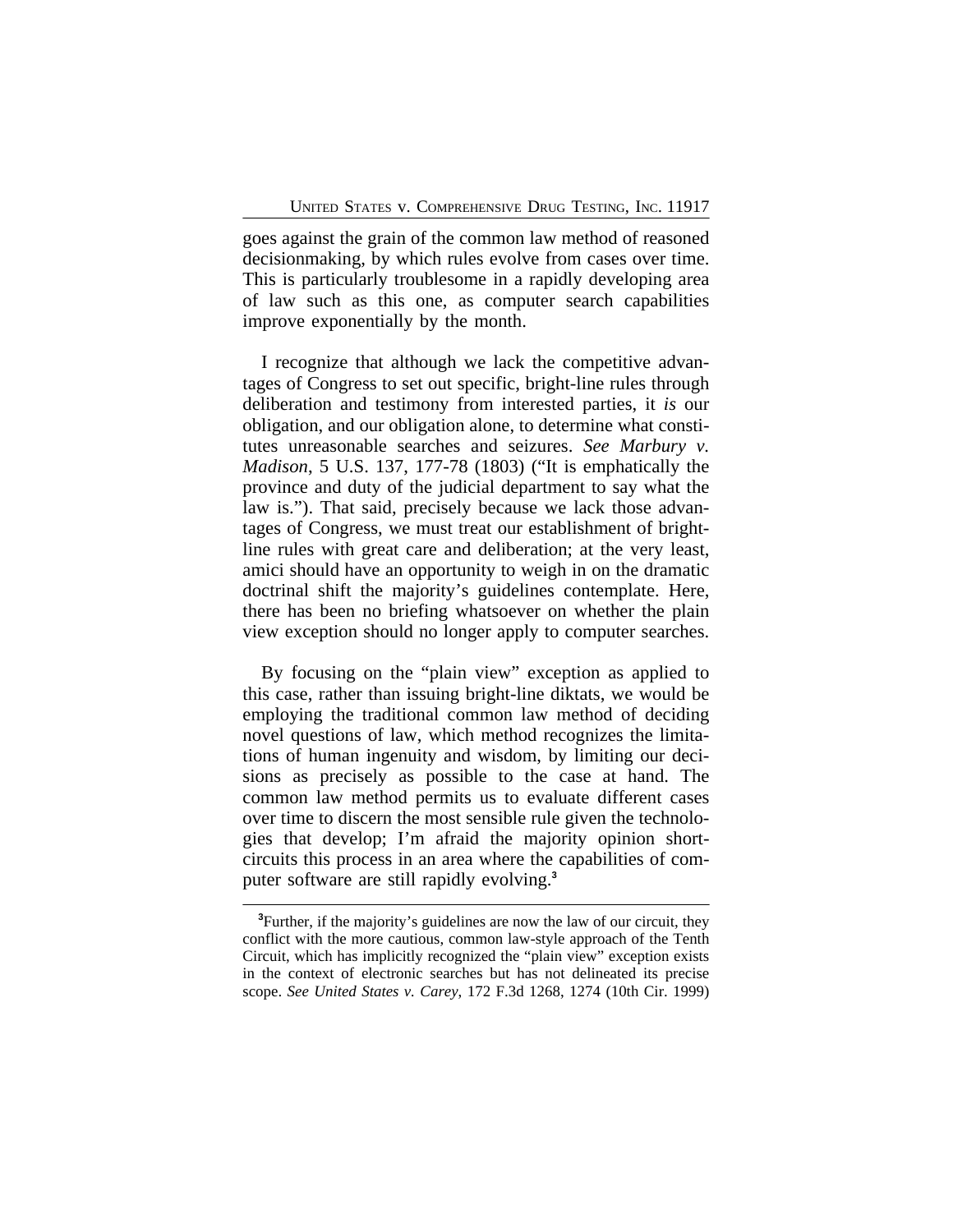#### **III**

Third, one reason for adopting a more deliberative, common law approach is because the majority's guidelines raise substantial practical problems, which the opinion fails to address, with respect to the consequences of the bright line rules the majority establishes. For example, the Supreme Court has held that if evidence seized by police is contraband, it can never be returned:

The Fourth Amendment was designed to protect both the innocent and the guilty from unreasonable intrusions upon their right of privacy while leaving adequate room for the necessary processes of law enforcement. The people of the United States insisted on writing the Fourth Amendment into the Constitution because sad experience had taught them that the right to search and seize should not be left to the mere discretion of the police, but should, as a matter of principle, be subjected to the requirement of previous judicial sanction wherever possible. . . . [Thus, i]t was error [in this case] to refuse petitioners' motion to exclude and suppress the property which was improperly seized. *But since this property was contraband, they have no right to have it returned to them.*

<sup>(&</sup>quot;Although the question of what constitutes 'plain view' in the context of computer files is intriguing and appears to be an issue of first impression for this court, and many others, we do not need to reach it here. Judging this case only by its own facts, we conclude the items seized were not authorized by the warrant. Further, they were in closed files and thus not in plain view."). Here, in my view, the testing results of the ballplayers other than the targeted ten were also in "closed files and thus not in plain view." The investigating officer "opened" the files through his volitional act of scrolling to the right on the spreadsheet, an act he knew would produce testing results not only for the targeted ten, but also for the remaining ballplayers listed on the spreadsheet. We do not really have to go beyond *Carey*.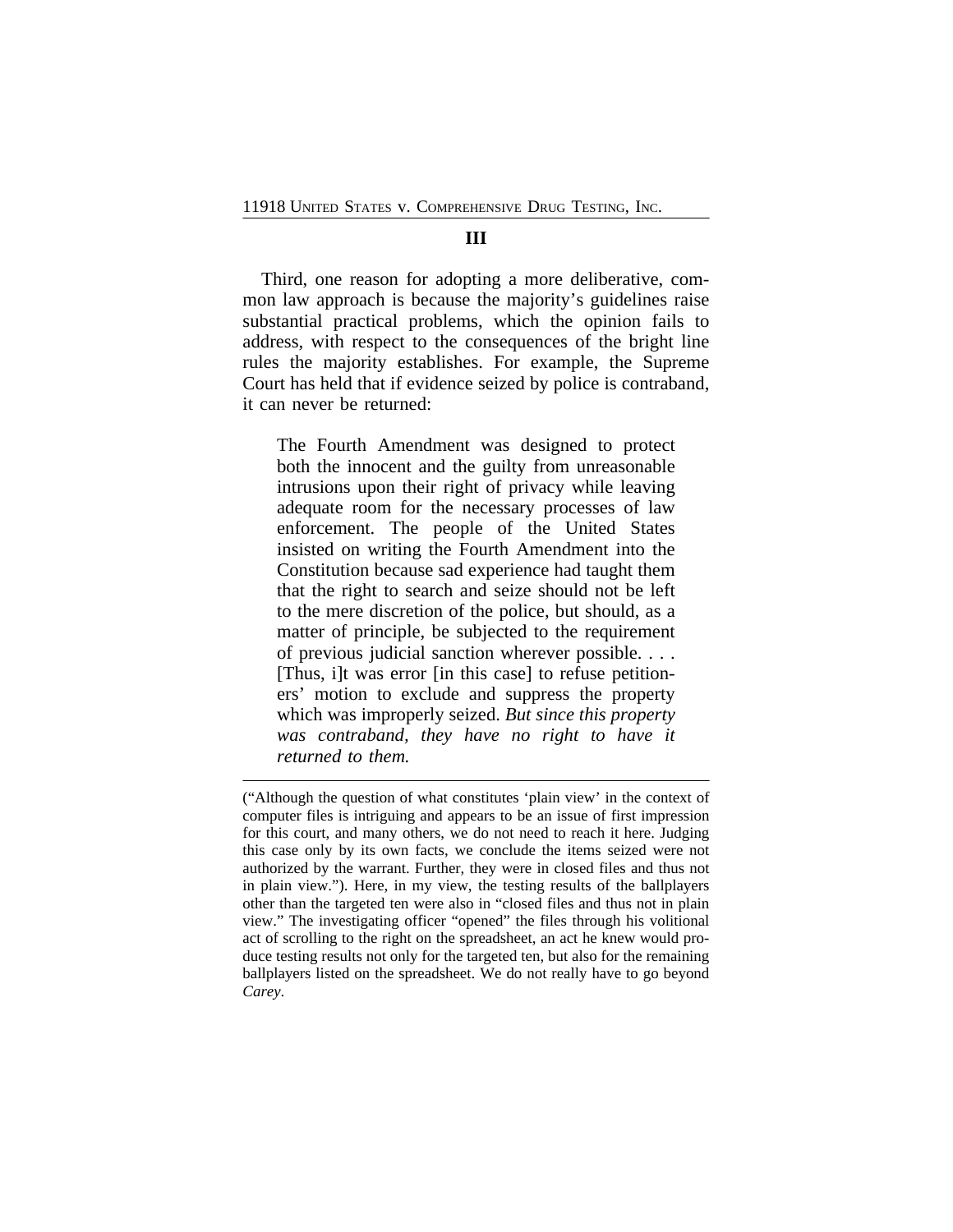*Trupiano v. United States*, 334 U.S. 699, 709-710 (1948) (emphasis added), *rev'd in part on other grounds*, *United States v. Rabinowitz*, 339 U.S. 56 (1950), *overruled in part on other grounds*, *Chimel v. California*, 395 U.S. 752 (1969).

Child pornography is contraband,**<sup>4</sup>** and there is no right for a citizen ever to possess it. The opinion does not explain whether a "third party" computer technician—as the majority requires the police to hire if they will not voluntarily foreswear use of the "plain view" exception—who comes across child pornography yet refuses to report it immediately, or returns it as part of data seized and searched, can himself be held liable for the possession of child pornography. Indeed, the opinion does not explain whether the police must destroy illegally seized contraband that implicates a third party—a participant in the contraband pornography still or video—who does not have a property interest in the illegally seized evidence and, therefore, would not have standing to suppress its use in evidence. Such is the problem with issuing bright line rules at the expense of developing the law through the common law method.

Perhaps the test should be whether, under the facts of the particular case, the police have executed the search warrant in a "narrowly tailored" manner. For example, in the electronic search context, a dotcom start-up company may well create software next week or next month that can accurately search through electronic storage media to report only the handful of files most likely responsive to a warrant.**<sup>5</sup>** Then a computer specialist conducting the search would be able to open a small number of potentially responsive files, selected by the soft-

**<sup>4</sup>** *See United States v. Mack*, 164 F.3d 467, 473 (9th Cir. 1999).

**<sup>5</sup>** *See, e.g.*, Verne Kopytoff, *Google Reveals Tool That Seeks Similar Images*, S.F. CHRON., April 21, 2009, at C3 (noting that Google "introduced an experimental tool Monday [April 20, 2009] that allows users to narrow their search results to photographs that are alike in terms of their content, perspective and color").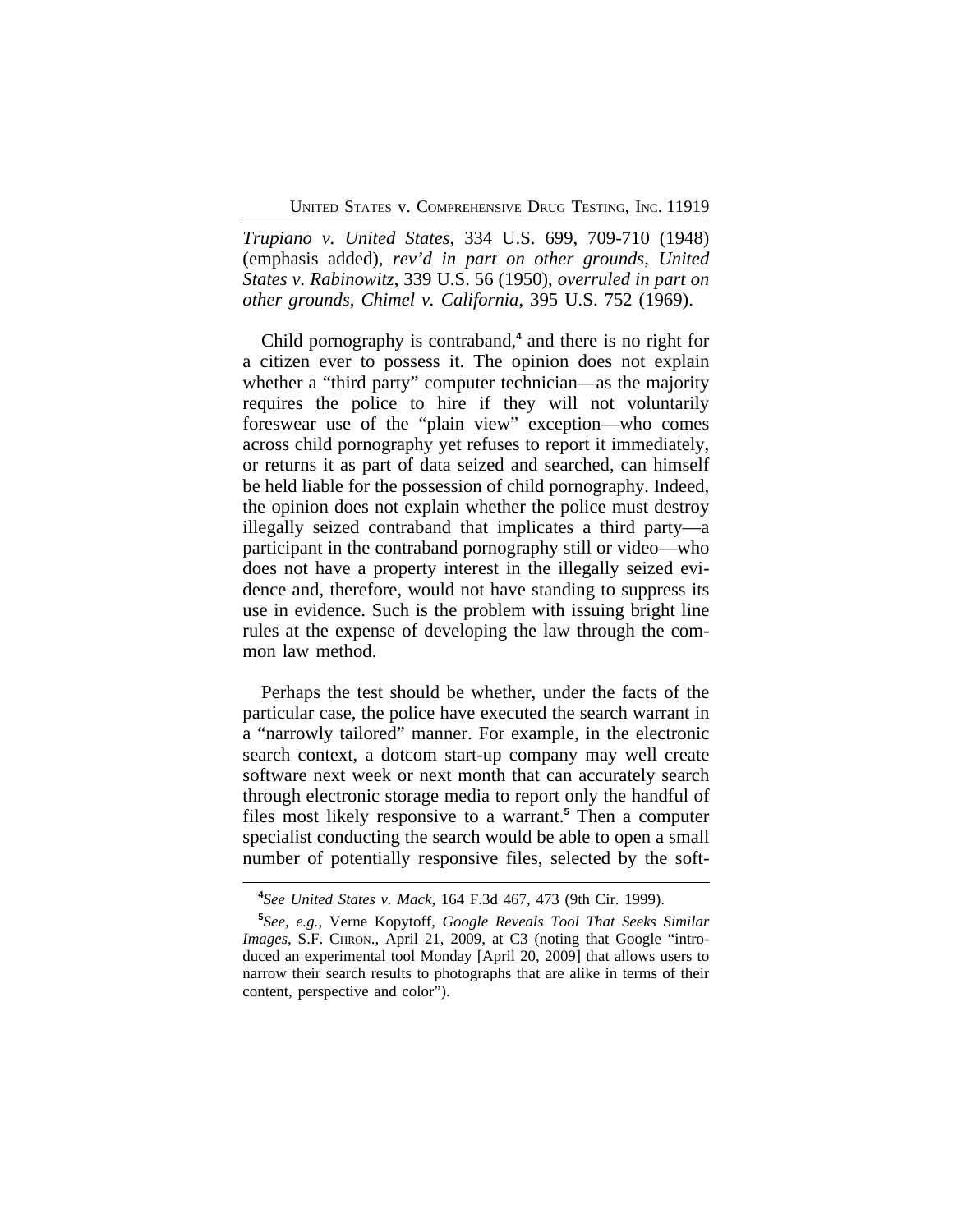ware, instead of thousands. In a perfect world, the specialist would find the responsive file on the first click; then, the specialist must stop. But suppose the responsive file is the second file opened, and the first file contains an image of child pornography. According to the majority, the specialist must ignore the child pornography and cannot use it as probable cause for a future search warrant. But why should that be, given the limitations on the scope of the search the software put in place? Are we certain that such a search automatically and always fails to comport with the Constitution?

Rather, it is more sensible to permit the specialist to report the child pornography image to a police investigator, who may seize the file to use as evidence at a trial. The investigator may also opt to return to the magistrate and explain that, although the government employed the narrowest search protocol possible, the specialist unavoidably "came across" contraband, the illegality of which was "immediately apparent." **7** The magistrate ought to have discretionary power to expand the warrant to permit a search for additional child pornography, after deciding whether the specialist's search of the data that uncovered the first child pornography file was truly based on the most limited possible search parameter, or if the specialist took some volitional step to view the data beyond what was necessary to procure the evidence in the warrant. If the latter, the seized file would be subject to a motion to suppress, or, if non-contraband, a motion for return of evidence under Rule  $41(g)$ . In general, the magistrate is best suited, and is perfectly capable, of deciding whether a "plain view" seizure is based on a sufficiently narrow search of seized intermingled files to comport with the Fourth Amendment, given the specific facts of the case.

\* \* \*

**<sup>6</sup>***Coolidge*, 403 U.S. at 465. **7** *Id.* at 466.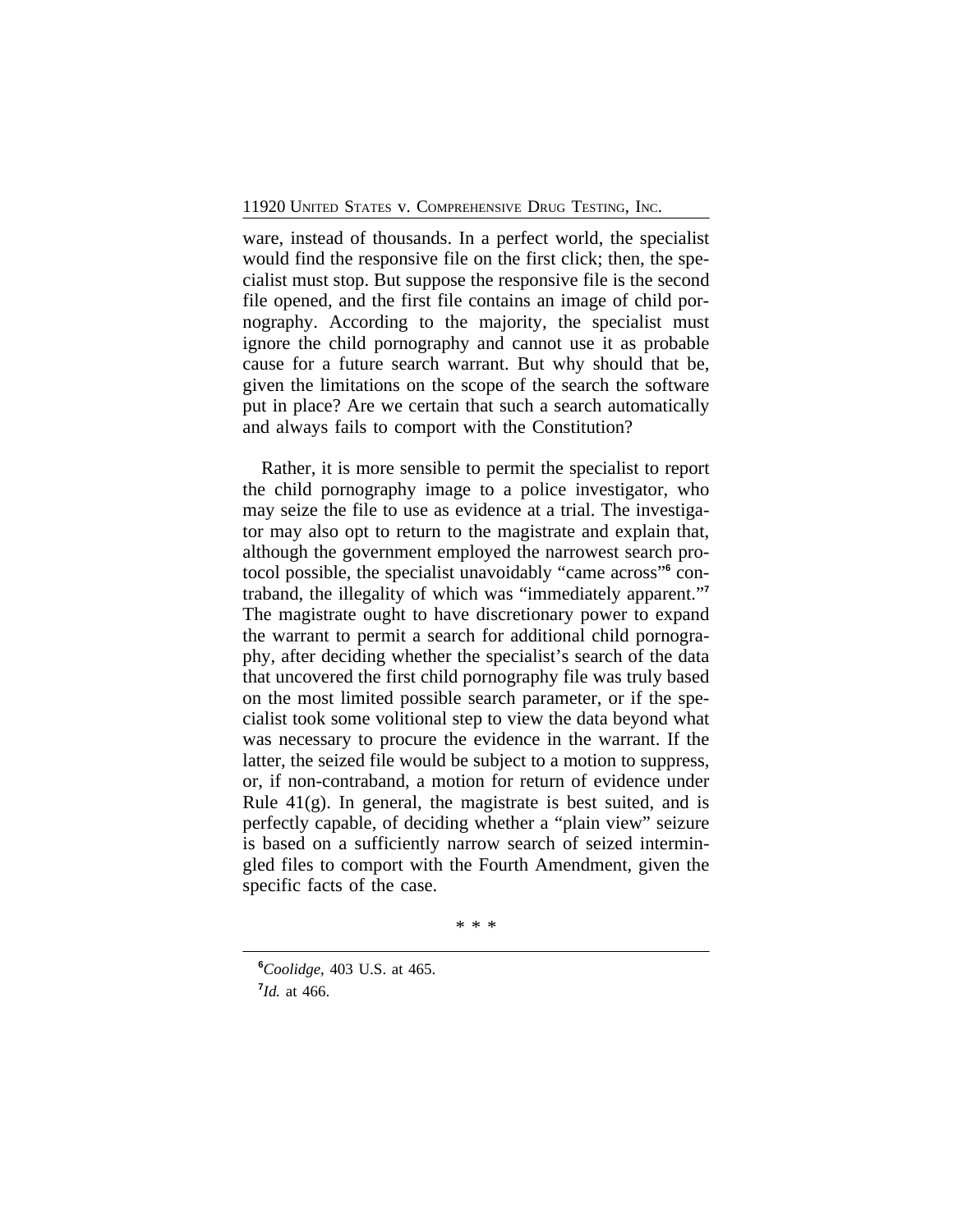For the reasons discussed above, I concur in the majority's analysis of the facts and law as applied to this case. I do not, however, concur in the majority's proposed guidelines. It would be nice to give magistrates clear "guidance" when possible. But that is true in all cases, and yet we still approach that goal by issuing rulings on the facts before us, and nothing more.

IKUTA, Circuit Judge, with whom Circuit Judge CALLAHAN joins, dissenting:

I agree with Judge Callahan's dissenting opinion, and I join it in full. I write separately to underline Judge Callahan's concern that "the return of property pursuant to Rule  $41(g)$  is not necessarily the appropriate relief in this case." Dissent at 11905. Even if the government had violated the plaintiffs' Fourth Amendment rights, the remedy for the alleged violation imposed by the Nevada district court (Judge Mahan), and upheld by the majority, is both unprecedented and in conflict with the past several decades of the Supreme Court's Fourth Amendment jurisprudence. Although a party can seek the return of property under Rule 41(g), and the exclusionary rule may prevent illegally seized evidence from being used for particular purposes during criminal proceedings, ordering the government to expunge all the information it obtained from a search or seizure of property is inconsistent with the limited scope of the modern exclusionary rule. But that is just what the district court's order did: it directed the government not only to return the property seized during its search of Quest's facilities, but to destroy all traces of information derived from that search. I therefore dissent from the majority's affirmance of this order.

Because there is no criminal proceeding pending against the plaintiffs in this case, we analyze their motion for return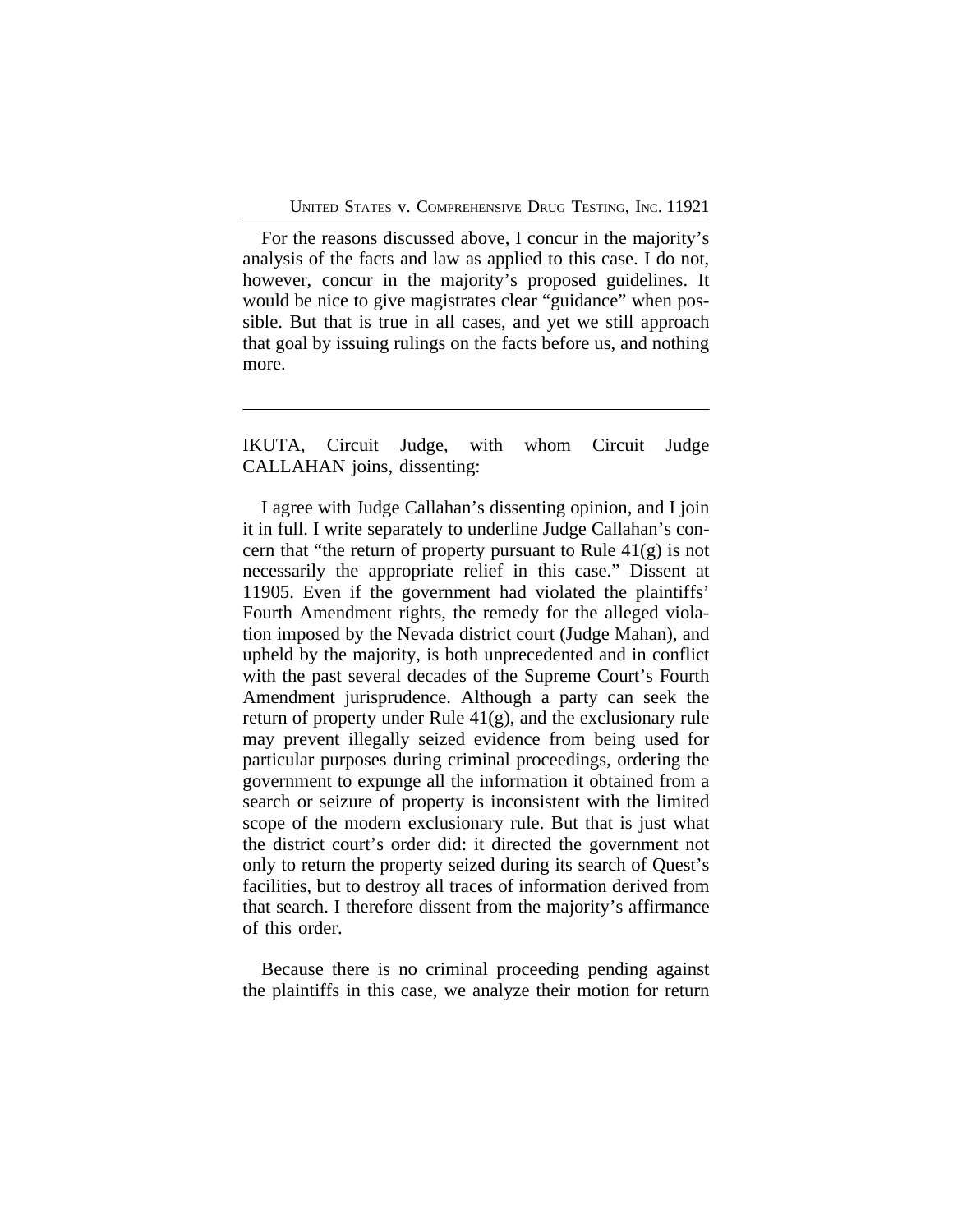of property as an equitable analog to a motion under Rule 41(g).**<sup>1</sup>** *See Ramsden v. United States*, 2 F.3d 322, 324 (9th Cir. 1993) (recognizing that "district courts have the power to entertain motions to return property seized by the government when there are no criminal proceedings pending against the movant"). Such pre-indictment Rule 41 motions "are treated as civil equitable proceedings," *id.*, arising under the courts' "supervisory jurisdiction." *Richey v. Smith*, 515 F.2d 1239, 1245 (5th Cir. 1975). The Supreme Court has explained that a court's authority to suppress evidence, whether under the court's supervisory jurisdiction or under those provisions of the federal rules of criminal procedure expressly providing for suppression, is limited by the scope of the exclusionary rule. *See United States v. Payner*, 447 U.S. 727, 735-36 (1980) (holding that a federal court could not exercise its equitable supervisory powers to suppress evidence in circumstances where the exclusionary rule did not allow such suppression)*; United States v. Calandra*, 414 U.S. 338, 348 n.6 (1974) (holding that a motion for the return of property "does not constitute a statutory expansion of the exclusionary rule"); *see also Grimes v. Comm'r*, 82 F.3d 286, 290 (9th Cir. 1996) (holding that Rule 41 does not provide movants "any protection beyond that provided by the exclusionary rule"). Accordingly, courts must follow the Supreme Court's exclusionary rule jurisprudence when fashioning suppression remedies under Rule  $41(g)$  or its equitable counterpart.

**<sup>1</sup>**Federal Rule of Criminal Procedure 41(g), which was previously codified at Rule 41(e), states as follows:

Motion to Return Property. A person aggrieved by an unlawful search and seizure of property or by the deprivation of property may move for the property's return. The motion must be filed in the district where the property was seized. The court must receive evidence on any factual issue necessary to decide the motion. If it grants the motion, the court must return the property to the movant, but may impose reasonable conditions to protect access to the property and its use in later proceedings.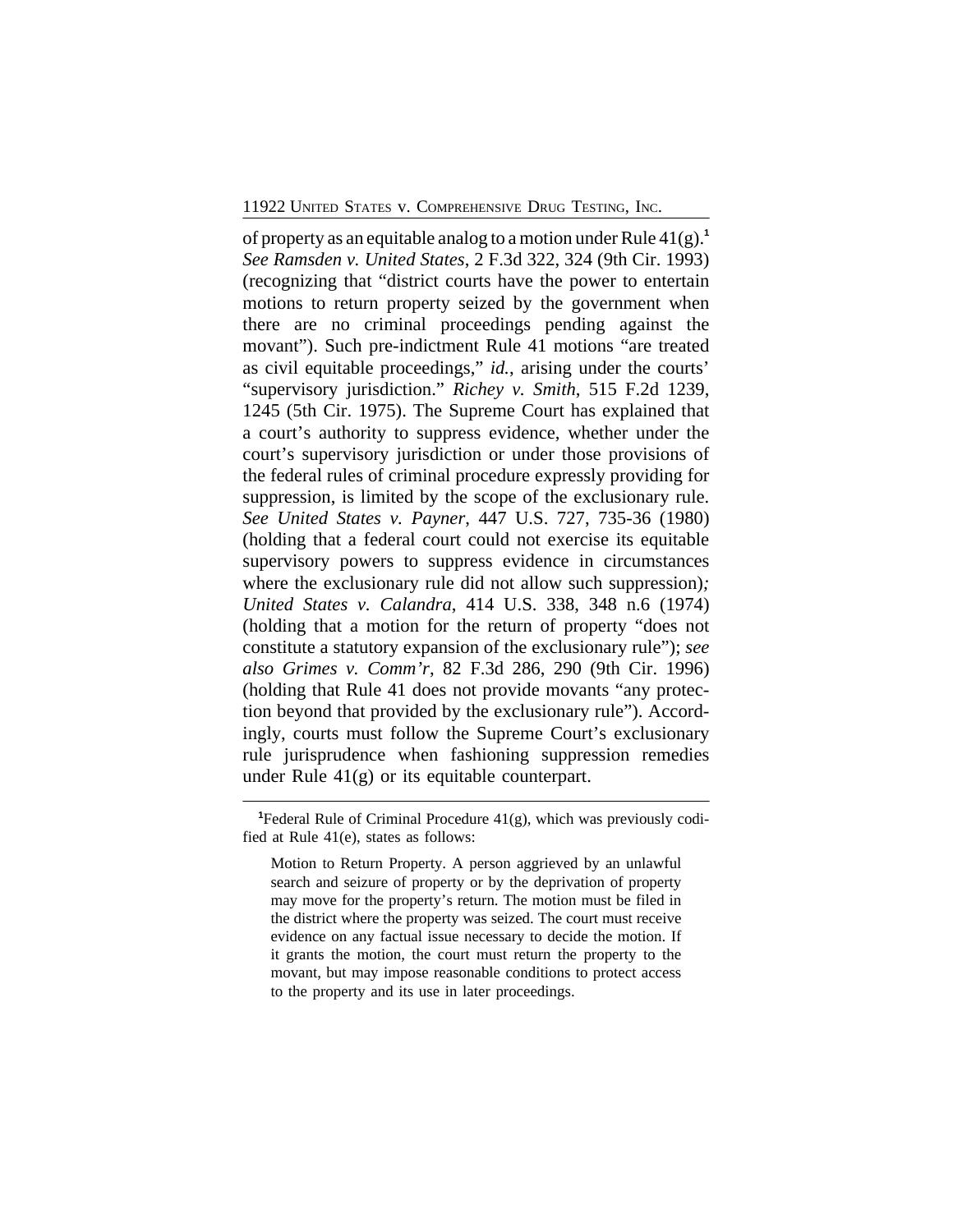Over the past few decades, the Supreme Court has refined the rules governing suppression of evidence due to the government's Fourth Amendment violations and made clear that suppression is a circumstance-specific remedy. As the Court has recently explained:

Suppression of evidence . . . has always been our last resort, not our first impulse. The exclusionary rule generates substantial social costs, which sometimes include setting the guilty free and the dangerous at large. We have therefore been cautious against expanding it, and have repeatedly emphasized that the rule's costly toll upon truth-seeking and law enforcement objectives presents a high obstacle for those urging its application. We have rejected indiscriminate application of the rule, and have held it to be applicable only where its remedial objectives are thought most efficaciously served—that is, where its deterrence benefits outweigh its substantial social costs.

*Hudson v. Michigan*, 547 U.S. 586, 591 (2006) (internal alterations, quotation marks, and citations omitted) (citing *United States v. Leon*, 468 U.S. 897, 907 (1984), and *Calandra*, 414 U.S. at 348, among others); *see also Herring v. United States*, 129 S. Ct. 695, 700 (2009) ("We have repeatedly rejected the argument that exclusion is a necessary consequence of a Fourth Amendment violation." (citing cases)).

Since *Mapp v. Ohio*, 367 U.S. 643 (1961), the Court has adopted numerous exceptions to the exclusionary rule, such as the "good faith" exception first enunciated in *Leon*. Most significant for this case, the Court has held that even illegally seized evidence may be used for a variety of purposes. *See Calandra*, 414 U.S. at 351-52 (holding that the exclusionary rule does not apply to grand jury proceedings); *see also United States v. Havens*, 446 U.S. 620, 627-28 (1980) (holding that evidence obtained in violation of the Fourth Amend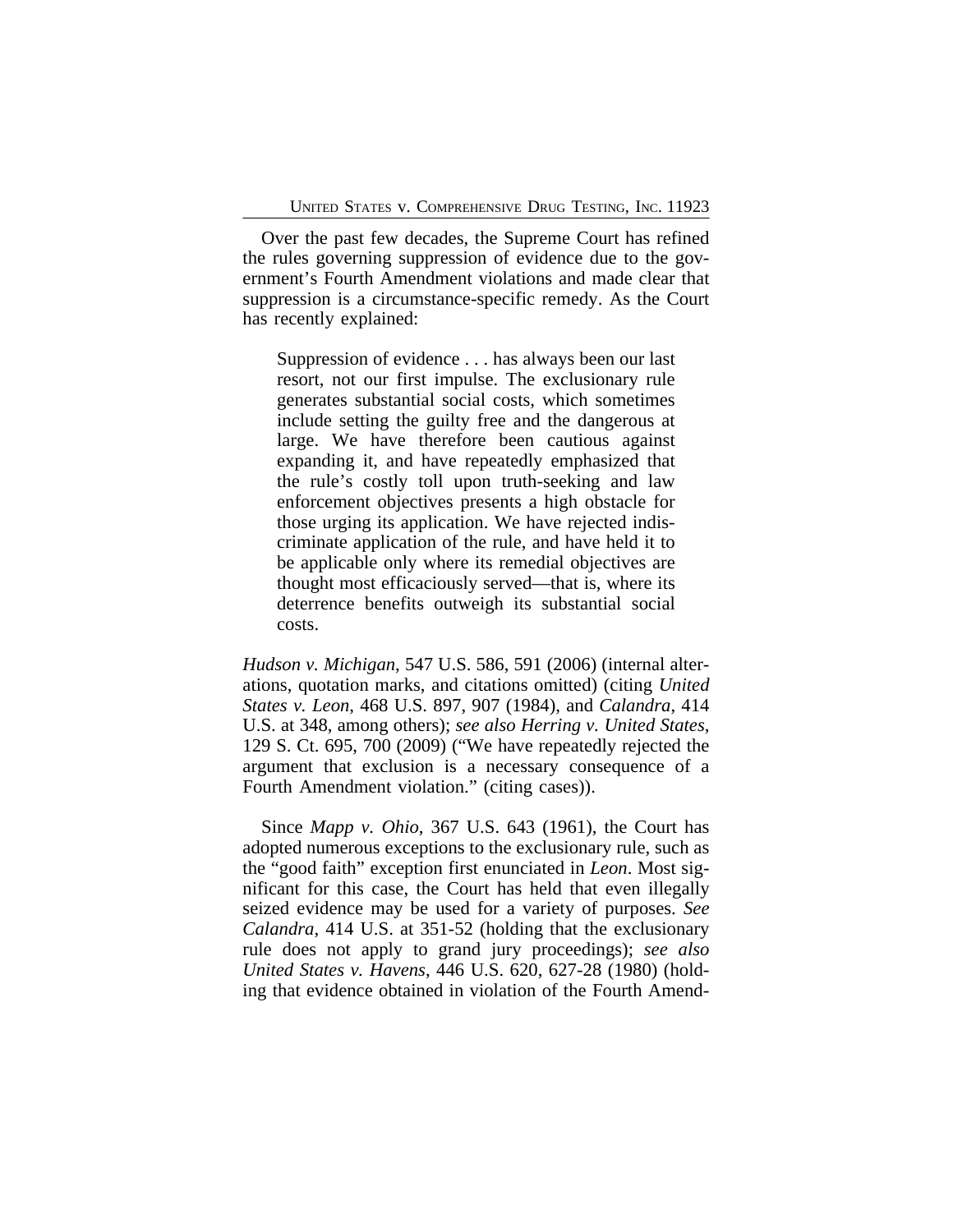ment can be used to impeach a defendant's testimony at trial); *Rakas v. Illinois*, 439 U.S. 128, 148-49 (1978) (holding that evidence obtained in violation of one person's Fourth Amendment rights can be used against another person whose Fourth Amendment rights were not violated by the search or seizure). Accordingly, under the Supreme Court's precedents, remedies for Fourth Amendment violations must be carefully tailored to fit both the underlying violation and the government's legitimate competing interests in using the illegally seized evidence. *See Grimes*, 82 F.3d at 291 ("Because the government may now use illegally obtained evidence in a variety of situations, it should be permitted to retain copies of such evidence absent extreme circumstances not apparent from this record."); *see also In re Search of Law Office*, 341 F.3d 404, 412 (5th Cir. 2003) (noting that changes in the Court's exclusionary rule jurisprudence cast doubt on earlier opinions holding that victims of an unlawful search had right to obtain return of all copies of documents).

The majority acknowledges that a court's suppression power is "limited by the exclusionary rule," but contends that *Payner* and *Calandra* are inapt because they involved "the suppression, not the return, of seized materials," and in this case "no motion to suppress . . . is before us." Maj. op. at 11882-83. But the majority appears to misunderstand the Nevada district court's order. In conducting its search of the Quest facility, the government seized urine specimens and made copies of information maintained on Quest's computers. The first part of the district court's order directs the government to "return to moving party MLBPA . . . all materials seized from Quest . . . other than materials relating to the ten baseball players named in the original April 8 warrant." This part of the order applies only to the urine samples, the only physical materials seized from Quest.**<sup>2</sup>** The second part of the

<sup>&</sup>lt;sup>2</sup>It is uncertain whether even this part of the order constitutes an order for return of property, rather than a suppression order, given that the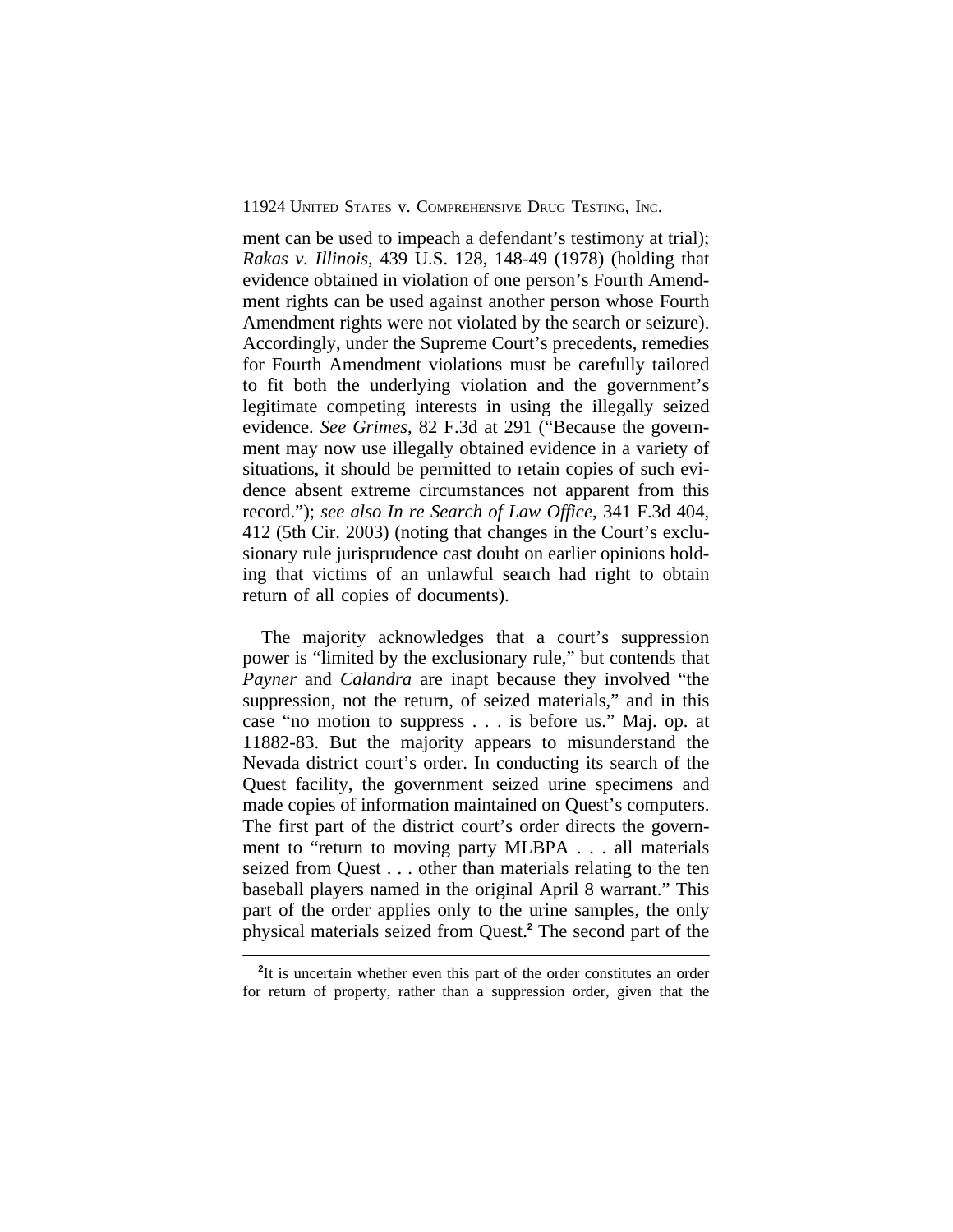court's order requires the government to "segregate, seal, and make no further direct or indirect use of, all notes, summaries, and other records of information seized from Quest on April 8 and May 6 relating to testing of persons other than the ten baseball players named in the April 8 warrant." **3** This part of the order applies to the copies the government made of Quest's computer files. Whether we use the label "sequestration," as the majority does, maj. op. at 11885, or some other term like "divestiture" or "expungement," the substance of this part of the order is the same: it required the government to refrain from using information about the players, not to return their property. A motion for return of property is a remedy for a party "aggrieved by a *deprivation* of its property." *In re Search of Kitty's East*, 905 F.2d 1367, 1375 (10th Cir.

MLBPA's property interest in the urine samples is unclear. Unless "the property in question is no longer needed for evidentiary purposes," the "movant bears the burden of proving . . . that he or she is entitled to lawful possession of the property." *United States v. Martinson*, 809 F.2d 1364, 1369 (9th Cir. 1987); *accord* Fed. R. Crim. P. 41, Notes of Advisory Committee on 1989 amendments ("The amended rule recognizes that reasonable accommodations might protect both the law enforcement interests of the United States and the property rights of property owners and holders."). I am aware of no court which has held that bodily fluids voluntarily given away, and held in possession by a third party, are owned by the donee. Nor does the standard of lawful possession, as opposed to ownership, resolve the matter. Quest had the urine samples, not the MLBPA, and at oral argument the MLBPA's attorney admitted that no contractual property interest in the samples was granted by the laboratory. Finally, the Nevada district court's order instructed the government to surrender the urine samples to a third-party laboratory, not return them to the MLBPA or Quest. The majority's reliance on the players' "privacy interests" in the urine samples, maj. op. at 11884, as opposed to their property interests, simply highlights the fact that the majority is affirming a suppression order.

<sup>3</sup>The majority's statement that the "uses the government may make of the Quest evidence during a criminal proceeding must be decided in the context of such a proceeding," maj. op. at 11884, is inconsistent with the language of the order, which by its terms precludes the government from making any "further direct or indirect use" of the Quest information.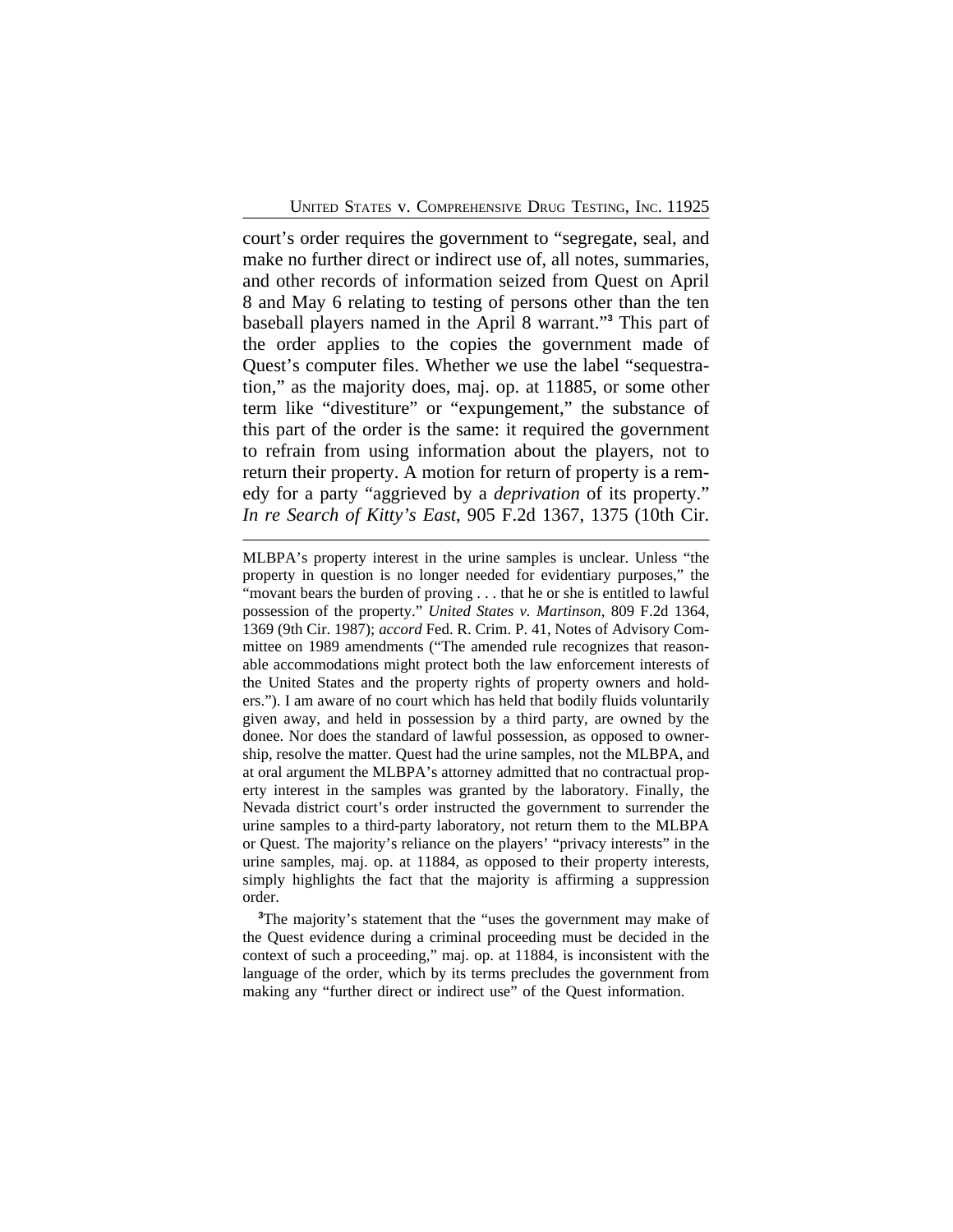1990) (emphasis added). Here, the Players Association is not "aggrieved by the deprivation" of its property, maj. op. at 11884; it is aggrieved by the government's possession of inculpatory evidence.

Moreover, a successful motion for the return of property does not prevent the government from continuing to use information derived from the property or from later using the property as evidence. *See* Fed. R. Crim. P. 41(g) (if a court grants a motion for return of property, it may "impose reasonable conditions to protect access to the property and its use in later proceedings"). As we have explained:

If a district court determines that property has been illegally seized, the proper question in deciding the merits of a 41(e) motion is not whether the officers acted in good faith, but whether returning the illegally seized documents would be 'reasonable under all of the circumstances.' If the government's investigatory and prosecutorial interests can be served by retaining copies of the documents, it is unreasonable for the government to refuse to return original documents to the owner.

*J.B. Manning Corp. v. United States*, 86 F.3d 926, 928 (9th Cir. 1996) (quoting *Ramsden*, 2 F.3d at 326-27) (internal citation and alteration omitted). Accordingly, even in ordering a return of the urine samples, the district court should have imposed "reasonable conditions," such as allowing the government to keep part of the samples while returning the rest to Quest or the players, in order to "protect access to the property and its use in later proceedings." Fed. R. Crim. P. 41(g). Nothing else would have been necessary, since Quest retained the original records (the government took copies) and Quest never owned the government's notes in the first place.

Instead, the district court's order denies the government use of evidence which, at least according to the majority and the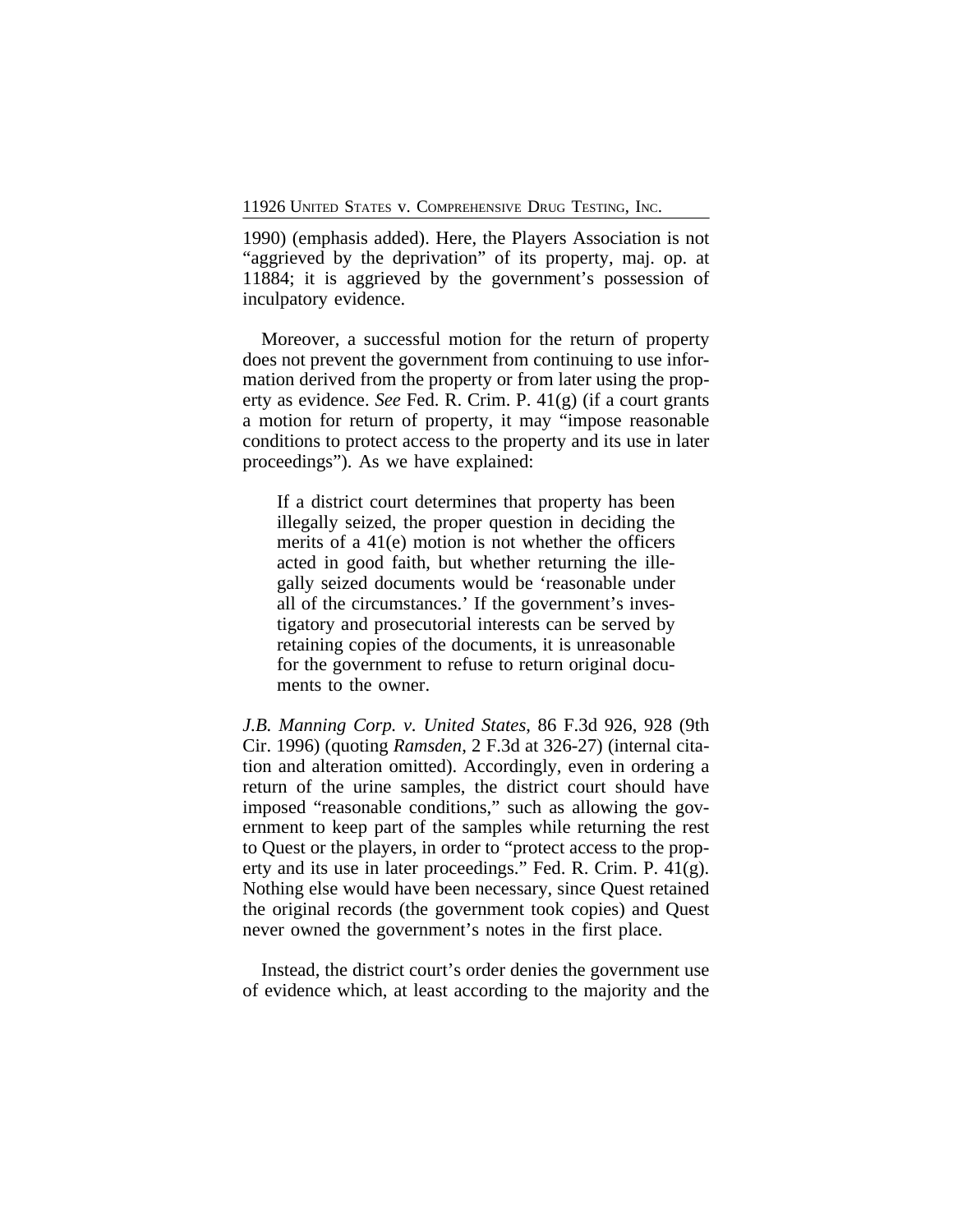district court, was obtained in violation of the Fourth Amendment. The district court's "sequestration" remedy differs from a typical suppression remedy only because it is broader; it categorically prohibited the government from using the seized evidence for any purpose, despite the Supreme Court's clear instruction that suppression must be tailored to a specific purpose. *See Calandra*, 414 U.S. at 348 ("[T]he exclusionary rule has never been interpreted to proscribe the use of illegally seized evidence in all proceedings or against all persons."). Thus the essence of the majority's position is that the district court's "sequestration" remedy is not subject to the Supreme Court's rule against broad and categorical suppression remedies so long as it is labeled an order for "return of property."

Like the district court, the majority cites no precedent for such a "sequestration" remedy. *Ramsden*, quoting the Advisory Committee notes to the 1989 amendments to Rule 41, merely left open the possibility that, "in some circumstances . . . equitable considerations might justify an order requiring the government to return or destroy all copies of records it has seized." 2 F.3d at 327 (alteration omitted). As Judge Callahan's dissent points out, *Ramsden* did not decide this question; although we determined the government acted with "callous disregard for Ramsden's constitutional rights," we concluded that the government was justified in "copying the documents and turning them over to British authorities" while returning the originals to Ramsden so that he could run his business. *Id. Ramsden*'s dicta must bow to Supreme Court precedent. Thus although I acknowledge that *Ramsden* did not rule out the possibility of a "sequestration" remedy, I conclude that the Supreme Court's recent exclusionary rule jurisprudence prevents us from expanding the district courts' suppression authority so broadly.

In this case, assuming the government's seizure of evidence of criminal wrongdoing violated the Fourth Amendment rights of the parties, Supreme Court precedent may support an order precluding the government from using such evidence in